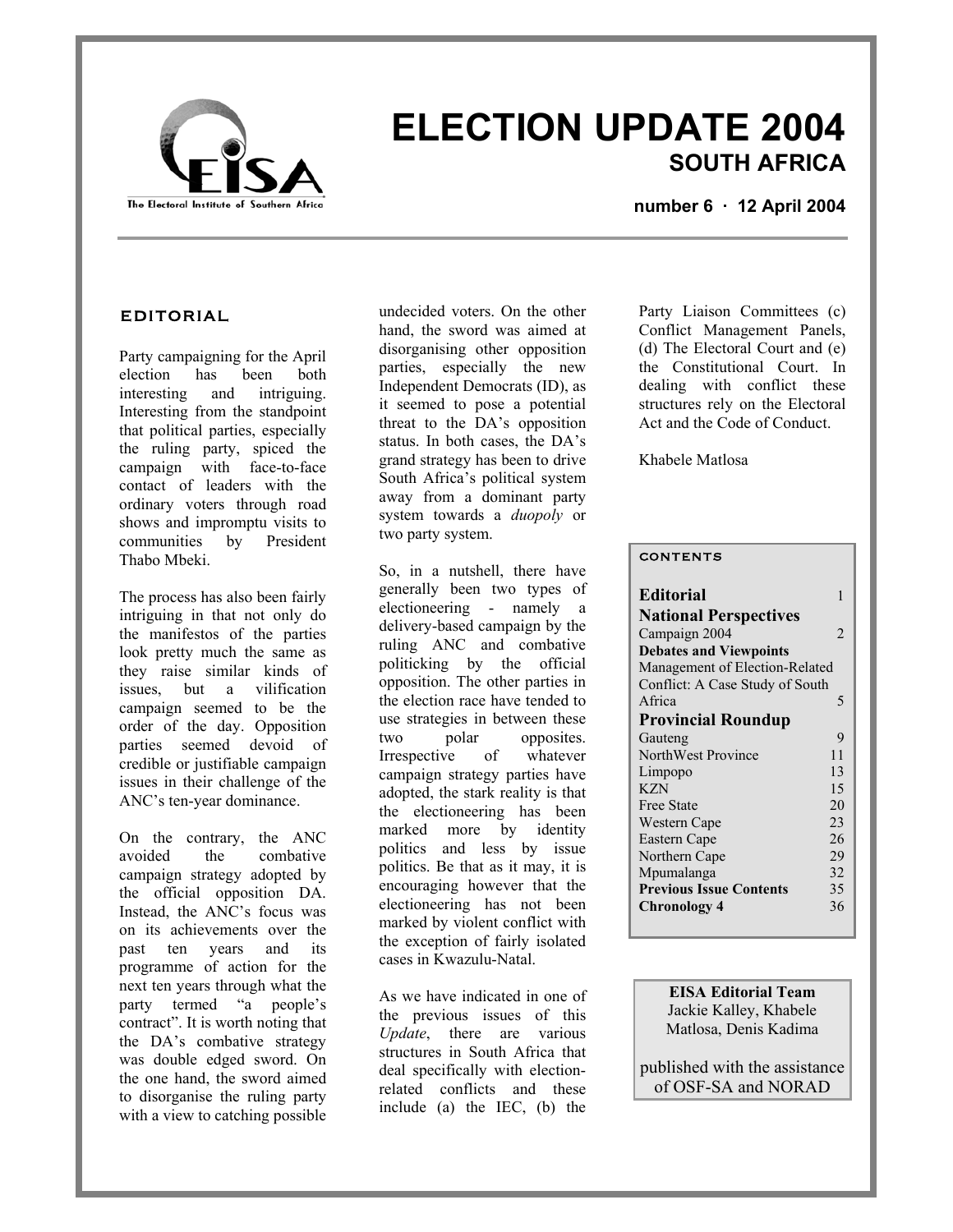# NATIONAL PERSPECTIVES

# **CAMPAIGN 2004**

# *Chris Landsberg*

*Centre for Policy Studies* 

Ours is still a young and fragile democracy; race relations are still tenderly delicate, coming as we do from centuries of racism and white minority domination. Indeed, outright racism has been replaced by lots of racism of the subtle type, which plays itself out around the braaivleis fire and liquid dinner tables. The point is, even though by law, we are now an inclusive nation, it will take many decades, even centuries, to address the national question, and build a truly united South Africa. One way to lay the groundwork and deal with this fragile, divided nation will be to tackle the national question with due sensitivity and understanding. One of the questions needed to be asked about the 2004 election campaign concerns what its impact will be on the national question. Put differently, did the 2004 campaign help to reinforce or to undermine nation building in South Africa? This year's campaign, unlike the previous two have been characterised by such acrimony, bitter attacks and rivalry that we will only start to feel the negative implications long after the dust of 2004 has settled. The

sad thing is that this hostility did not seek to bolster nation building; it was done more to woo votes at any cost.

While many parties have gone on the charming offensive by taking to the streets, villages, townships, and suburban South Africa, the messages to voters was that 'the other bunch' should not be trusted. Even though in the main, the messages from the soap-boxes and *Imbizos* tried to be sensitive to the explosive issue of race in our country, we should remember that racial identities play a role more than any other factor in this election. The majority of citizens are likely to cast their votes on the basis of racial, ethnic and other identities, and racial and ethnic divisions thus play a crucial role. Unfortunately, we may discover in the postelection environment that, because of the irresponsible campaign pursued by many politicians, the images and perceptions of `white' fear, 'white superiority' and baaskap', `swart gevaar', 'Xhosa hegemony', `coloured' uncertainty, `Zulu-assertiveness', 'Indian marginalisation', and certainly fear of the tyranny of the majority, or tyranny of the black majority will be reinforced. The election campaign, and the manner in which certain political elites behaved and scorned one another, will have the result

of polarisation and undue tension in our society. Sadly therefore, the much celebrated 10 year mark of our democracy will be a rather short cause for celebration, because, after the party on 27 April, we all come down to earth and have to confront the realities of this society, including the newly caused polarisations. The key point is that race relations remain an open sore in this country, and the current elections campaign does little to heal the wound.

After the party we will have to make sense of the continuous call for 'transformation', the anger and embitterment of some; the need for clean and incorrupt politics, the need for taxation, the crime, and so forth.

Some have been so obsessed with the ruling party's dominance that they have complicated the prospects for the politics of reconciliation and nationbuilding. Many have even forgotten to concern themselves with the electorate and got stuck with the governing party's power and developed a view that such power should be curtailed. There has been so much animosity built up between the ruling party and the official opposition, that it has become almost impossible for them to have a constructive working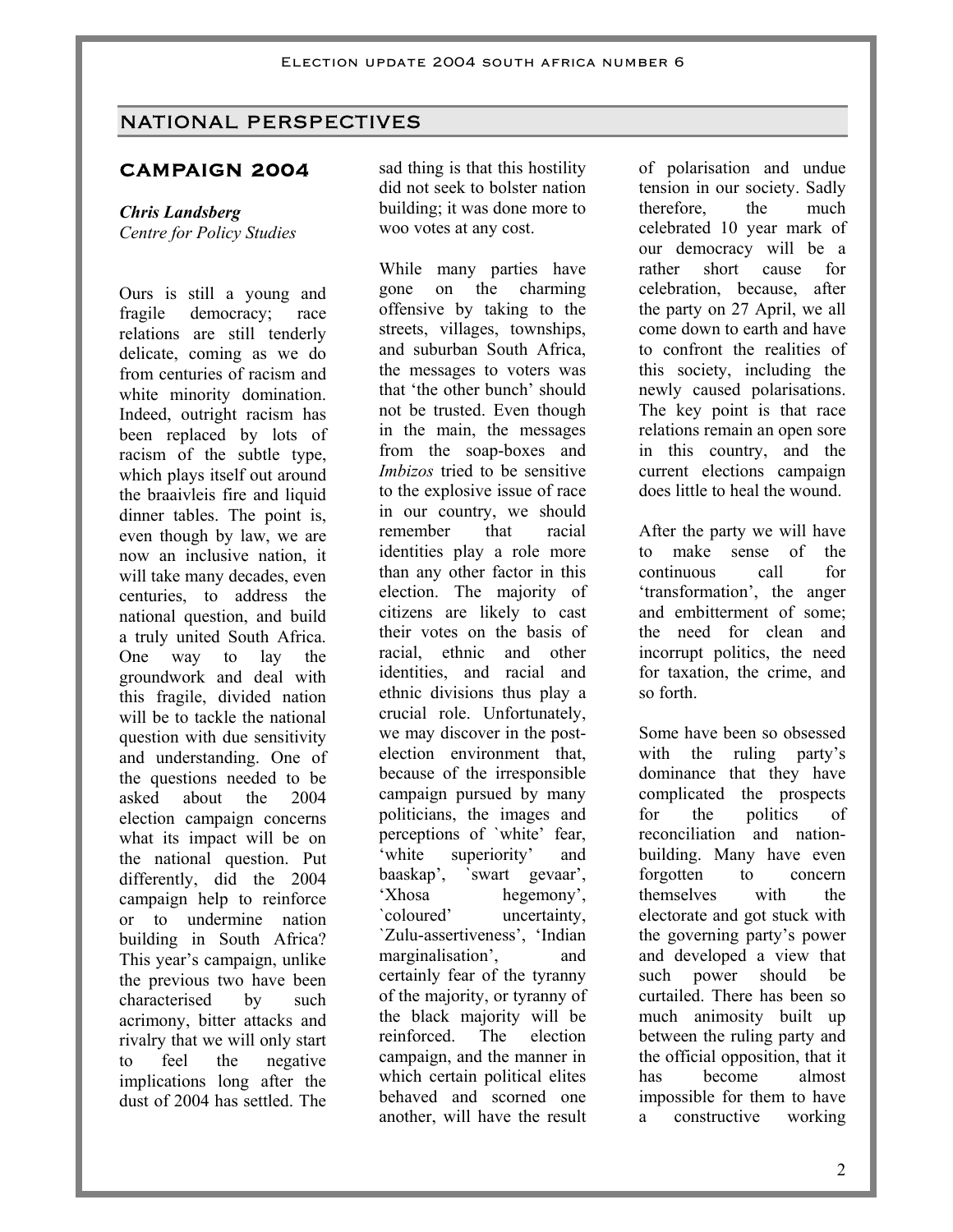relationship in the short to medium, maybe even the long-term.

Some others have even resorted to the politics of desperation as they made the prospect of a third term by Mbeki a key election plank yet he had not even started his second term. This, at times, came across as `swart gevaar' politics. Then there was the scare, not of a weak and fragmented opposition, but of a dominant party state, even a one party state. The point is that instead of examining their own weaknesses, many opposition parties deflected attention to the ruling party. The one important message sent out here was that of fear – fear about the future of democracy; fear that Mbeki may be a power monger of sorts. Again, there are almost certainly to be unintended consequences of such messages, not only to the voters but also because it could undermine both national and international confidence in the country. One of the scariest messages sent out by some was that the ANC intends to suppress minority political parties.

There will also be some important consequences for the ANC. While the ANC appeared determined to build on its *Imbizo* campaigns by selling the idea of 'a people's contract' to the citizenry, and fought a campaign that will be remembered for its lack of

populism, it should expect its constituencies to hold it firmly to the pledge of a people's contract. While parties and actors such as the Congress of South African Trade Union (COSATU), and SACP have been vociferous in calling for the people to go out in their millions and vote for the ANC, they are similarly sending a message to the ANC that 'we intend holding you faithful to your pledges'. They will also be some of the harshest critics of ANC policies, as they were during the first five years. The ANC will have to be careful about the kinds of tensions with social movements. In the past, tension between the ANC and social movements has been marked by a lot of mutual recrimination and dubbing each other `neoliberals' and `ultra-leftists'. There will almost certainly have to be the need for the ANC to develop a thick skin against criticism, as well as becoming more tolerant to dissenting voices. The ruling party will have to start to appreciate that critical debate and discourse is healthy for a society such as ours.

President Thabo Mbeki has come out strongly against those councillors who are not in contact with the people. He says the confidence shown by people towards the ANC demands that the councillors should be responsible. President Mbeki braved the scorching heat to take his election campaign to

Welkom in the Free State, a second visit to this region. Braving the intense heat, the President was confronted with grievances on his arrival. He acknowledged the government's shortcomings but he also pointed a finger at councillors who were not doing their work.

The official opposition - the DA - does itself no good with its Fight-Back philosophy. To most blacks this approach means reversing the gains of freedom including gains as a result of affirmative action and black economic empowerment. To workers, the fight-back philosophy of the DA means flexible labour market policy and more privatisation and commercialisation of public enterprises and social services. Any party that advocates a minimalist state and reliance on market as the most efficient medium of allocating resources which will entrench existing income and wealth inequalities along racial and gender lines, will not endear itself to majority of the voters, especially those who have been at the receiving end of apartheid social, economic and political exclusion.

Somebody clearly advised the DA leader that he should pursue an aggressive campaign as an alternative governing party or a government in waiting - that he should behave like a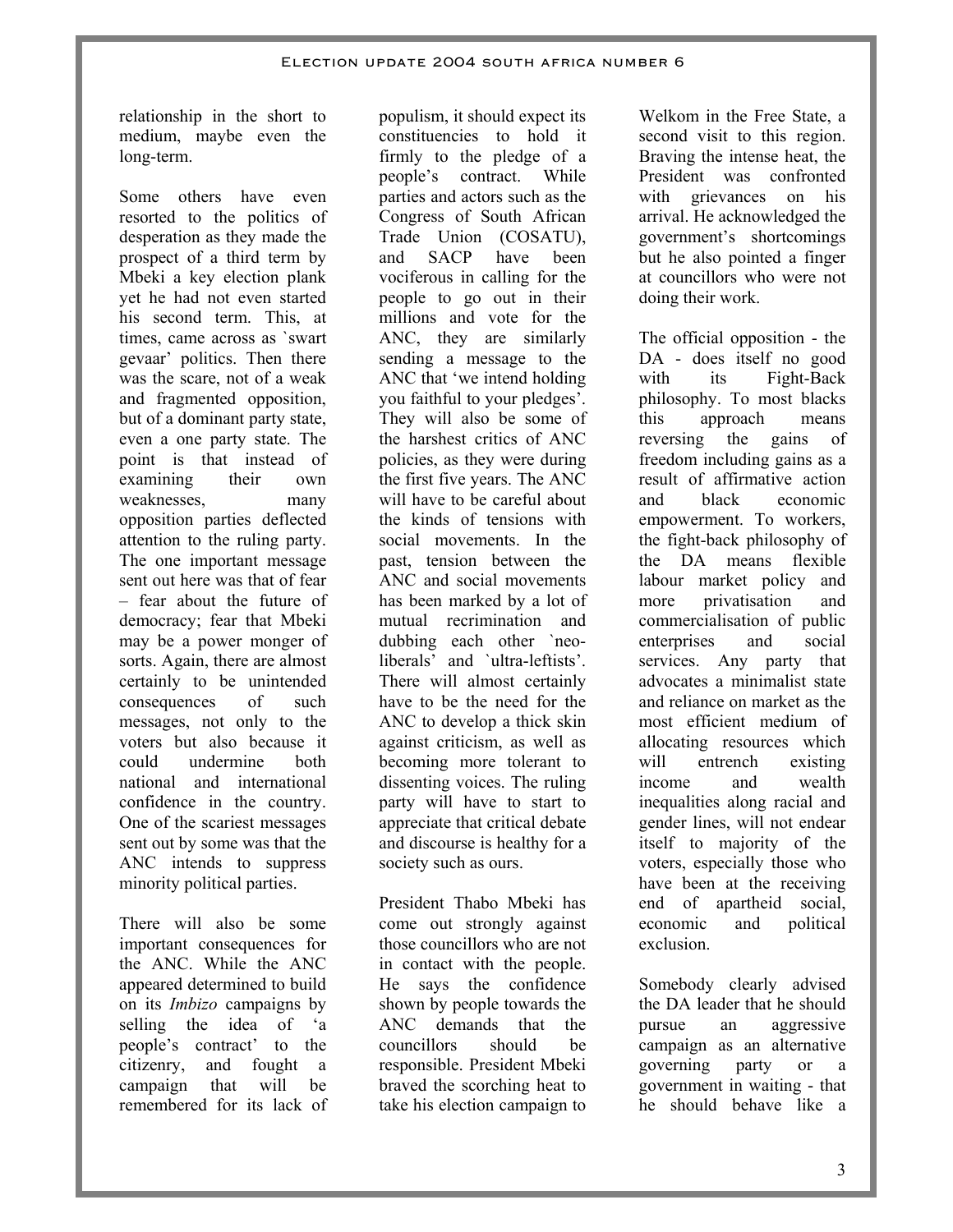classical conservative party member from Europe, a liberal party; go on the attack, expose poor governance, and portray itself as the future government.

It is in this respect that I have used the term minority parties. For a party to be termed an opposition, it must envision and organise itself as an alternative governing party. This is currently lacking in South Africa. The smaller parties have not organised and envisioned themselves as alternative governing parties. At best they are pressure groups and do not see themselves as constituting government in the future.

Instead of toying with the politics of fear, politicians should focus on real issues and above all appeal to the voters, their identities and interests, and let the votes ultimately decide.

The DA has also used race in an interesting way by being staunchly anti-affirmative action. Tony Leon has said that people of Indian origin are being discriminated against through the implementation of government's affirmative action policies. Leon was addressing an election rally in Phoenix, one of the biggest Indian townships. He told the mainly unemployed audience that government policies such as affirmative action do not benefit them.

Leon said the number of households with no income whatsoever in the area rose from about three thousand to 9-thousand since 1994. The DA leader said that high crime rate in the area was as a result of high unemployment.

The IFP leader Mangosuthu Buthelezi has been bitter and angry over the ANC's failure to keep the 1994 promise of international mediation and floor-crossing. He focused strongly on HIV and AIDS, by lashing out at the ANC over its management of the HIV-AIDS crisis. Speaking at the launch of his party's position on the pandemic, Buthelezi questioned the ruling party's policy on treatment for the disease. The IFP claimed it is leading the field in fighting the scourge. It started distributing anti-retroviral drugs to prevent mother-to child transmission in Kwazulu-Natal long before the government was forced by the courts to do so. The IFP says it would treat HIV/Aids as a national priority by promoting abstinence, assisting AIDS orphans and providing antiretroviral drugs.

The Freedom Front Plus leader, Pieter Mulder and Nasionale Aksie (NA) said there are parties are not afraid to tackle the ruling ANC head-on in the coming election. Their election campaign will broadly concentrate on the ANC's

mistakes and missed opportunities, missed opportunities to reach out to and placate minorities. They are very sentimental over their *Taa*l. Interestingly, both these parties say they are committed to critical but constructive opposition. They have been campaigning vigorously to woo voters away from NNP and DA support. Even through both said they target minorities in general, these parties have targeted the Afrikaans speaking market.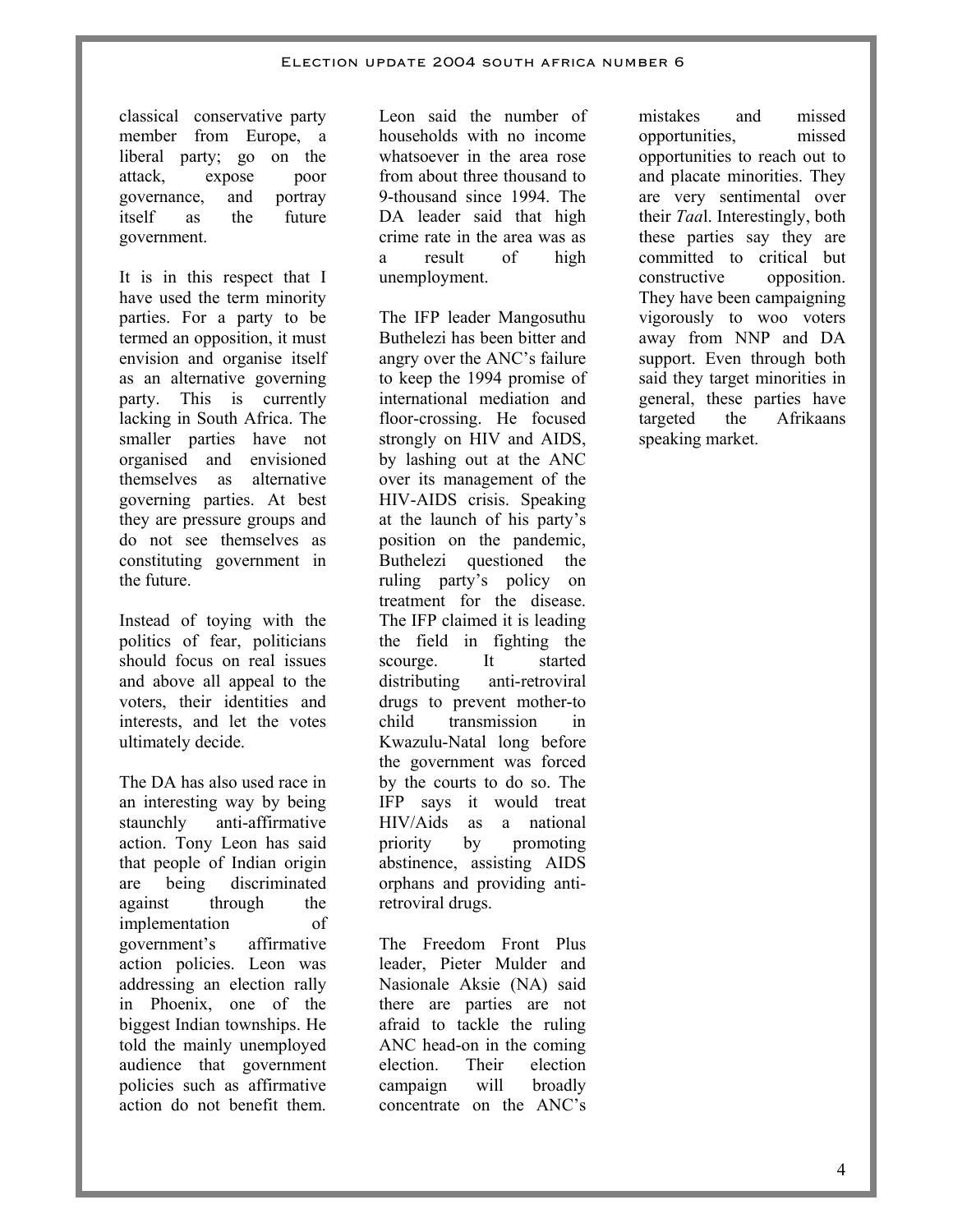# **DEBATES AND VIEWPOINTS**

# **MANAGEMENT OF ELECTION-RELATED CONFLICTS A CASE STUDY OF SOUTH AFRICA**

#### *Titi Pitso*

*African Centre for the Constructive Resolution of Disputes (ACCORD***)** 

#### **Introduction**

Democracy in Africa has recently been the concern of both the international community and African nationals themselves. This has been confirmed by a number of international and domestic observer missions participating in most of the elections conducted on the continent. To their discredit, several African states, have failed to provide a stable political and electoral environment where citizens feel free to exercise their right to vote for whoever they choose.

In some African countries winning elections is a matter of life and death. The race for state power means access to wealth as the government is the major or only employment agency. Losing elections means being unemployment and this is more clearly seen in countries where there are

weak economic and civil society structures. When one is not in politics, there is no other avenue where one could use one's other skills. This also results in an unstable post election period. Even within the SADC subregion, some countries experienced political conflicts and electoral tensions, many of which kept smouldering for months after the electoral event itself. Clear examples are Zimbabwe and Zambia, where there are still outstanding litigations regarding alleged unfairness in the election process.

From my experience as an electoral official, I have observed that tensions around elections have centred on the different phases of the electoral process with specific references to rules that guide the elections, process that precedes the elections, application of the same rules as well as the scope that allow for the adjudication of potential electoral disputes. The exclusionist character of elections in Africa has now been recognised as one of the sources of election related conflicts.

In the case of South Africa, election-related violence, particularly during the 1994 elections could be categorised as what Anastase termed the "excessively

identist partisan divisions", and this phenomenon was most visible in Kwazulu-Natal. Having being part of the 1994 electoral process in Kwazulu-Natal, one observed how some of the leaders' campaigns were identist-connoted. The result was bloodshed where about 30 000 people died because of political violence. South Africans never forgot the bloody run-up to the 1994 elections. Through the 1996 Electoral Commission Act and the Electoral Act of 1998, the government took note of this phenomena and this resulted in electoral legal instruments such as the Code of Conduct and regulations on Party Liaison Committees being put in place.

#### **Constructive Management of Election-related Conflicts**

It has always been said that the best way of bringing about government is through the ballot and not the bullet. An election process is widely seen as an alternative means to violence in achieving governance. There are many ways which could be used to ensure that election-related conflicts are well-managed or are pre-empted. It would be advisable for the workshop participants to read the *Norms and Standards for Observing Election in the SADC* as this document covers most of the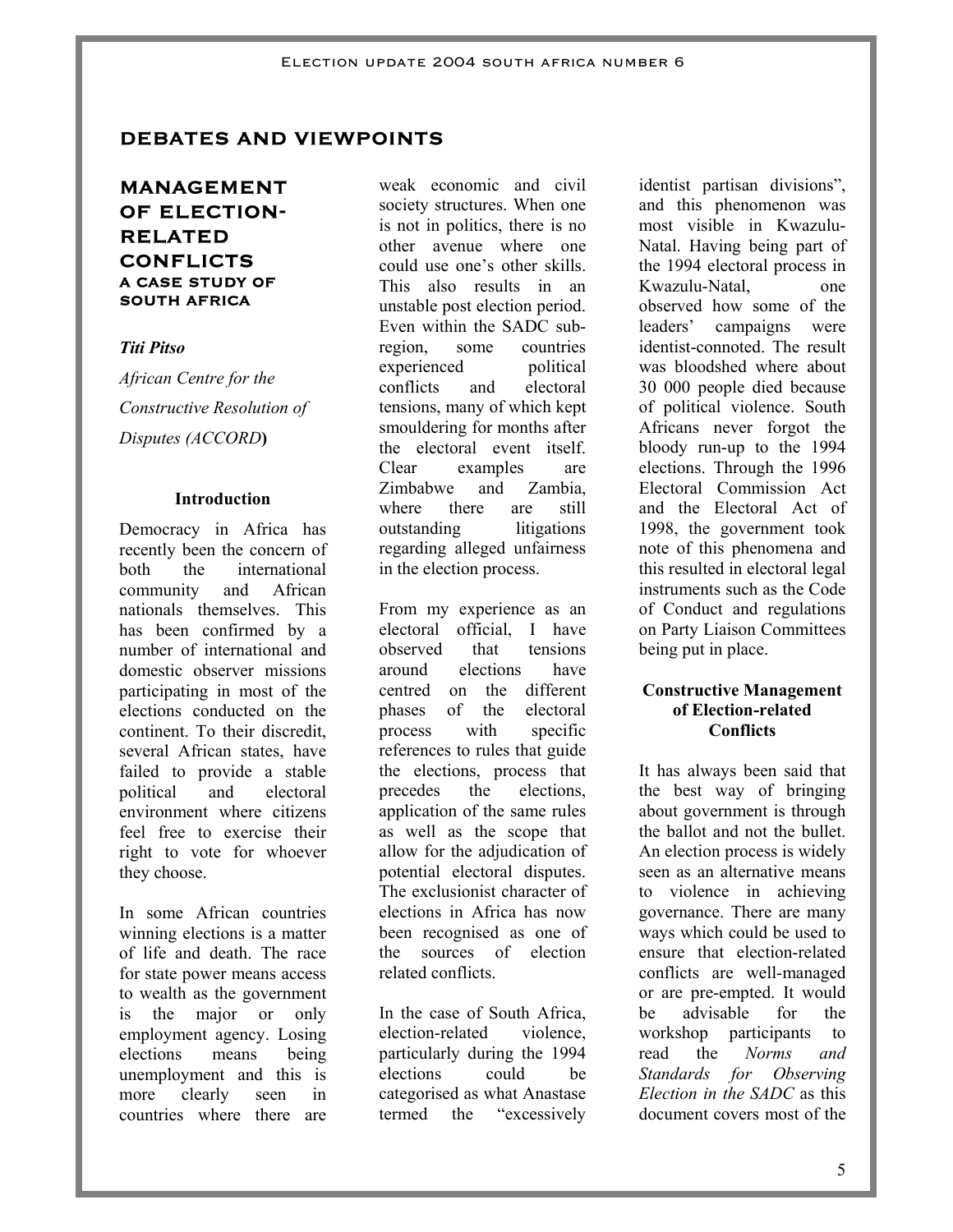methods by which elections related conflicts can be avoided or managed. To mention a few key processes which could ensure substantially conflict-free elections, the following key processes must be transparent and accountable:

### *The Legal Framework*

The Constitution and the electoral laws of a country must be written in such as so to ensure the inalienable right of citizens of a country to participate by means of free, credible and democratic political process. In addition, in order to level the playing fields, the rules and regulations must apply fairly to all political parties and candidates.

#### *Electoral Management Body*

The integrity of the Electoral Management Body (EMB) must not be in doubt and this applies to all electoral stakeholders. It must not be seen as tool to advantage the ruling party. The composition of the electoral management body must be agreed upon by all the electoral stakeholders and must guarantee by some kind of the legal framework. The EMBs must be well funded so that they can execute their mandate in timeously.

### *Voter Registration Process*

Electoral practitioners are well aware of the fact that the disenfranchisement of

voters begins at the voter registration process. The voter registration process must ensure that every eligible voter is registered and mechanisms should be put in place to ensure that on voting day, voters are able to vote in cases where an Electoral Commission has unintentionally not added the name of the voter to the voters roll. Voters must be given ample time to inspect the voters' roll before voting day. Sufficient time must be given to the process of claims and objection. Voter registration must be a continuous process. Political parties must, where possible, be given a copy of the final voters' roll.

### *Role of the Courts*

Electoral petition tribunals must be established in good time and these must be wellfunded. My experience in observing elections in Nigeria was that electoral petition tribunals were set up very late, and this caused a delay in the processing of election petitions.

### *The Role of Other Stakeholders*

All electoral stakeholders must be included in the electoral process. This could be covered by the electoral law or regulation. The Electoral Commission of South Africa has successfully been able to come up with regulations

dealing with party liaison committees, ensuring that parties are consulted throughout the electoral process. The process has been extended to other stakeholders such as the NGOs and other interested groupings working in the field of elections including religious formations, the media and the security agencies.

### **Party Liaison Committees in South Africa**

The South African Constitution entrenches the principle of multiparty democracy through the Bill of Rights. The Independent Electoral Commission's mandate to strengthen constitutional democracy is being developed within this framework. In order to build confidence and trust in the Electoral Commission, the Commission has powers vested in it by Section 5(1) (g) of the Electoral Commission Act, 1996 established and maintained Party Liaison Committees for the purpose of facilitating liaison and cooperation. Party Liaison Committees. which have been established at national, provincial and local levels, ensure inclusion of the major electoral stakeholders through consultation, and in turn, encourage thorough transparency by the Commission while at the same time it allows for demonstration of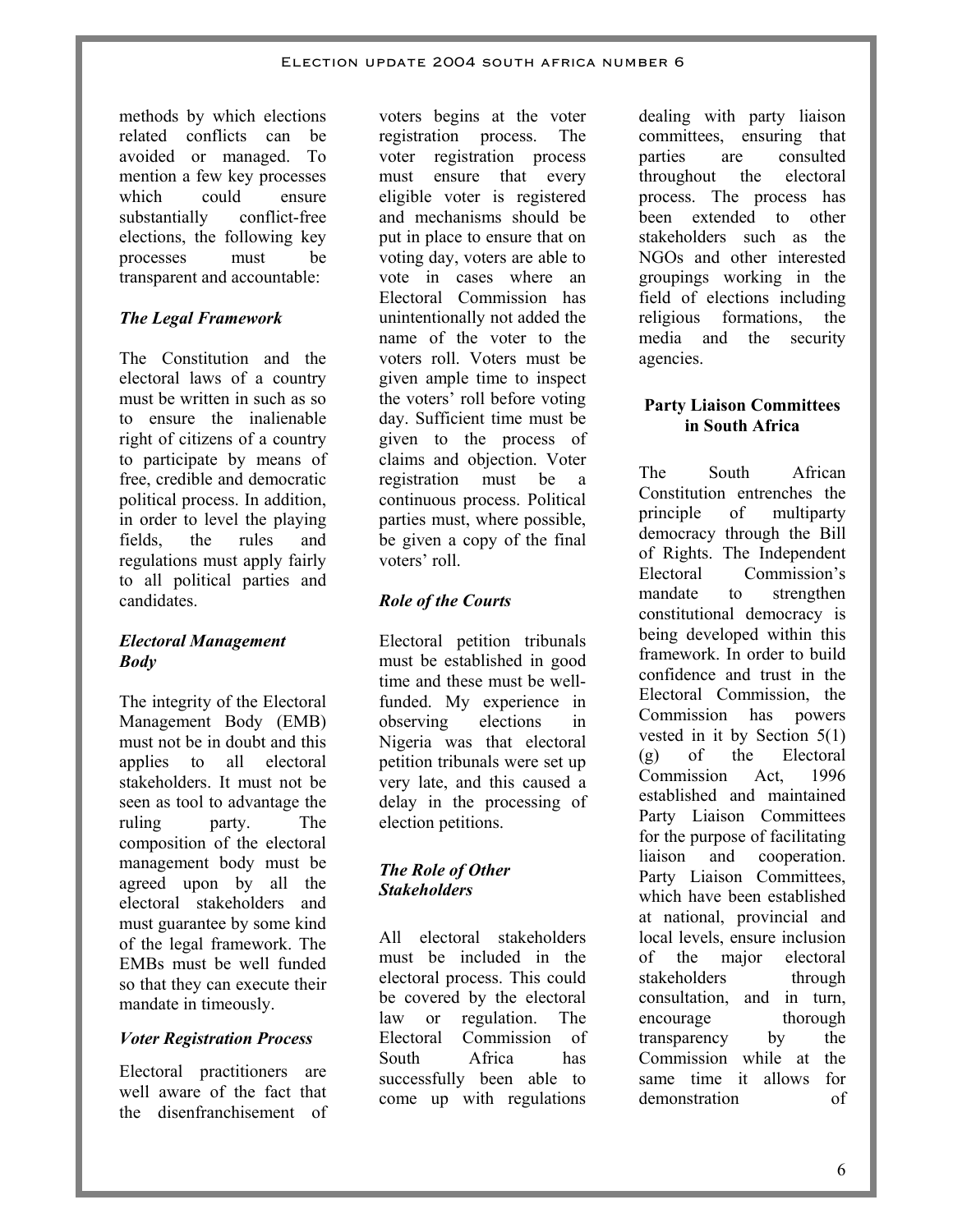bureaucratic efficiency and competence. Political parties are key players in supporting the electoral process hence their understanding of all activities pertaining to election management and legislation is critical.

In short the Electoral Commission of South Africa, through the Party Liaison Committee regulations, has put in place mechanisms to ensure that political parties are consulted throughout the different phases of the electoral process. The Commission convenes consultative meetings with parties either bi-weekly or on a monthly basis. This process is done at national, provincial and local level. These meetings serve as consultative forums for the IEC. Each party sends two representatives to these meetings.

In Kwazulu-Natal, these structures have worked very well. It will be remembered that it is one of the provinces that experienced the highest political killings during the run-up to the 1994 elections. The province is well-known for political violence during election time. My observations after working there since the 1994 to the 2000 elections, is that I have seen a decline in election related conflicts and one can attribute this to Party Liaison Committees as well the process extended to other structures such as the ECCO,

the Provincial Leadership Forum and the Kwazulu-Natal NGO Election Forum, and the Conflict Management Committees. In all these structures the Electoral Commission was a participant and this ensured free flow of information from the Commission to the electoral stakeholders and *vice versa*. It must be borne in mind that the Commission was not forced to engage all stakeholders other than parties, but for the sake of transparency, the Commission extended the Party Liaison Committee process to these stakeholders. With all these stakeholders involved, the opportunity to engage in political violence was decreased. I am deliberately stating "decreased" as there were some areas in Kwazulu-Natal referred to as no-go areas and hotspots as late as the 2000 local government elections. The violence however, has substantially decreased in comparison to the 1994, 1996, 1999 elections.

From my experience, one can say that dealing with political violence during elections in a country that has just come out of a conflict situation, is a process and this might take time to resolve. Civic education, voter education and setting up conflict management structures for example, could assist in moving the process to reasonable levels of election

related disputes that do not involve violence.

# **Lessons for the SADC Region**

One of the most important lessons for the SADC Region is to learn from each others' election experiences. There is a wealth of experience within our electoral management bodies and this can be seen in the way in which our elections have been substantially without major problems, with an exception or one or two countries.

Sharing of resources by electoral management bodies could also reduce the cost of managing elections. These resources might take the form of personnel, technical advisors or equipment. We have to come up with agreements within electoral management bodies and encourage NGOs working in the field of elections to second staff to assist in other countries during elections,. This should preferably not be from one single commission or electoral management body, but from each EMB within SADC.

Having observed several elections within the SADC sub-region, it is evident that there is a need to take a cue from the NEPAD processes. We should begin to standardise the election process within the subregion either in the manner in which we manage or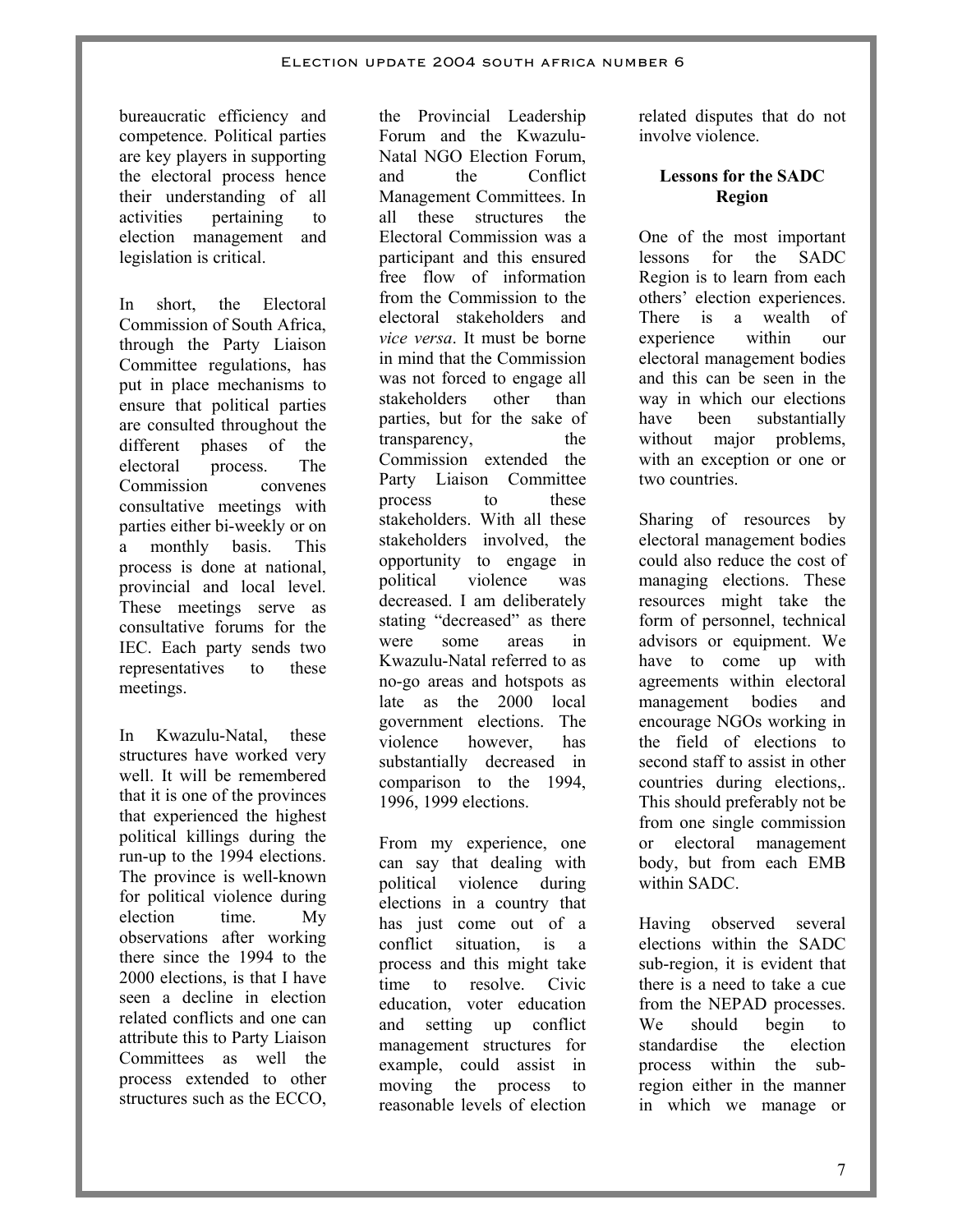observe elections. There are available documents ,such as the *Norms and Standards for Observing Elections in the SADC region by the SADC Parliamentary Forum, Principles for Election Management, Monitoring and Observation (PEMMO) by EISA and the Electoral Commissions Forum (ECF)* and many other documents on the continent that could assist us in these processes. As a sub-region, we need to find a way of contributing to the Africa Peer Review Mechanism by adhering to best practices and principles with a view to institutionalising democracy and governance.

# **NEWS FLASH**!

### **VOTERS TO MAKE SILENT MARK AFTER POLL FURY AND THUNDER**

ANC win sure, Western Cape and KwaZulu Up for Grabs, DA's Future on the Line Linda Ensor

Political parties wound up their eight week election campaign yesterday [12 April] in a lastditch stand to woo voters ahead of voting tomorrow. but with election day taking place in the midst of Easter holidays, and voter apath widespread, one of the key factors to be scrutinised after the poll will not only be how the voters cast their votes but in what numbers.

Surveys identified a high level of apathy and of undecided voters galvanising parties to make sure that voters turned up. With the ANC's dominance assured, opposition parties have been left to fight among themselves over scraps, with little chance of making significant into ANC support. Various surveys suggest that the ANC will get more than 66% of the vote. Of critical importance will be how voters decide the balance of power in KwaZulu-Natal and Western Cape.

Opposition parties have focused their election campaighns on the failure of government delivery in key areas – job creation, slow economic growth, the fight against HIV/AIDS, crime and poverty alleviation – and promised to do better.

The ANC has campaigned intensively with an eye to increasing its majority, which is now just short of the two thirds mark. House visits, rallies and the presentation of President Mbeki as a caring leader sensitive to the needs of his people were elements of the ANC's campaign. In his last letter in *ANC Today* before the poll, Mbeki called for SA to unite behind the ANC and work towards a shared destiny. He characterised the call for a strong opposition as a polarising attempt to entrench "national division as the very essence of our democracy."

In a replying salvo, DA leader Tony Leon said he found Mbeki's view of democracy "disturbing and distorted" as it labelled anyone who disagreed with the ANC as a proponent of division.

IFP leader, Mangosuthu Buthelezi rallied his supporters, saying that SA could do better than under the ANC.

The new kid on the block, Patricia de Lille's Independent Democrats was a particular target for the DA as the two parties exchanged shots over the extent of support for the ID, which some surveys suggest will win 0.9% of the vote. The party itself is hoping for between  $5\%$  and  $10\%$ . The New National Party could

shed support, particularly among the whites, to the DA..

**Excerpted from** *Business Day***, 12 April 2004**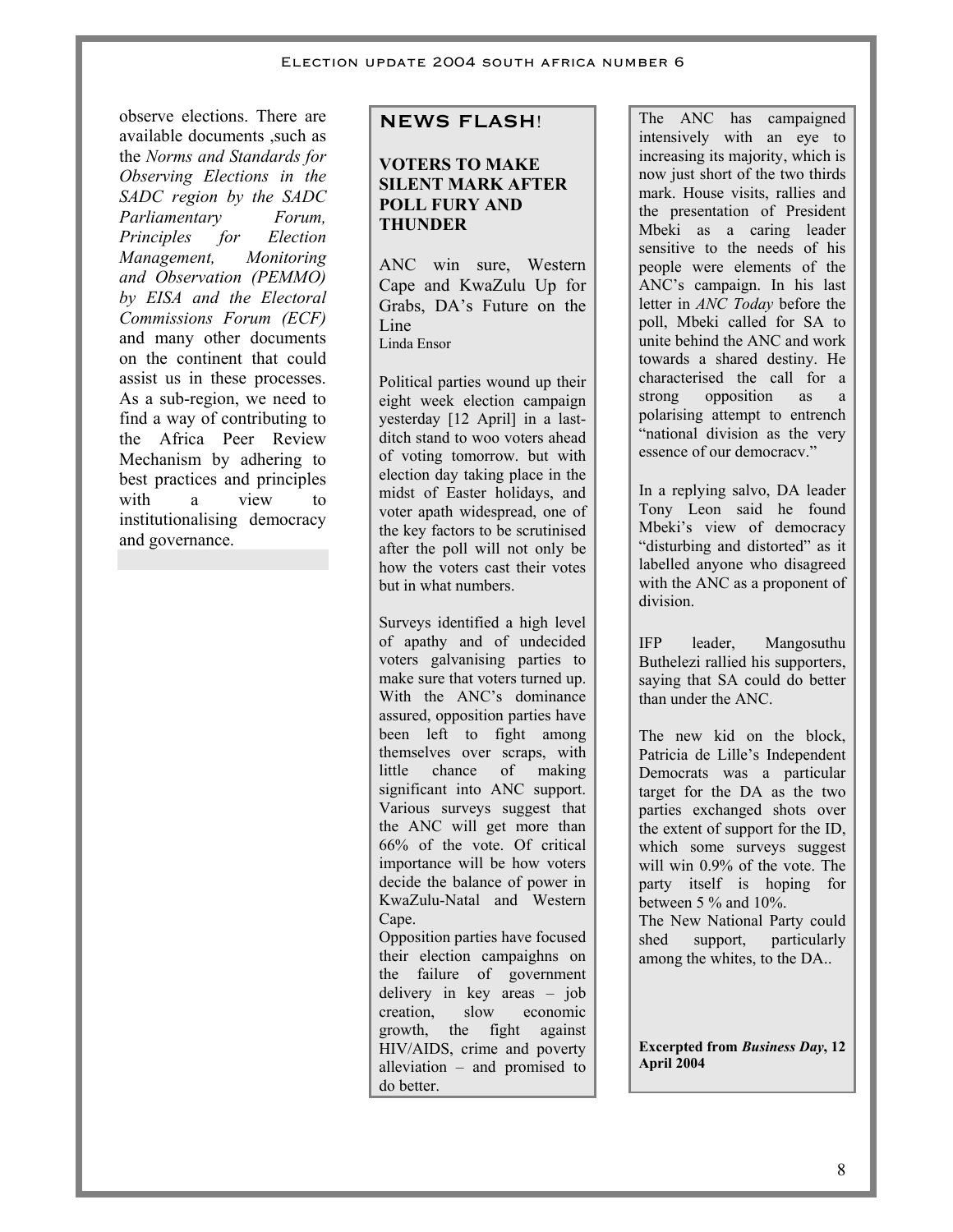#### PROVINCIAL ROUNDUP

#### GAUTENG

**Political Violence and Intimidation: Role of Security Forces in Gauteng.** 

*Sydney Letsholo Electoral Institute of Southern Africa* 

#### **Introduction**

Elections are the cornerstone of democracy<sup>1</sup>. April 14 2004 will witness South Africa participate in its third non-racial and democratic elections since 1994. As the period draws nearer, political parties in Gauteng are putting the final touches into their campaigns. Gauteng is the biggest voting province, with a quarter of the registered voters in the country<sup>2</sup>. In terms of political violence and intimidation, Gauteng is relatively peaceful when compared to other provinces such as Kwazulu-Natal. However, Intelligence Minister Lindiwe Sisulu has noted that there are some parts of the province where problems of political violence and intimidation might be experienced. According to the *Sowetan* of 20 February

 $\overline{a}$ 

2004, the minister has singled out Thembisa, Katlehong and Thokoza on the East Rand as places that will be monitored closely. This short piece attempts to investigate the role of the security forces and the Independent Electoral Commission (IEC) during this pressing time.

#### **The Challenges**

The IEC remains adamant that all systems are in place for 14 April 2004. Furthermore, it has mentioned that none of the logistical problems that maybe encountered on the day of the election will be beyond its control. According to the Provincial Electoral Officer (PEO), Gugu Matlaopane, the number of voting stations in the province had increased, and more than 30 000 election workers would be deployed around the province on election day<sup>3</sup>. Measures that have been put in place by the IEC in dealing with cases of violence and intimidation include the following:

- Code of Conduct
- Conflict Management Panels
- Party Liaison Committees; and
- Electoral Court

 $\frac{1}{3}$  Ibid

Over and above these, the South African Police Service (SAPS) and the South African National Defence Force (SANDF) will be on hand in all the province's voting stations to take control of the situation. To prove this, government has moved to cancel the leave of thousands of security officials to ensure that they are on duty on April  $14<sup>4</sup>$ . Furthermore, the IEC in Gauteng has said that security officers would be deployed with extra manpower in the hot spot municipalities of Ekurhuleni, Emfuleni, Westonaria and Kungwini. Matlaopane asserts that "members of the SAPS will be all over, in uniform or not. I don't think that there is opportunity for anyone to create problems"<sup>5</sup>. Matlaopane further noted that unlike the position in 1994, Gauteng enters this year's election with no major political conflict. Positive signs, especially the heavy deployment of security officials, indicate that the election day will be relatively calm and stable.

Since elections are a hotly contested battle, it is worth mentioning that no matter

-

<sup>1</sup> http//:www.eisa.org.za

 $2$  http//: www.mg.co.za

<sup>&</sup>lt;sup>4</sup> Misbach, W. 2004. "Thousands of cops will be on duty to on duty on April 14 to ensure free, fair polls", Sowetan, 20 February. http//:www.mg.co.za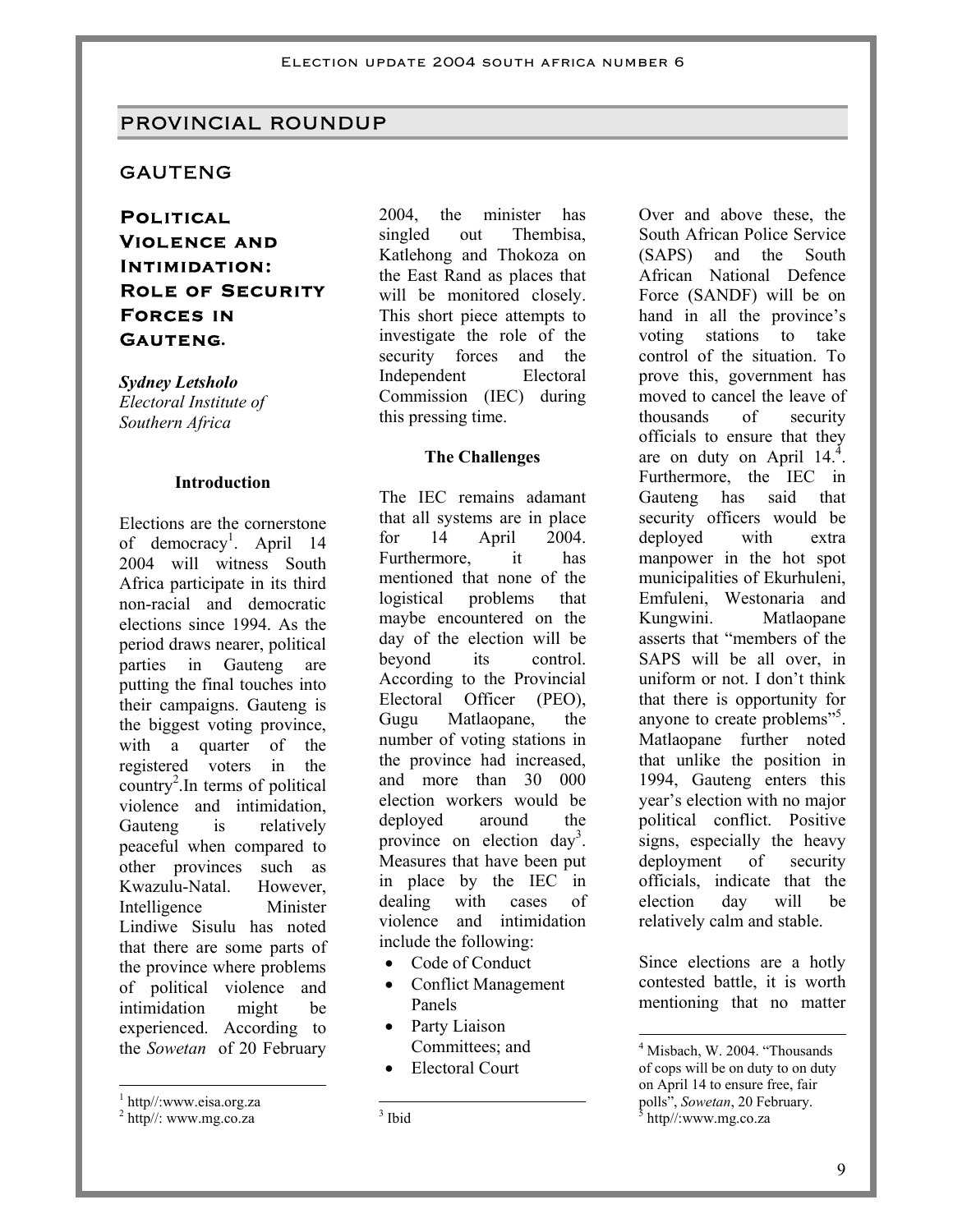how tight the security, there is always going to be dissatisfaction from contesting political parties in terms of the election outcome. If parties lodge a complaint with the IEC regarding the outcome of the election, the IEC in Gauteng, as in all the other provinces, has mechanisms through which the dispute can be settled. If the conflict can be mediated, the IEC has recourse to the Conflict Management Committee. This Committee comprises priests, lawyers, educators, NGOs; and the Mediation and Arbitration Commission. According to the IEC, most of panellists that make up the Committee were involved in the previous electoral events (1994 and 1999). Regarding this, the IEC has mentioned that because of its good track record in terms of its ability to deliver and conduct free and fair elections; no major challenge regarding the April 2004 election will be beyond its control.

#### **Conclusion**

The IEC asserts that a common complaint received thus far, has to do with poster vandalism. However, Matlaopane asserts that the issue has been amicably amicably. More worrying, however, is an earlier incident where deputy president Jacob Zuma was prevented from campaigning in the one of the province's hostels. One hopes that these hot spots will be treated with

the caution that they deserve. If the IEC's promise of providing all the polling stations with adequate security forces, election officials and relevant election materials is fulfilled, the voting process is bound to be free and fair and most importantly, peaceful in Gauteng. However, it is not only the responsibility of the IEC and the security officials to ensure that there is no violence on the day of the elections. Contesting political parties, some with a history of violence, must as a matter of principle, abide by the Electoral Act and ensure that there will be no violence on the polling day. Nonetheless the IEC is adamant that in comparison to the 1999 election; the 2004 elections in Gauteng will be a lot better run.

#### **References**

Misbach, W. 2004. "Thousands of cops will be on duty on April 14 to ensure free, fair polls", Sowetan. 20 February.

http//: www.eisa.org.za/dee

http//: www.mg.co.za/ Gauteng on election day".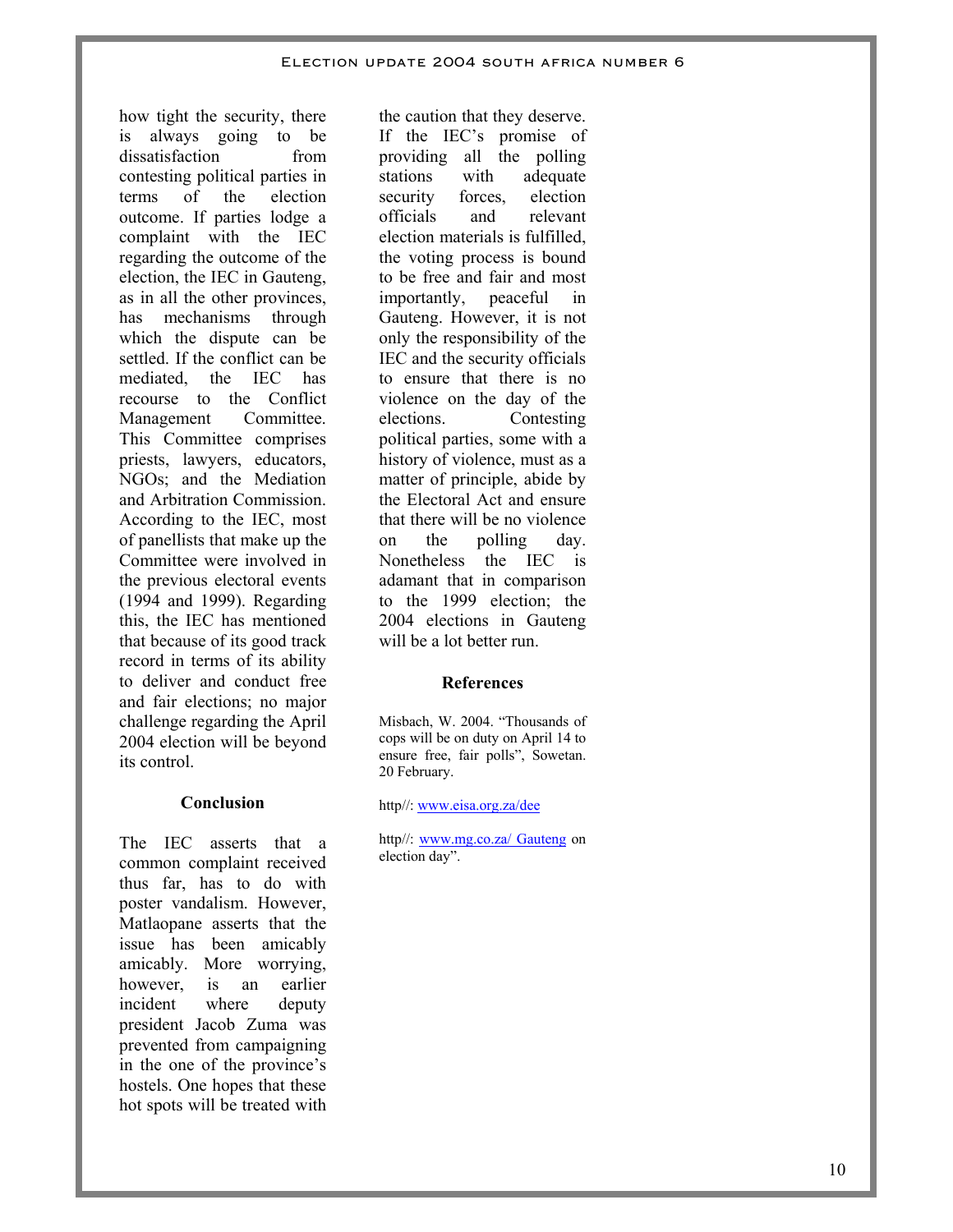### NORTH WEST

# **WINNING THE ATTENTION OF THE MEDIA**

*Michael O'Donovan Independent Political Consultant* 

On the weekend ending April 4 the larger political parties held the last on their mass rallies and entered a new phase of electioneering. The new phase was to concentrate on individual interactions between potential voters and party supporters canvassing support. These interactions include door-to-door campaigning and telephonic "cold-calling". Until now (April 4) most of the focus of political parties has been on capturing the attention of the mass media. Such selfgenerated media coverage represents a cost effective way in which political parties can present themselves and their policies to new audiences and, in the process, distinguish themselves from competitors. As a rule this self-generated coverage is presented to the electorate as "news" rather than as advertising and, consequently, carries greater credence.

Prominent successes in soliciting media coverage included the State President and Deputy Presidents' numerous walkabout tours. President Mbeki received wide publicity as he visited voters across the country and urged them to vote for the ANC. The process repackaged Mbeki in a fundamentally different way. Gone was the staid, aloof and somewhat intellectual President. The new image was one of a person more eager to be associated with, and even confronted by, the common man. The media responded with generous coverage of the campaign. Paralleling Mbeki's campaigning (with somewhat less impact) was Deputy President Jacob Zuma who embarked on a similar tour. Contrary to the President's campaign, Zuma's sought to emphasise continuity and his "Zuluness".

In an attempt to woo support away from the IFP, Zuma's campaign was accordingly was heavily focussed on soliciting support among voters in KwaZulu-Natal and in single sex hostels in the metropolitan areas. In several instances his reception was distinctly icy of not overtly hostile.

The outgoing premier of the North West, Popo Molefe, was somewhat successful in

generating provincial and national media coverage that promoted the ANC in the North West province specifically. The bulk of the coverage that he generated was derived from conferences and other business gatherings in which investment in the province was promised or secured. An example was the launch of the *Platinum Pride* initiative in which promises of investment were used to portray the ANC's success in stimulating further economic growth. The investment is being used by party marketers to counteract criticism of the ANC in a field where it is most vulnerable – its poor record with respect to job creation.

Media coverage of Mbeki and Zuma far eclipsed that gained by opposition party leaders like the DA's Tony Leon or the IFPs' Mangosuthu Buthelezi. The issues that won coverage in the mass media focussed heavily on politicians (like Mbeki, Zuma and Leon) with national profiles and agendas. While there is a certain logic to the focus on national issues and persona, the provincially based political parties such as the UCDP and the campaigns with regional focuses got the short end of the stick. Most smaller parties (and thus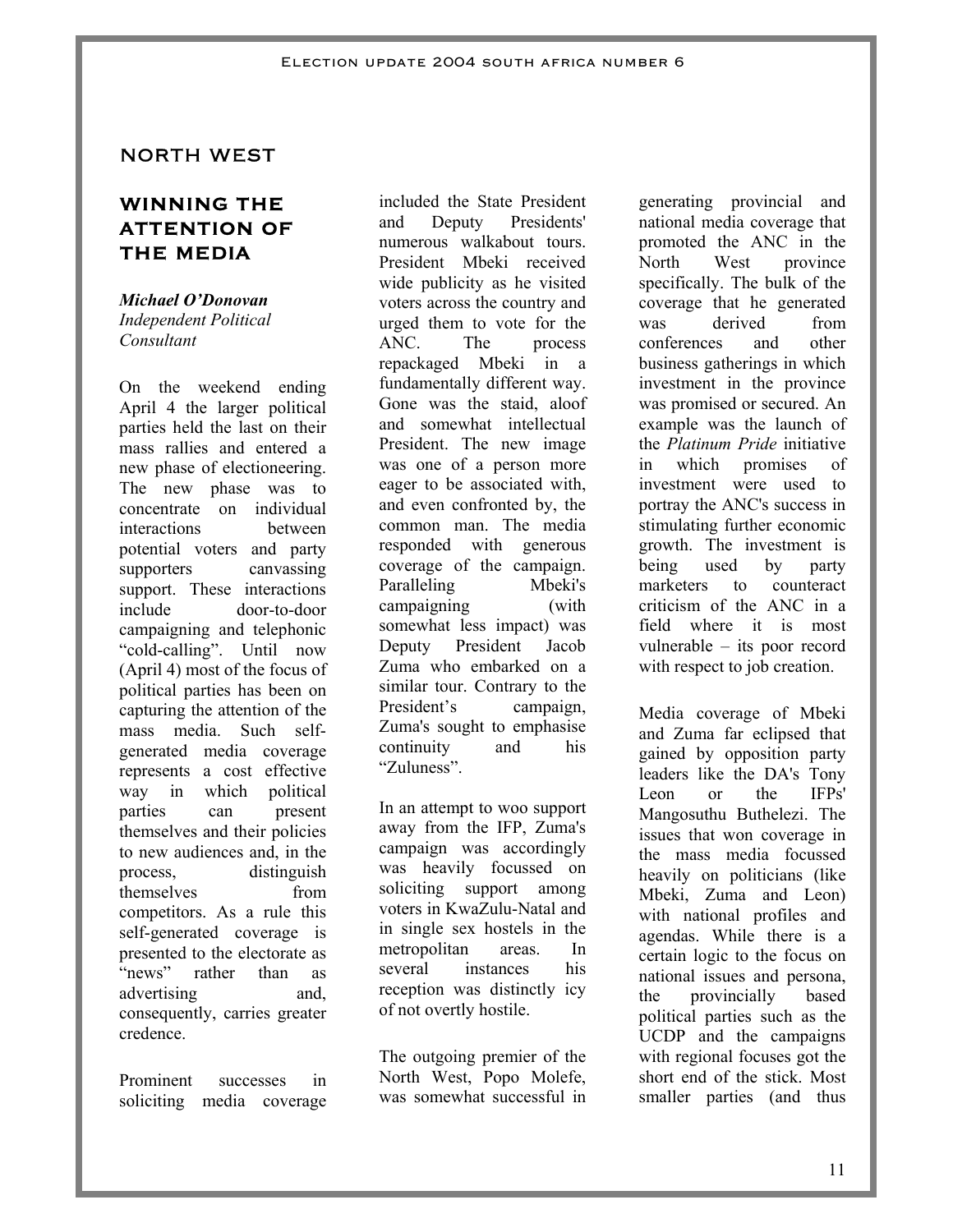regional parties) were largely unsuccessful in capturing the media attention. For example Lucas Mangope's UCDP failed to win significant media coverage. Political parties which fail to generate appropriate coverage in the mass media ultimately cannot present themselves to the electorate without having to pay for the publicity. These parties have to purchase media coverage and rely on more interactions like door-to-door canvassing. If they do pay for coverage it is then branded as a "paidfor political advertisement" rather than "news". Furthermore any party's ability to conduct door-todoor campaigns or to cold call on potential supporters is heavily dependent on organisational capacity and financial clout. Unfortunately the smaller political parties are almost defined by their poor organisational capacity and their limited financial resources. However none of the larger opposition political parties (which are better financed) have anywhere near the organisational capacity of the ANC. Consequently that party which benefited most from media coverage is also the one best positioned to conduct the campaign on a one-to-one basis. Relative to the ANC all the opposition parties will be more

dependent on the relatively ineffective medium of posters and the loyalty of past supporters.

#### **Party Seniority and Media Focus: Where Have All the Women Gone?**

An unintended consequence of the dominance of national figures and issues has been an election campaign heavily dominated by males. As almost all of the most senior politicians in political parties other than the Independent Democrats and KISS are male, the media has inevitably presented the election as a competition between interests represented largely by men. With the exception of Patricia de Lille (ID), the mass media has shown the campaign as a battles between Mbeki, Buthelezi, Leon, Holomisa etc. Consequently, those voters predisposed towards supporting a female candidate may ensure de Lille fares better than expected on April 14. Contributing to the centrality of the senior ANC leaders has been the party's reluctance to identify the candidates for Premier in each province. The party line is that the premiers do not have a prominent role to play in electioneering and that the provincial campaigns are run by the organisation and not by the premiers. Be that as it may, it detracts from the

potential role played by premiers and minister – offices in which women are relatively well represented. The position also ensures that the party campaigns tend to be centrally run and vary little between the provinces.

The candidate for the premiership in each province usually occupies the first position on the parties list of candidates. In the North West Province that position on the ANC's list is occupied by Darkie Africa the provinces MEC for Housing. All of the top six positions on the ANC's list are held by MECs. The list however, does not include two current MECs – Kuscus (MEC for Finance) and Sefularo (MEC for Health). Speculation has long been that Africa along with the eighth person on the list, Thandi Modise are the ANC's preferred choices for Premier. The Premier will undoubtedly be selected in a way that ensures that women are adequately represented in the post. The highest position held by a woman on the ANC's list for the North West is that of the Agriculture MEC, Edith Molewa, at number three. However, as the ANC is assured a substantial majority in the province the party will be able to appoint a Premier from well down the party list.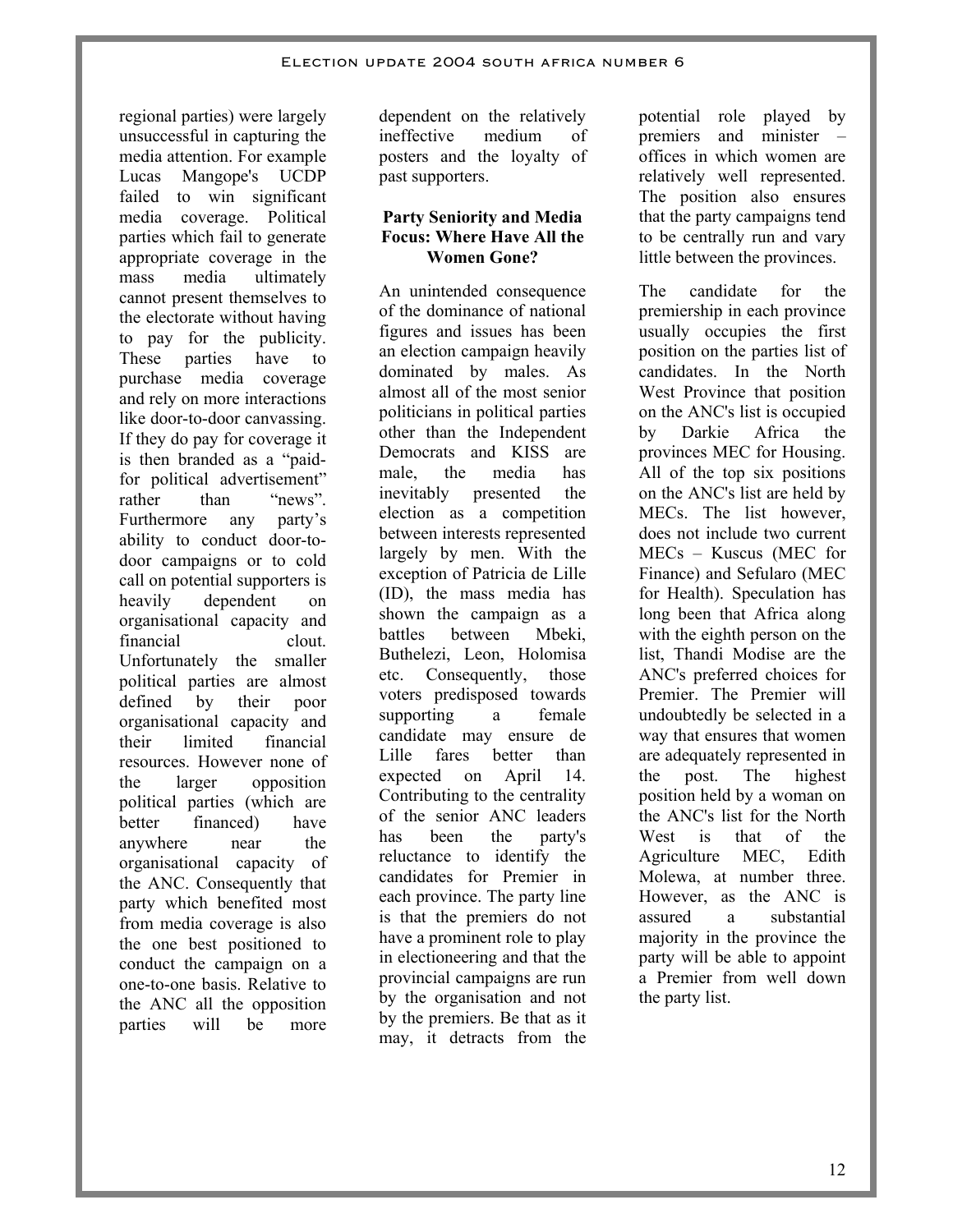# LIMPOPO

# **Limpopo Gears Up for the Elections**

#### *Kholofelo Mashabela* *University of the North*

#### **Introduction**

The IEC in Limpopo has registered a number of firsts in its attempt to ready the province for Elections 2004.

The IEC has taken 54 000 educators through voter education workshops, held twenty three workshops each for women and youth groups, twenty-two workshops for about 6 000 leaders and has seventy fieldworkers conducting elections training everyday until the 11 April. According to Rev Zwo Nevhutalu, who is head of the Limpopo IEC, these workshops have been running for a few months now.

He promised that by 11 April, two hundred meetings of five hundred people each, on voter education, will have been held. These involve mostly traditional leadership structures and will amount to over 100 000 people. Nevhutalu also disclosed that on 25 March, a day before the school vacations, teachers in Limpopo had been asked and participated in voter education in class. He added that all these figures represent the highest

volumes in all the mentioned categories in the country.

#### **IEC Mission**

The Limpopo IEC seems to have taken its mission very seriously. According to Nevhutalu, they had set themselves the following goals:

- to register the highest number of voters possible
- to launch the biggest ever voter education in the country
- to reduce the number of spoilt ballots. He pointed out that in 1999, 2% of votes were spoilt, and that translated to about  $25,000$  votes  $$ enough to win a seat in Parliament.
- To create a climate of free political activity
- to have people vote early in the day so that Limpopo could be the first province to release election results

The readiness effort has included the registration of 2.2 million voters in the province, which amounts to 78% of eligible voters.

Polling stations have not been overlooked either. A task team had been set up to assess schools that were to be used as polling stations. Two hundred and seventy were found to be without ablution facilities. The government has since committed R10m to the provision of permanent ablution facilities at these schools.

The five hundred and thirty schools designated as polling stations were found to have no water supply. The government has since committed R103m to this project. It will come in two phases; first the erection of tank stands and mounting of tanks, and then the supply of water. Stations that have not been connected to municipal water supplies by the election date will have their tanks filled with water from tankers on Election Day. Water supply projects that are not complete by the election date will be completed after the elections. Nevhutalu said that in 1999, the IEC had rolled out temporary facilities at schools designated as polling stations, but that this time around they wanted to establish permanent facilities.

As far as polling material is concerned, the IEC does not envisage any hiccups. Nevhutalu said the IEC always provided a little more polling material than the official statistics suggested just in case. Should a polling station run out of polling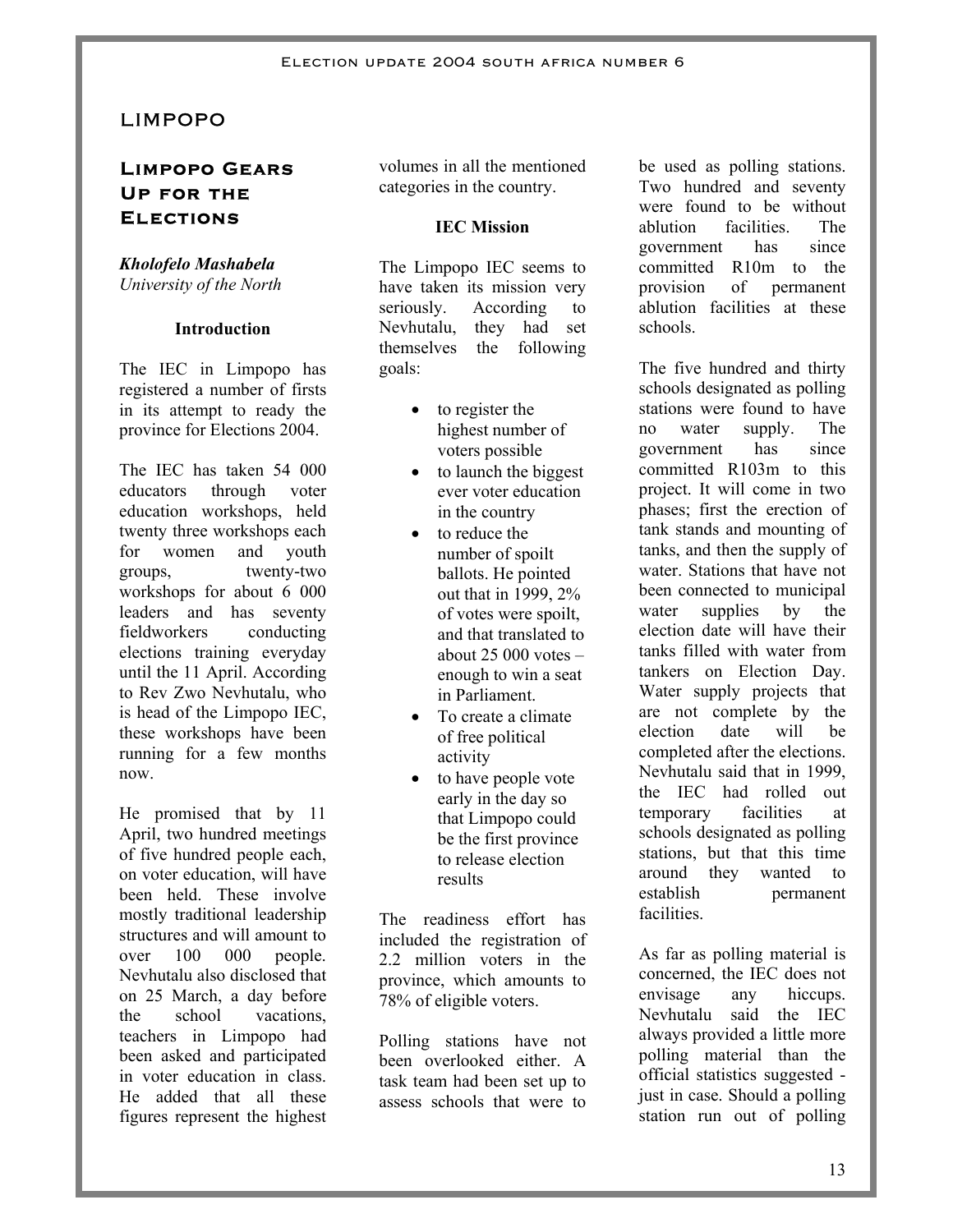material, the situation would be remedied within thirty minutes, he added.

The peacekeeping force side has not been left behind because security officers have been trained by presiding officers to deal with election issues. The police, he said, are ready because they had always been involved when voter education took place. The IEC hoped, however, that the peacekeeping officers would not have to do any work on Election Day. "If the peace officers don't do any work on Election Day that will show our political maturity." The only worrying factor is the state of the roads in rural areas, he added. After the recent rains, many rural areas have become difficult to access. Nevhutalu however expressed hope that the public works department would remedy the situation soon.

#### **Zwo Nevhutalu- A Man with a Mission**

Rev Zwo Nevhutalu, PEO for Limpopo, takes his work as more than a job. For him it is a calling, a mission even. He confided to *Election Update 2004* that he found every opportunity a challenge. His dreams, he says, are always bigger than the organisation in which he finds himself. The work he does for the IEC offers him the opportunity to be a builder, he says. "While we come from a past of fighting against apartheid, we are

now building for the future", he adds.

The most important message he has for voters is that voting is that voting is the most important civic duty any citizen can perform. He further pointed out that those who do not cast their vote, do not understand their duties as citizens.

He reflects on a recent trip to the Democratic Republic of the Congo, which he categorises as a broken country - both literally and figuratively. The intelligentsia, he said, had left the country because the democratic framework had broken down. He then adds, matter-of-factly, "we have to celebrate that we have a democracy that works by voting."

# **NEWS FLASH!**

#### **VOTING OFFICERS QUALIFIED TO RUN ELECTIONS ANYWHERE IN THE WORLD**

South Africa has become the first country where voting officers have been able to obtain internationally recognised qualifications in the running of free and fair elections.

This is part of groundbreaking training that the IEC has been providing in partnership with Unisa's Adult Basic Education and Training Institute (Abet), to presiding officers and their deputies for South Africa's third democratic election. South Africa is the first to have unit standards (building blocks towards a<br>qualification) registered for qualification) registered working in voting stations, said Rushdi Nackerdien, the IEC's manager for voting and results.

Since the qualifications authority has agreements with similar bodies internationally it means presiding officers have internationally recognised academic credits in the running of elections anywhere in the world.

Nackerdien says that not even Australia, which has one of the most sophisticated electoral systems in the world, has unit standards for voting officers. "Our training is aimed at professinalising our industry. We are saying an election is serious. It involves a lot of hard work. We need to match international standards and requirements and our staff are trained to a level where they deliver free and fair elections."

The IEC awarded the Abet Institute the contract to provide the training at a cost of R3, 5 million – a fraction of the R640 million that the election is expected to cost. **This Day 13 April 2004**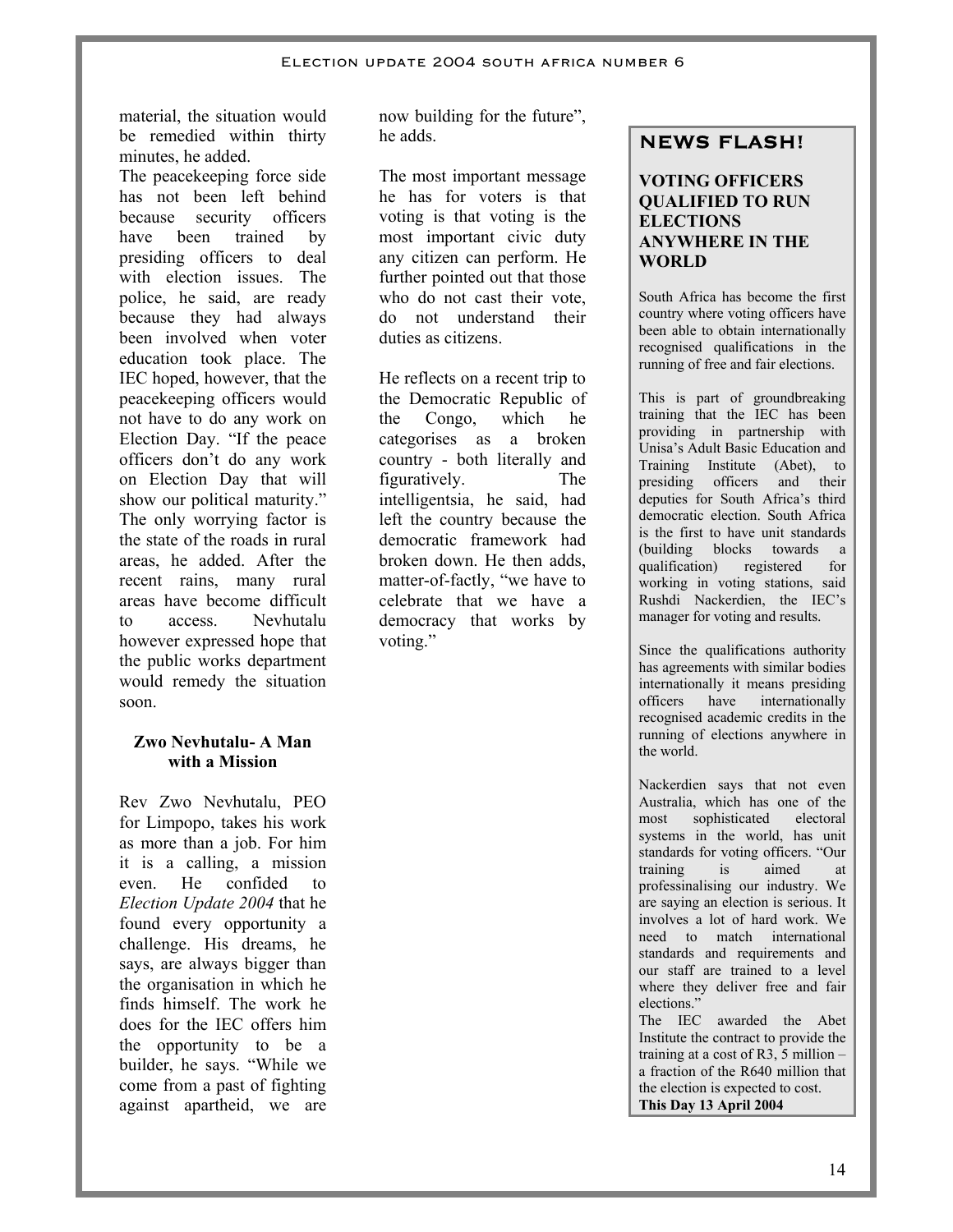# **Kwazulu-Natal**

# **WAITING FOR THE BARGAINING THE ODDNESS OF PARTY CAMPAIGNING IN KZN**

*Laurence Piper University of KwaZuku-Natal, Pieternmartizburg Campus* 

We are reaching the end of a curious election campaign in KwaZulu-Natal. At the root of this oddness is the contrast between the blandness of what parties say and the amazing alliances that they have formed. This odd outcome is the result of attempts to reconcile popular vote-catching with postelection elite bargaining. The closeness of the race has meant that fears about future bargaining and have sometimes outweighed electoral commonsense.

# **Campaign Content**

What parties have said during elections is pretty dull. The major players all talk about the same issues and occupy similar positions near the centre of the ideological spectrum. Difference is more marked in the effectiveness parties claim to have. This is constituted by the competency of their policies and their power to deliver on their promises. Hence a major election issue has been the coalitions of postelection power-sharing, **'**vote for us because we can actually deliver' has been a common cry.

This much seems common nationally, but KZN is different in a couple of ways. In terms of the content of electioneering, violence and the capital issue have come to the fore in recent weeks, especially in the ANC's campaign. Where the ANC is using the former to invoke the passions of its core supporters, it is using the latter to reach middle-ground voters. While the message is tailored to different audiences the intention is the same: to rally voters against the IFP and for itself.

That election 2004 will be the freest and fairest election yet in KZN is common cause. To date the incidents of violence, intimidation and disruption are lower than in 1999 and certainly 1994. All parties and the IEC report to be satisfied with security preparations ahead of the poll, yet talk of violence remains high in KZN, especially from the side of the ANC. Indeed the ANC has organised visits by national and provincial leaders to key IFP areas such as Nongoma, Ulundi and Msinga. In the words of provincial organiser Senzo Mchunu, the point was to 'force the IFP to allow

access to areas our ordinary members could not enter'.

In part one can read this as a determination to ensure that political freedom does finally penetrate every corner of South Africa, at least during election time. Thus the ANC wants early deployment of outside security forces in IFP-held hotspots to facilitate a free and fair election. Relatedly, in a recent column in *ANC Today*, Thabo Mbeki spoke of the unique nature of violence in KZN, implying that this was problem that belonged to the first decade of South African liberation, and not the second – its time had passed.

In part though, talk of violence reinforces the stereotype of the IFP as a Zulu traditionalist party prone to confrontation when it does not get its way. In the same way that talk of apartheid curtails the credibility of the NNP, so talk of militant Zulu nationalism hurts the IFP. As hard as the party tries to portray itself as a multiracial and conservativeliberal alternative to the ANC, it seems unable to outrun the past. Indeed, even the act of publicly calling for peace, as the party did extensively early on in its campaign, reinforces the popular association between the IFP and violence. Noticeably the IFP has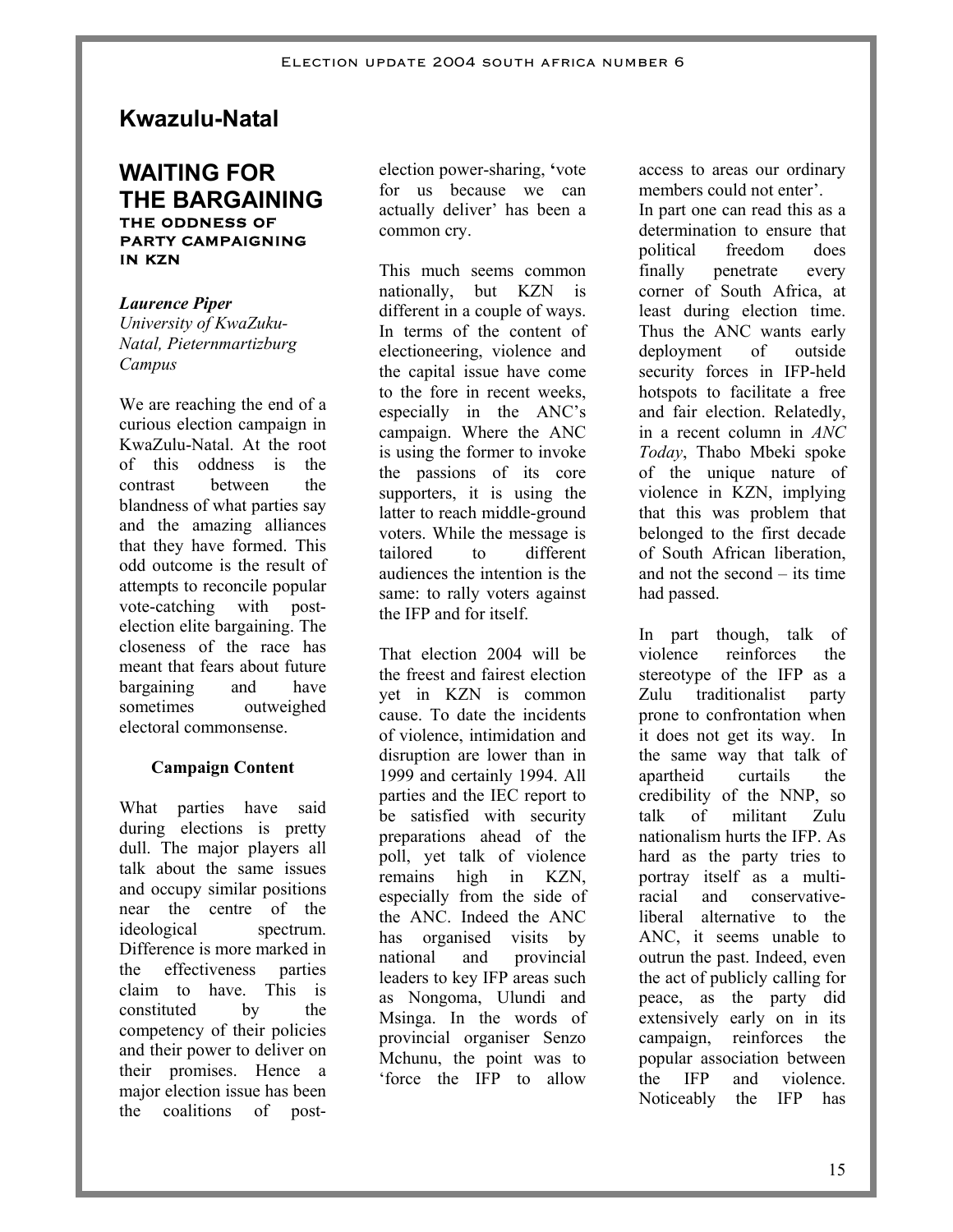ceased talking about violence in recent times. Thus, intentionally or otherwise, talk of IFP violence is more important than its practice in 2004.

Similarly, the ANC has begun to talk increasingly about the capital issue as election day looms. The intention here is to target middle-ground voters, especially those living in and around Pietermaritzburg, who might be concerned with the IFP moving the legislative capital to Ulundi. Indeed the ANC has also used this issue to try and embarrass the DA in KZN. Thus these two issues are the main ones on which the content of the election campaign in KZN differs from elsewhere in South Africa.

A similar concern with reaching new supporters is echoed in the IFP's discourse. This has consistently portrayed the party as a more competent and inclusive alternative to the ANC whilst not attacking the ANC in too acrimonious a way until recently. Hence the quick distancing of the party from any suggestion of violence, and the affirmation of the economic importance of Pietermaritzburg in the party's manifesto and provincial growth and development plan.

In contrast with the measured tones of the IFP the DA has taken a more

abrasive turn in recent days, epitomised in Tony Leon's speech at the joint IFP/DA rally in Durban on 4 April. When added to the recent attacks on Patricia De Lille, Amichand Rajbansi and other small parties, this suggests a concern to consolidate the opposition vote rather than advance into new constituencies.

### **The Coalitions**

If the content of election 2004 is pretty bland, the coalitions are extraordinary. Ten years ago who would have imagined the main liberation movement teaming up with the party which oversaw apartheid? Similarly who would have imagined the party associated with a militant Zulu traditionalism teaming up with a party associated with Englishspeaking capital? Today, nobody bats an eyelid.

In KZN the coalitions are the same as elsewhere in SA, but the reasons for them are a little different. For the ANC in KZN the 'partnership' with the NNP is more about a lack of alternatives and national consistency than the support that the NNP brings. Indeed, if the ANC is to form the provincial government after April 14 it may well have to rely on parties like the ACDP and the MF, as the NNP in KZN is a shadow of its former self. I think it more likely that the Coalition for Change will get the 41 seats needed

to elect the Premier, and certainly the Coalition suits the DA's national agenda of projecting itself as a potential challenger to ANC power. However, it remains an open question among many in the KZN DA whether the IFP is in fact better to work with than the ANC, and whether the IFP can be trusted to go into power with it rather than the ANC.

Further, from the IFP's point of view, the Coalition seems a sure vote loser. For one thing it amounts to an admission that the IFP cannot win KZN on its own. For another, the manner in which the Coalition has been presented to the public seems to favour the DA. This must undermine IFP attempts to court the more conservative vote reflected in its 'agreements' with Union Solidarity and the Freedom Front. In 1999 but especially in 1994, the IFP won many thousands of votes on the provincial ballot from people who voted NNP and DA on the national ballot, probably as an anti-ANC vote. However, with the DA in an alliance with the IFP, the rationale for an IFP tactical vote is removed.

If the Coalition does not make much sense as a votegetting strategy it makes more sense in terms of position for post-election bargaining. There is a good chance that the Coalition will win more seats in the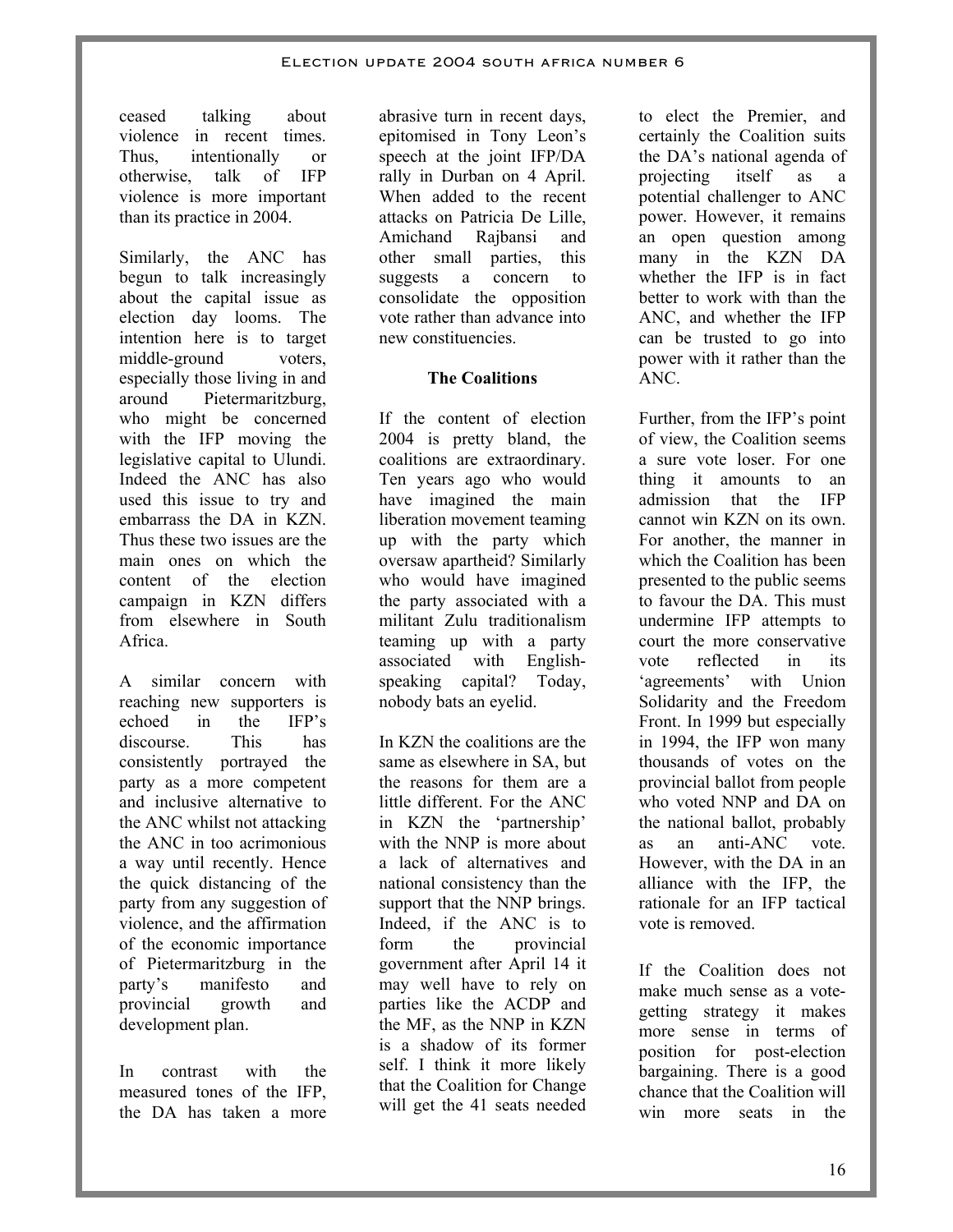provincial legislature than the ANC, placing the IFP in a position to secure the premiership of KZN once again. Given the track record of coalition and powersharing between the ANC and IFP at both provincial and national level, the real excitement of election 2004 in KZN will be in the horsetrading after 14 April.

In sum then, the bizarre nature of coalitions in KZN is in marked contrast to the blandness of much of the content of electioneering, and reflects positioning for the real political contest of 2004: the post-election elite bargaining. It is really only against the anticipated outcome of a close race in the province that this oddness makes any sense.

### **Campaign Styles**

In terms of the style of electioneering both the ANC and the DA have followed their parties nationally in preferring person-to-person contact combined with a slick national media campaign to old-style rallies. This is new for the ANC rather than the DA, but it seems to be the new 'best practice' for electioneering in liberal-democracies. In contrast, the IFP seems to be pursuing the rally-driven style of years past.

Of the three main parties the DA's strategy is the most straightforward. Like the national strategy, the party in KZN is presenting itself as

the core of a new potential rival for power to the ANC. It is this perspective that defines its relationships with the IFP and ANC. As already noted, the only interesting nuance seems to be a recent return to its core voters over new ones. This is despite the fact that the party believes it can pick up between 10% and 12% of the black vote in areas of KZN.

For the ANC in KZN, the turn from rallies to personal contact reflects a national concern to 're-root' the party amongst an increasingly disillusioned electorate. In KZN this is a wise strategy. In the 2000 local government elections, the party lost ground to the IFP as only 49% of its 1999 supporters turned out. This was in contrast to the 60% of the IFP's supporters. This engaging style meshes well with the above noted issues of political violence and the location of the capital city. Unfortunately the dispersed and local nature of the ANC's programme makes its effectiveness difficult to assess, but most reports are positive.

The IFP's style is more rallycentred than the ANC and DA, indeed remarkably so, with Buthelezi speaking at no less than 40 events between the launch of the IFP's campaign on 18 January and the end of March. These rallies are scattered over most provinces – a remarkable schedule for a 76 year old

man. Clearly the plan is to push Buthelezi rather than the IFP (if such a distinction is a valid one), presenting him as an elderly, almost British-style, statesman looking distinguished in his bow-tie and formal jacket.

Yet, in my view, the IFP's attempts to target middleground voters are compromised by the imperative of securing power after the election. As argued above, the Coalition for Change undermines the IFP's independent identity, blurring the distinction between itself and the DA, and removing the rationale for most tactical votes in KZN.

Perhaps in the end the IFP should not be too troubled with this, for it has struggled to attract voters outside of rural areas of KZN since the 1996 local government elections anyway. Indeed the core challenge for it, as for the ANC, resides with its long-standing rural supporters. This is because firstly, the numbers of rural people are roughly 3.5 % down since 1996 and, more importantly, because the ANC is making inroads into rural areas.

Thus while both the ANC and IFP have problems with their supporters, the problems are quite different: ANC has a potentially growing but apathetic support-base whereas the IFP has a shrinking but more reliable one.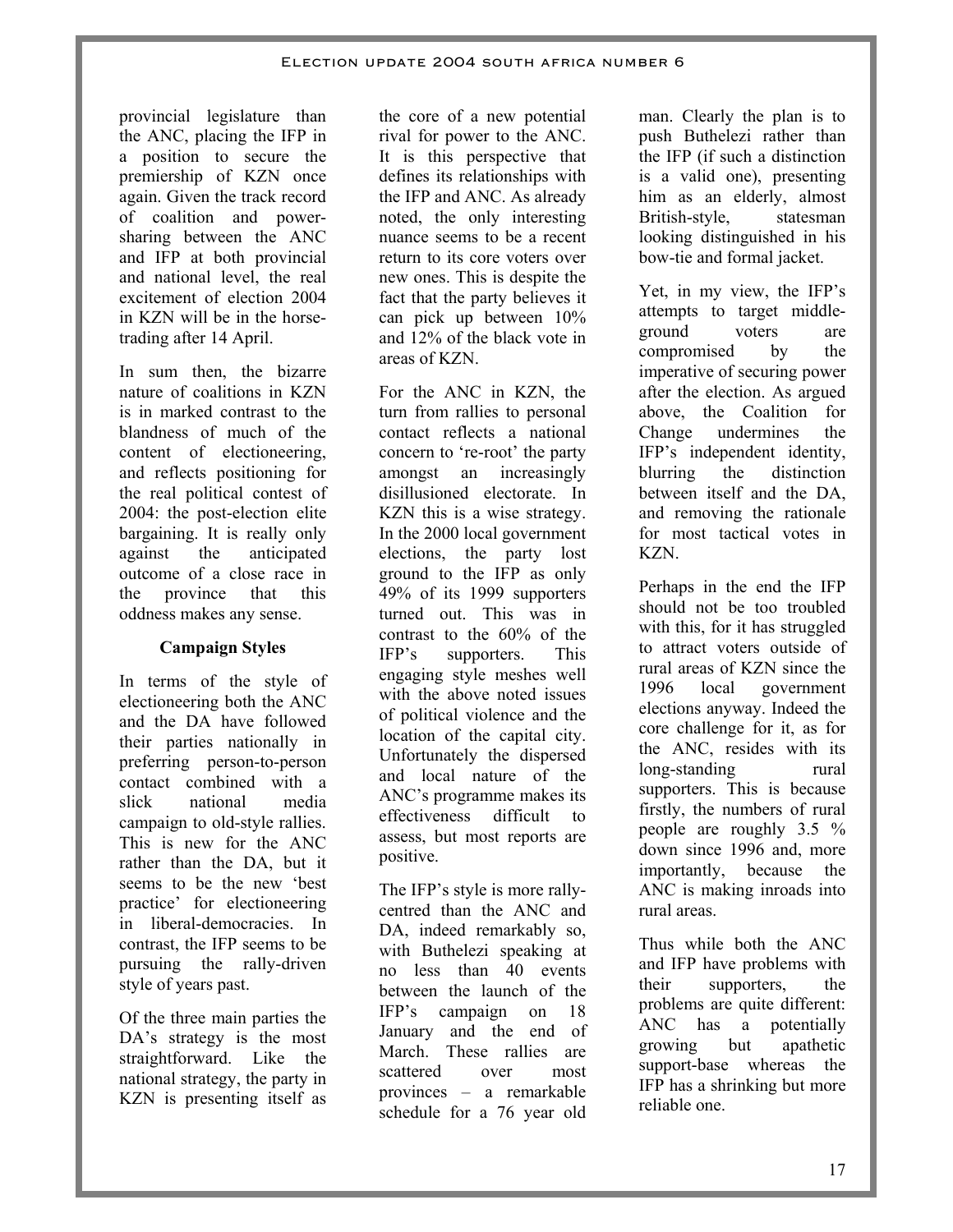# **CAMPAIGNING IN KWAZULU-NATAL**

#### *Shauna Mottiar*

*Independent Political Analyst* 

As the election approaches, opinion poll predictions are mounting. Of particular interest are predictions that the African National Congress (ANC) will take power in KwaZulu-Natal an official Inkatha Freedom Party (IFP) stronghold. Analysts are quick to point out however, that opinion polls are not always accurate. In 1999, a pre election poll predicted that the IFP would win 4% of the vote. It in fact won 8.58% of the vote. $6$  The close contestation in the province is reflected in the campaign processes of the IFP and ANC respectively.

The IFP has campaigned in KwaZulu-Natal quite intensively paying particular attention to its traditional strongholds of power - rural and peri-urban areas. It has also attempted to intensify its popularity within Indian constituencies and increase its support from within youth sectors.<sup>7</sup> The ANC on the other hand, has concentrated on permeating IFP strongholds and former 'no go' areas for ANC

campaigners. The ANC rally in Ulundi is an example. Ulundi is a well established IFP stronghold and the site of much political tension and violence in the 1994 election where two ANC party workers were shot dead and a number of ANC vehicles burned by ardent IFP supporters. The ANC rally in Ulundi for the upcoming election was for the most part contained by a massive show of strength by the South African Police Service (SAPS). A convoy of ANC activists and supporters arrived in Ulundi accompanied by several hundred heavily armed policemen and helicopters hovering overhead. Reports are that the Ulundi townships were very quiet with many residents remaining indoors and very few people except children willing to accept ANC flyers being handed out by members of the convoy. An address by Charles Nqakula (Minister of Safety and Security) was nearly disrupted when a group of IFP supporters attempted to force their way forward towards the podium - they were held at bay by the SAPS. Nqakula was addressing the issue of eradicating the culture of 'no go areas' in KwaZulu-Natal: "we are sending a message to anybody who wants to impede others who are trying to exercise their democratic rights…that they will be dealt with". Notwithstanding Nqakula's convictions, it is clear that some IFP

supporters still reject the ANC on what they see as their turf, hence the attempt to disrupt the rally. More worrying however, is the fact that many township residents remained indoors during the rally. This indicates possible fears of political intimidation. Indeed, the ANC was forced to abandon its plans to campaign door to door in the province because of fears that residents visited would be victimised later.<sup>8</sup>

Existing tensions between the ANC and IFP have been compounded by campaign disruptions and violence. President Thabo Mbeki accused IFP leadership of "orchestrating the intimidation of campaigning political opponents". He was referring to various incidents where ANC rallies had been disrupted and claimed that the only conclusion to be drawn was that an armed minority group had come to terrorise the people and limit their interaction with the President. He added that the IFP was acting to protect white interests by entering into a "right wing coalition" with the Democratic Alliance (DA). The IFP's Mangosuthu Buthelezi responded to these claims by saying that his alliance with the DA was based on shared federalist principles. He also accused the ANC of formulating a one party state evidenced by their ever

8 Harper, P, "ANC has first rally in Ulundi", *Sunday Tribune*, March 28 2004

-

 $\overline{a}$ <sup>6</sup> Tabane, R, "Palaver of the Polls", *Mail & Guardian, April 2 2004*  Msomi, T, "We also took up fight against the oppressors", *Sunday Times,* March 28 2004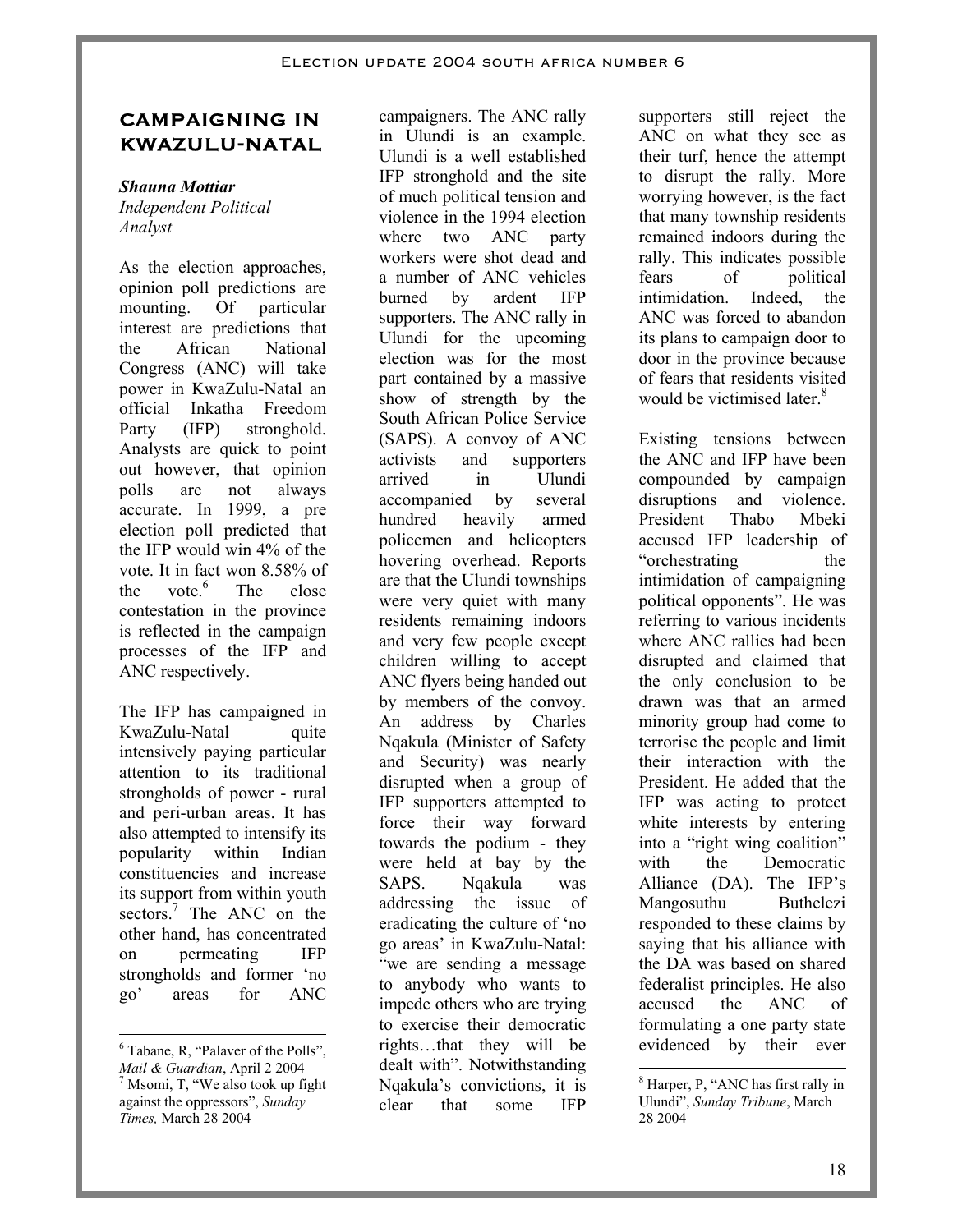increasing concentration of power undermining the autonomy of provincial and local government. He then referred to campaign disruptions saying that IFP supporters did not prevent Jacob Zuma from campaigning in the IFP hostel strongholds in Johannesburg but rather Zuma failed to observe Zulu protocol of announcing his visit<sup>9</sup>

Violence in the province during election campaigning has led the Independent Electoral Commission (IEC) to put into plan an election observation system. The KwaZulu-Natal Democracy and Elections Forum (KZNDEF) has been tasked with proactively dealing with any threats to the election, it plans to have 140 monitors working in 5 regions in the province (northern KZN, south coast, Ladysmith, the Midlands and Durban) during the pre election period. The KZNDEF which is to be the largest group of independent domestic observers is still waiting for confirmation of further funding before it can add more domestic observers to its ranks. It is also running a tight schedule as funding for the initiative came through very late. Its aim is to have 2000 independent monitors covering 85% of voting stations on election day.<sup>10</sup> Notwithstanding the

campaign disruption and violence in KwaZulu-Natal, both IFP and ANC structures are planning their premierships for the province in preparation for the next administration.

The IFP, it seems, will retain Lionel Mtshali as its candidate for the premiership. According to analyst Kiru Naidoo, Mtshali's status in the party is unchallengeable. He is known to be a hardliner within the party. This can be proved by his dismissal of several ANC MEC's from his cabinet during the floorcrossing period due to what he termed the ANC's "backdoor attempt" to seize control of the province. To all intents and purposes, the province seems to have been led fairly well under Mtshali and Naidoo claims that the ethic of good governance has become enshrined in the province and that the financial situation is well in order. $^{11}$  Should the IFP maintain control in KwaZulu-Natal after the election it is set to implement its "Growth and Development Plan" for the province. It is reported that the Plan grants sweeping powers to the Premier effectively reducing powers of MEC's and allowing the Premier high levels of control over various departments. According to the Plan, "The office of the

-

Premier will ensure that KwaZulu-Natal is governed in a 'joined up' manner with one vision that will infuse the work and life of each department, moving away from the existing situation of fragmented government<br>activity"<sup>12</sup> The Plan also The Plan also makes the Premier responsible for the province's economic development framework which aims to target direct foreign investment and make KwaZulu–Natal an 'economic powerhouse'. Under the Plan, the Premier becomes responsible for rooting out corruption, controlling youth development and facilitating the empowerment of women. The Plan will also settle the "status, role and function of the monarchy" by drafting a new provincial constitution (the previous constitution was not certified by the Constitutional Court) as well as enhancing the role of traditional authorities (a key component of the IFP's support base) with the provision of support and offices. HIV/AIDS is also given priority by the Plan that envisages an extensive HIV/AIDS programme. Despite the election battle ahead, the IFP has already begun to lay the groundwork for its vision by employing highly paid consultants to advise the provincial government. Criticism of the Plan is abundant led by the

 $\overline{a}$ <sup>9</sup> *Sunday Times*, March 28 2004 and April 4 2004

<sup>10</sup> *Witness*, April 1 2004

<sup>&</sup>lt;sup>11</sup> Harper, P, "Head to Head in KZN", *Sunday Tribune*, March 28 2004

<sup>-</sup><sup>12</sup> Harper, P, "All Power to the Premier", *Sunday Tribune*, April 4 2004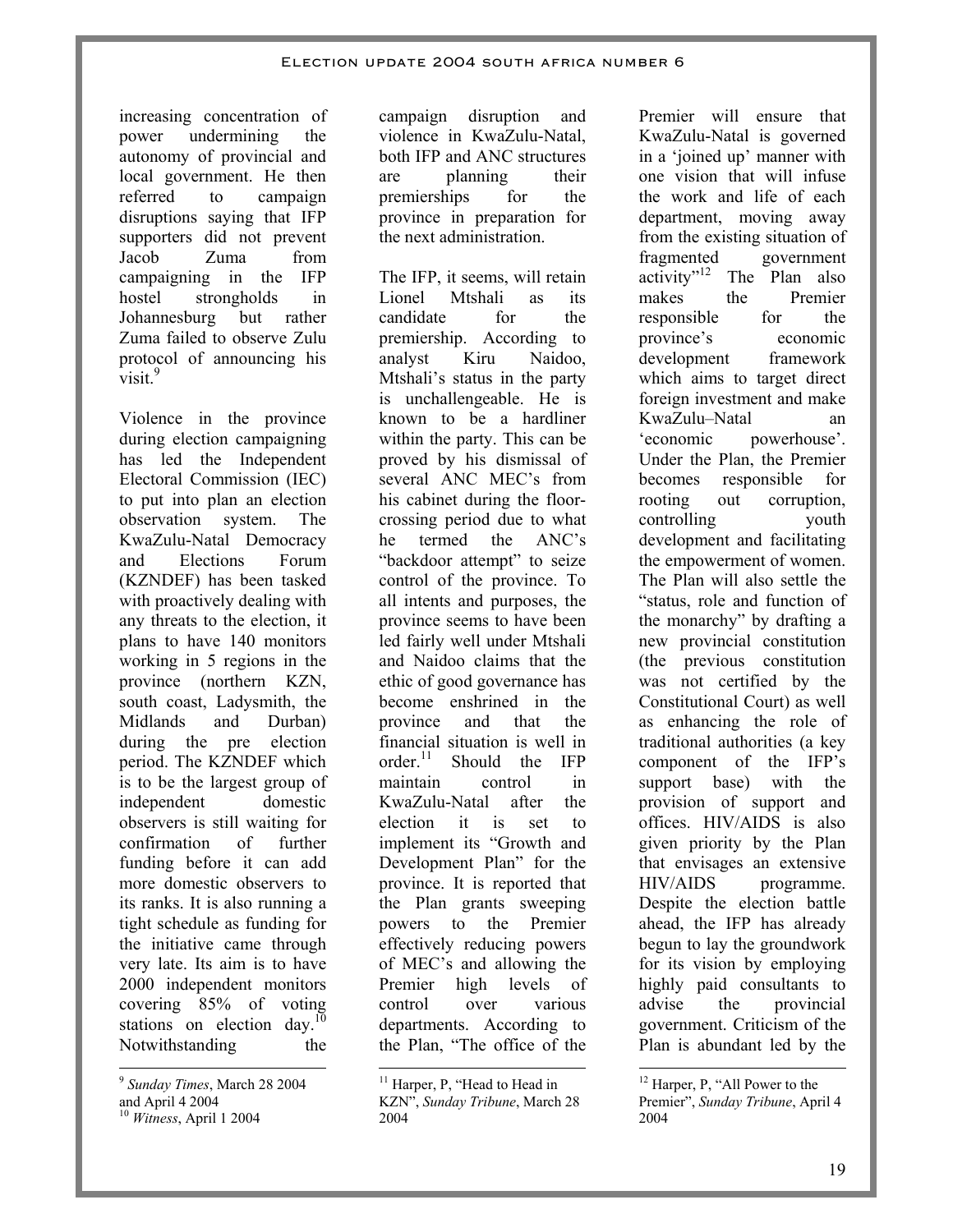view that the extended powers of the Premier constitute centralisation of power – something the IFP has always criticised the ANC of indulging in on a national basis.

### **Free State**

# **COUNT DOWN ELECTION CAMPAIGNING AND CONFLICT MANAGEMENT**

*Angelique Harsant and Willem Ellis University of the Free state* 

#### **Introduction**

Political parties are making a final effort to campaign for votes and prepare for the elections. Even though the Free State does not engender the same interest on the electoral radar as for instance, the Western Cape, KwaZulu-Natal or Gauteng, political parties still sent in their big guns in order to convince Free Staters to vote for them. Election campaigning has been vigorous, utilising both national and provincial political figures in order to maximise its impact. This report will attempt to highlight some of the major events of the various election campaigns in the province and the measures taken to ensure a peaceful free and fair election.

Speculation as to who the ANC's candidate for Premier will be should it take power in KwaZulu-Natal, centre on Deputy President Jacob Zuma. This is due to his ability to work with IFP and Minister of Transport S'bu

#### **Election Campaigning**

In the fist few weeks of 2004, opposition parties started campaigning vigorously for the upcoming elections. The ANC took another approach and aligned its campaigning strategy with the party's election slogan, i.e. a people's contract, by doorto-door visits. President Mbeki started the party's door-to-door campaign in Botshabelo, a section of Bloemfontein in the Free State with one million residents. The residents of this area complained to the President mainly about unemployment, lack of resources, and Pitso Moikume (an ex-cadre of the Azanian People's Liberation Army) handed the President a petition on behalf of  $dissatisfied$  ex-soldiers<sup>13</sup> President Mbeki has also visited the mines in Welkom shortly after the area was visited by Mr. Tony Leon and Dr. Mangosutho Buthelezi. The ANC also vigorously campaigned for votes among white Free Staters.

-

Ndebele who according to Naidoo "has held the ANC together in the region and has the reputation for giving the IFP no quarter in the race for control of the legislature"

Deputy-president Jacob Zuma also visited the Free State in the latter part of March, stating that only a vote for the ANC could ensure real participation in the government of the country. The ANC concluded its election campaign in the Free State with its largest meeting thus far at Bethlehem in the Free State. The current premier, Winkie Direko, the leader of the ANC in the province, Mr. Ace Magashule and Dr. Essop Pahad, Minister in the office of the President graced the occasion. They used the opportunity to ensure voters that legislation empowering women and the youth would be forthcoming in the near future and that a vote for anybody but the ANC would be a wasted vote. $14$  The strength of the tripartite alliance was also demonstrated when Dr. Blade Nzimande, the leader of the South African Communist Party (SACP) visited the Free State recently and asked voters to vote for the ANC as the only party that could make a difference to their lives.

<sup>&</sup>lt;sup>13</sup> Msomi, 2004:1 and Engelbrecht, 2004, p.1.

<sup>-</sup><sup>14</sup> Kok, 2004a, p.2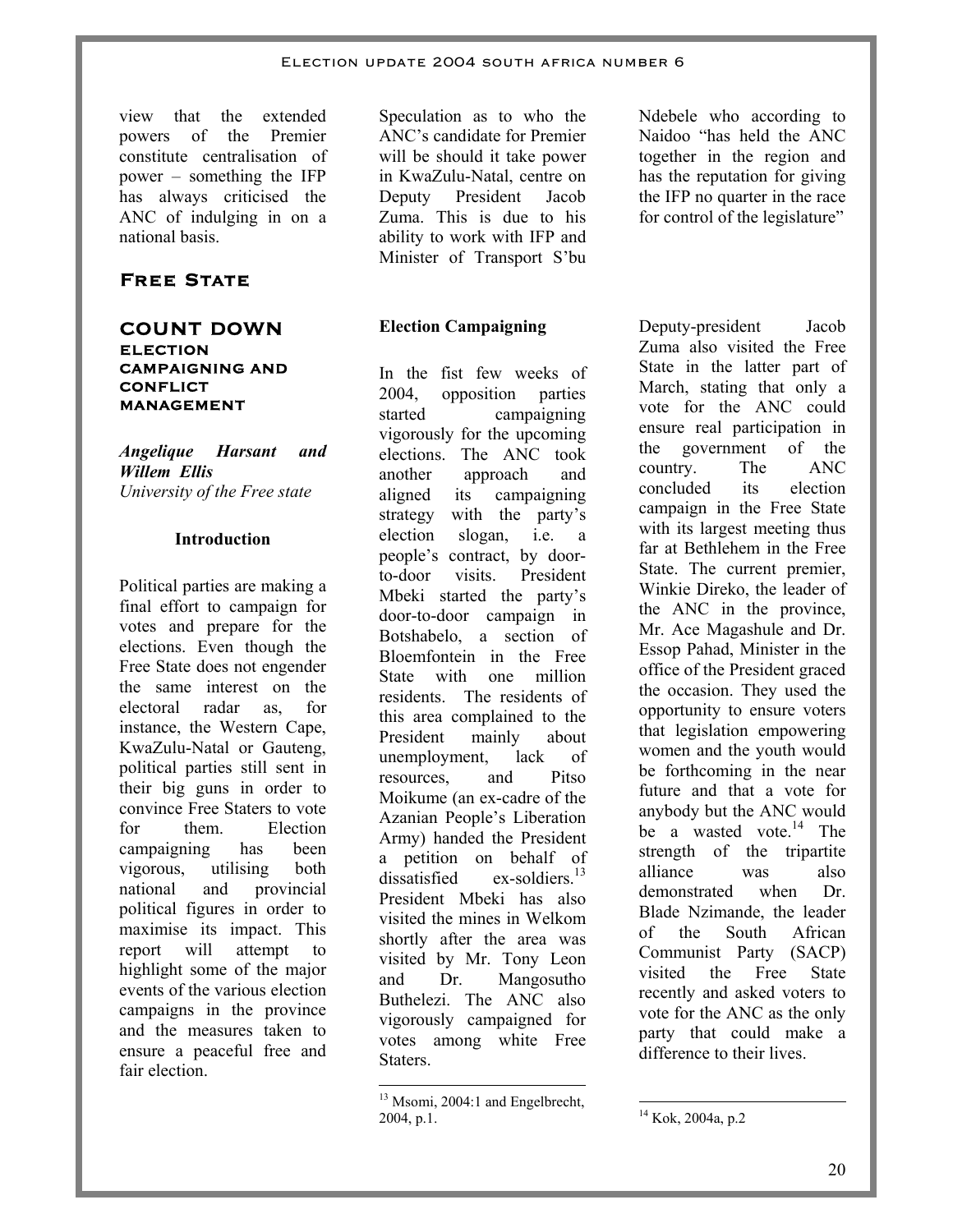At a meeting held in the Eastern Free State during the week of 23-26 March, Mr. Innes Aucamp, the NNP leader in the Free State again reiterated that an alliance with the ANC was the only workable option for progress in the South African political environment. He mentioned that time for confrontational politics was over and that the NNP was uniquely positioned to assist in transforming the country and province. <sup>15</sup>

The leadership of the DA-IFP coalition, Mr. Tony Leon and Dr. Mangosutho Buthelezi visited the Goldfields, a traditional ANC stronghold, on 20 February. They used the opportunity to address mineworkers with regard to the declining mining industry and its impact on the local economy of the Welkom area. During a visit to the underground workings of a mine, Mr. Leon mentioned that ANC economic policies chased potential investors away from the province. Dr. Buthelezi defended the DA-IFP alliance, saying that the two parties shared similar values<sup>16</sup>. At an IFP meeting, also attended by DA MP's, in Qwaqwa on 28 March, Dr. Buthelezi accused the President of putting international matters and the building of the AU before pressing issues in South Africa such as HIV/AIDS,  $\overline{a}$ 

poverty and crime. He stated that the DA-IFP alliance agreed on ways of addressing these scourges and would do so if elected. $17$ 

A recent election poll conducted by Markinor provides some interesting estimates regarding the popularity of different parties in the Free State. According to the poll, the ANC should consolidate its position in the province with 75.5% of voter support, with the DA coming in second with  $10.6\%$  electoral support. This could give the ANC 23 of the seats in the Free State Legislature (down from 25) and the DA three (up from two). The NNP, with 0.5% of the vote in the province and the FF+, with 2.7% of the vote could both lose their seats in the legislature allowing the ACDP to enter the legislature for the first time with 4.5% of electoral support.<sup>18</sup> The  $FF+$  and the NNP both reacted by saying that this result did not coincide with their own findings and did not reflect their support in the province.

March 24 saw the last sitting of the current Free State legislature and political parties represented in the legislature made use of this opportunity to lambaste each other in the protected environment of the legislature. The DA accused the ANC of being power-

-

hungry and said that the NNP had destroyed itself through its alliance with the ANC. The DA was accused by the NNP of polarising the political landscape in the province, with the FF+ comparing the DA to a jackal – changing its coat, but never its tricks. The ANC defended its alliance with the NNP by saying that this was the only way of building the nation $19$ 

Vigorous election campaigns have the tendency of raising the political temperature in a province and the Free State should be no different. Comments by political leaders at meetings and rallies could easily encourage their supporters to act outside the boundaries of responsible electioneering and the codes of conduct signed by party leaders. This could cause a variety of conflicts to erupt, derailing responsible election programmes of political parties. To date the Free State has been fortunate with the IEC only reporting minor incidents of conflict. These incidents included reports by the UDM in Sasolburg and the DA in Botshabelo, regarding the removal or defacing of election posters and placards.

### **Conflict Management**

Efforts to stabilise the Free State in the run-up to the election and pro-actively address conflict have led to

<sup>19</sup> Coetzee, 2004a, p.19

-

21

<sup>&</sup>lt;sup>15</sup> Kok, 2004b, p.2.<br><sup>16</sup> De Wet, 2004, p.5.

 $17$  Kok, 2004c, p. 4.

<sup>&</sup>lt;sup>18</sup> Coetzee, 2004, p.1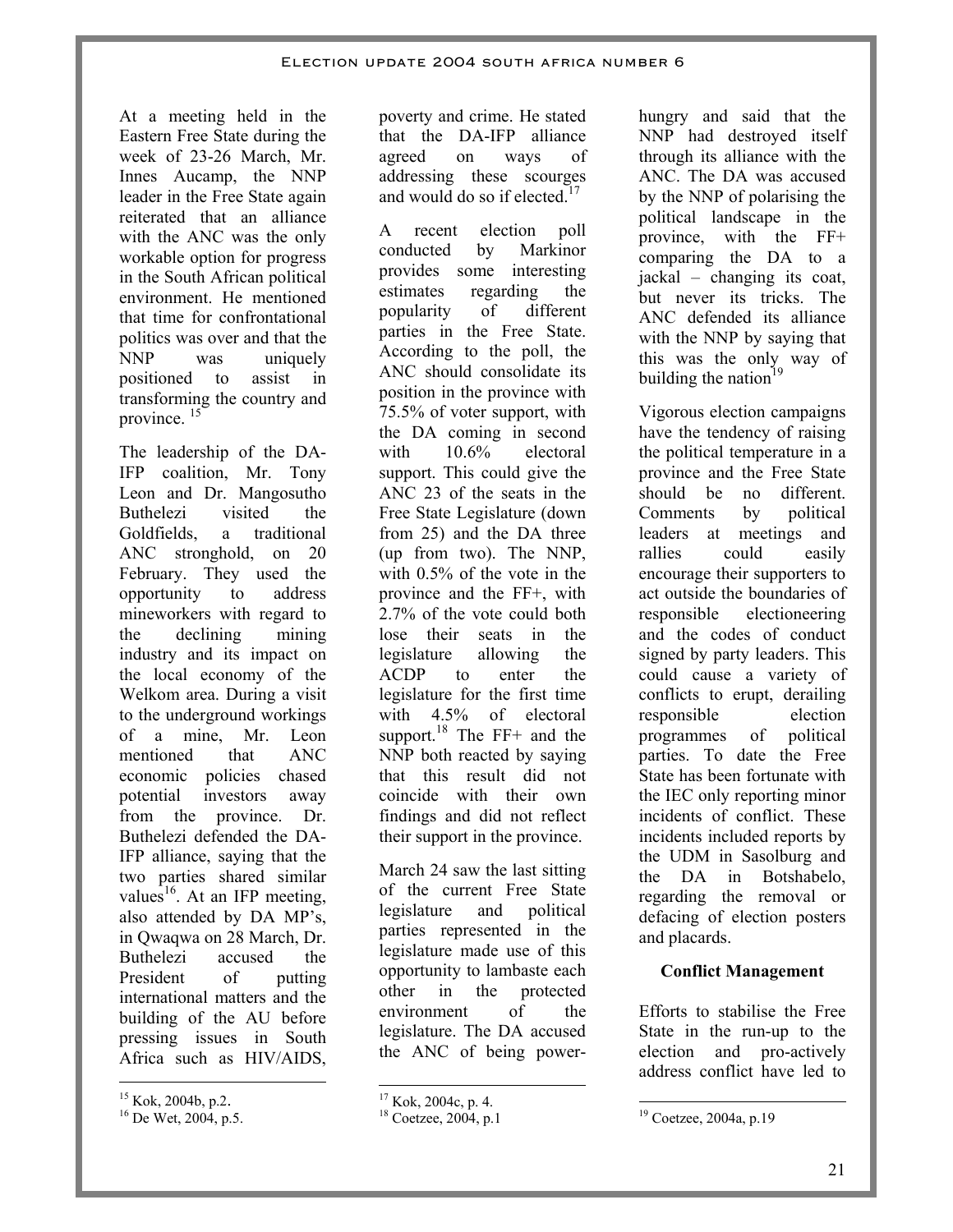the creation of an elaborate conflict resolution structure. This structure is not new and consisted of eight members in 1999. This article will endeavour to briefly sketch this structure and its operational duties.

According Mr. S Rabanye<sup>20</sup> of the Free State IEC, the provincial conflict resolution structure is controlled by the Chief Electoral Officer of the Free State, Mr. C Mepha, and is operationally directed by one of his senior officials, Mr. S Rabanye. On a provincial basis they are assisted by a specially trained conflict resolution panel, consisting of individuals with experience in conflict resolution practices. The panellists are based in Bloemfontein and are on standby to address any conflict in the province. Placement of the panellists in the five regions of the province on the eve of the election to ensure quicker deployment to conflict situations is currently being considered by the management of the IEC. The conflict resolution panel currently consists of the following five individuals, each with experience in conflict resolution, facilitation and community dynamics:

- Mr. K Tladi;
- Mr. M Webber:
- Mr. P Pajane;
- Mr. N Mothibeli; and
- Mr. A Rafaku.
- $\overline{a}$  $2004$

The five provincial panellists were introduced to all of the political parties during a Party Liaison Committee meeting held on 25 March.

The panellists will only be utilised in cases where conflicts cannot be addressed on a local level and the IEC has made provision for local conflict management through the deployment of 25 electoral project coordinators (EPCs) throughout the 20 municipalities of the province. Due to the higher number of voters and a higher conflict potential two EPCs have been deployed to the Matjabeng Municipality (Welkom) and Maluti a Phofung Municipality (Qwaqwa) and three to the Mangaung Municipality (Bloemfontein, Botshabelo, Thaba Nchu). Experience has shown that the local practitioners can address most conflicts and that provincial panellists are not always needed for conflict resolution. The few conflict situations referred to above were all addressed by the EPCs. EPCs are mandated to liaise with any necessary role-players on local level to address the conflict, but should keep the provincial IEC office informed of progress regarding the conflict in order for provincial panellist to be deployed if necessary.

The panellists and EPCs received the very same training over a period of two days. This was conducted in late January 2004, and only their reporting structures differed. The training was conducted by facilitators deployed by EISA and aimed at introducing participants to conflict resolution practices within an electoral environment. Participants were provided with handbooks containing the training materials. The following topics were covered:

- A chapter on democracy, elections and conflict sought to describe the meaning of democracy within SADC and South Africa and the central role that elections played in upholding democracy. Electoral systems were reviewed and the role of the IEC and observers during elections were addressed. The presence of conflict during elections was also described.
- Chapter two dealt exclusively with conflict, defining conflict and looking at sources and roots of conflicts. Escalation and deescalation of conflict were investigated and participants were shown how to assess a conflict. Strategies for managing conflict were also described.
- The last chapter described the interestsbased approach to managing conflict, highlighting the role of mediation and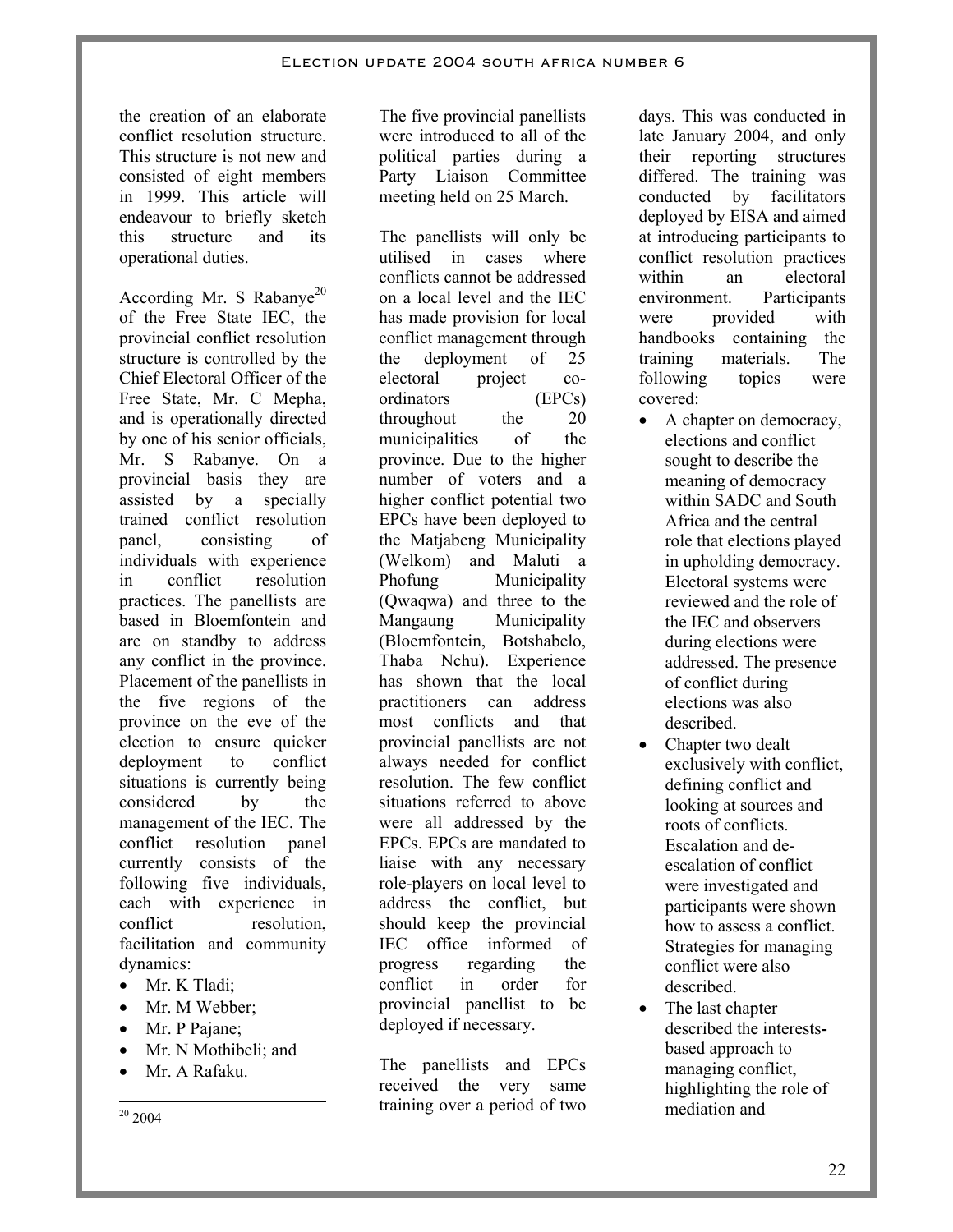negotiation in this process. Emphasis was placed on dealing with people during conflict situations and using problem solving techniques in addressing conflict**.** 

The training was aimed at complementing the already existing skills and experiences of panellists and EPCs in order to produce well-rounded conflict resolution practitioners. It is only time that will tell whether they will be able to cope with electoral conflicts in the Free State.

#### **References**

Coetzee**, G.** 2004a. Partye kom mekaar by in sitting. *Volksblad.* 25 Maart, p.19.

Coetzee, **G.** 2004**b.** Peiling: Donker prentjie vir NNP, VF+: Markinor oor VS,NK. *Volksblad,* 1 April, p.1.

De Wet, T. 2004. Leiers van DA, IVP besoek mynwerkers: 'Nuwe wetgewing verdryf beleggers**".**  *Volksblad.* 21 Februarie, p.5. Engelbrecht, L. 2004. Thunderstorm hits Mbeki's election roadshow**.**  Internet. www.iol.co.za

Kok, D. 2004a. Blapse op politieke verhoë laat hoës bloos. *Volksblad.* 29 Maart,p.2.

Kok, D. 2004b.ANC wil wet oor vroue en setels hê. *Volksblad.* 29 Maart,p.2.

Kok, D. 2004c. IVP-leier kap Mbeki in Qwaqwa*. Volksblad***.** 29 Maart,p.4.

Msomi, S.2004. ANC unleashes election storm**.**Internet. http://www.sundaytimes.co.za/ 2004/02/29/politics/politics04.asp

Rabanye, S. 2004. An interview held with senior IEC electoral officer on 23 March 2004 in Bloemfontein

# **WESTERN CAPE**

# **ON THE CAMPAIGN Trail in the: Western Cape**

*Dr. Cheryl Hendricks Centre for Conflict Resolution* 

As we approach the April 14 elections, political parties are winding down their campaigns. The popular verdict seems to be that this was an exceedingly dull campaign. This is partly due to the fact that the outcome of the national election and most of the provincial elections appeared to be a forgone conclusion. This has influenced the nature of the campaigns. Taking advantage of the celebration of ten years of democracy, the African National Congress **(**ANC) has seemed content with patting itself on the back for its successes and promising to do better in those areas where complaints can still be levied. Lacking any credible alternative policies, opposition parties have concentrated on pointing out the areas of weakness in ANC policies or government and discrediting each other. Election campaigns serve the purpose of making the electorate aware of the different political parties contesting elections and their respective policies, all with the central purpose of garnering their votes. This paper analyses the effectiveness of the campaigns of some of the

political parties contesting the elections in the Western Cape.

There are 20 political parties competing in the Western Cape's provincial elections. It is unlikely that any of these parties will gain 50% or more of the votes, and therefore a coalition government will remain the order of the day in this province. Only two coalitions stand a chance of occupying the provincial portals of power after April 14: the Democratic Alliance and the ANC/NNP alliance. The latest SABC/Markinor opinion poll estimates that the ANC will obtain 32%, the DA 24%, and the New National Party (NNP) 13% of the votes. Political parties believe that opinion polls are snapshots of voter preference at a particular time and that they are able to mould the attitude of voters and thus influence the outcome of the elections. This is why they spend millions on election campaigns and accuse those with more party funds of being at an advantage. How, then, have the competing political parties sought to sway the electorate and which sections of the electorate are they targeting?

The ANC has significantly increased its support base in most of the communities of the Western Cape. In both the 1994 and 1999 elections it was struggling to make inroads into the Coloured community, the largest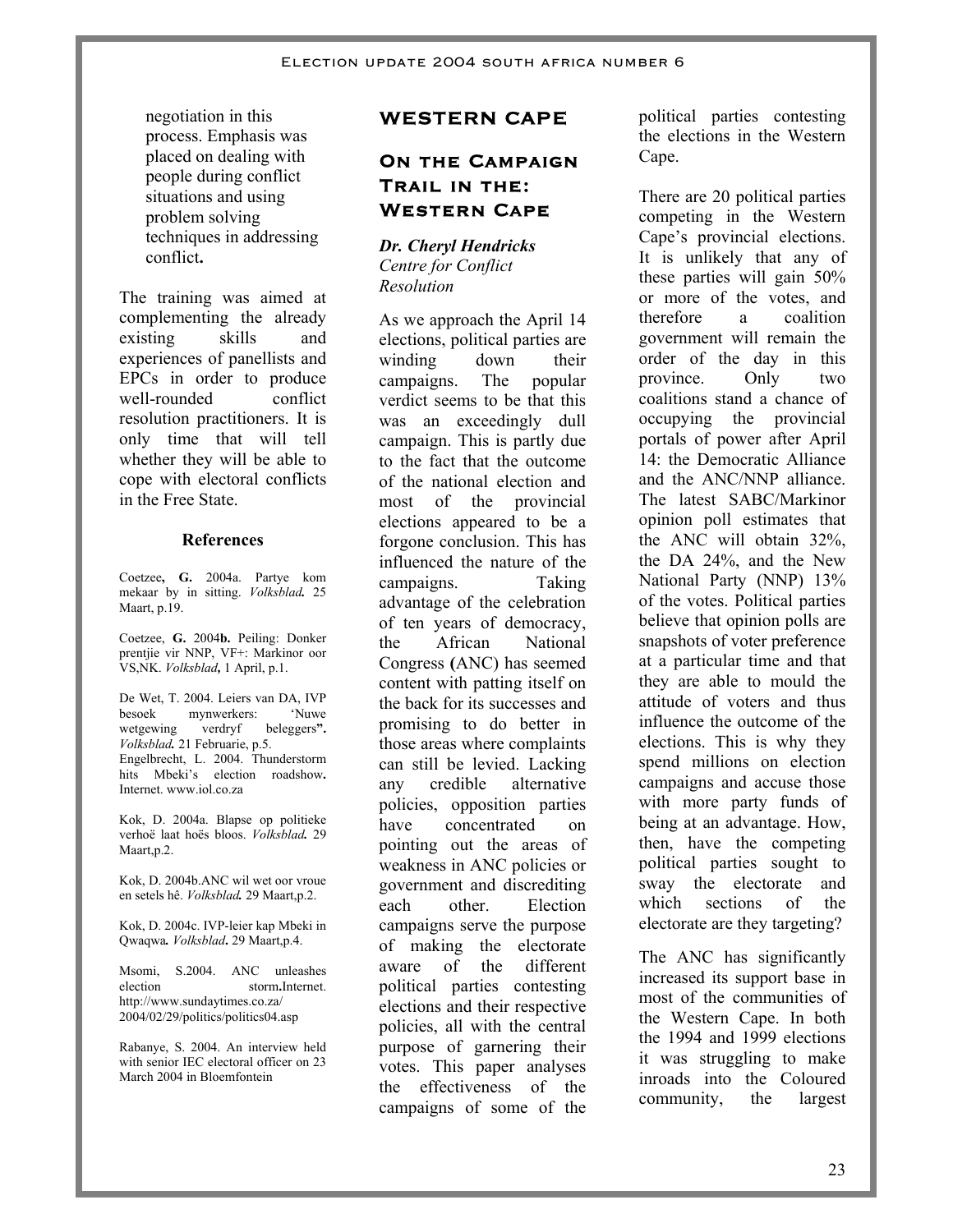demographic group in the province. This community has traditionally supported the NNP. Through an alliance with the NNP, the ANC succeeded in capturing the provincial legislature in 2003. This alliance has decapitated the NNP, for many of its supporters would now either vote directly for the ANC or shift to one of the other parties. This has directly affected the campaigns of both the ANC and the NNP. The ANC runs what it calls a "positive" campaign." The emphasis of their message is on what they have done as a governing party and what they plan to do (create jobs, build houses, and so forth). Their billboards are high up on the lampposts – way above the rest – with a simple message: "VOTE ANC." It is President Mbeki's face that graces all the posters, not Ebrahim Rasool's, and this leaves the impression of an invitation to the Western Cape to become part of mainstream South Africa in the governance sphere.

High profiled ANC members, including President Mbeki and Deputy President Zuma, have visited towns in the Western Cape over the last two months. They have not forgotten to visit the homes in traditionally white and Coloured suburbs. It is the exercise of meeting the people through their door to door visits that is the ANC's

most effective strategy in the Western Cape. Any house that President Mbeki has walked into, and in which he has listened to the respective concerns and promised to do something about them, is almost sure to translate into a vote for the ANC. The weakest aspect of ANC's electioneering has been its inability to appeal to the youth. During the voter registration drive it became apparent that many youth were not registering. In the Western Cape, 34% of those aged between 18 and 24 years have not registered. For those that have registered, the Nando's chicken advertisement (in which they advertise the chicken as if it were a political party) seems more appealing than the slogans/quotes of the political parties.

The NNP has had a hard time trying to distinguish itself from the ANC during this election campaign. It is once again targeting the Coloured vote, for this is about the only vote it can deliver, and this just barely, to justify an alliance with the ANC. Their posters state: "It is your country too," "Let us be your voice," "Keep the Western Cape NNP" "Your key to government" " $DP+Right\text{-}wing = DA$ ," and the most recent blazoned in pink, "DA in government? When pigs fly." The first four posters speak to minorities and this is in line with the NNP seeing itself as

the champion of minority interests. However, in previous elections "keeping the Western Cape NNP" translated into keeping the ANC out. This is no longer the case and the DA has highlighted this *ad nauseum*. We are living in strange times where previous conservative racist parties can now label once liberal parties as racist, which is the retort of the NNP. The NNP now projects itself as the only truly multi-racial party in South Africa, but all parties claim this. The NNP has reverted to bringing back "pappa" as a last ditch attempt to secure the Coloured vote. De Klerk, whom many Coloureds supported in 1994, appeared at a rally in Hanover Park recently. The NNP has been staggeringly unsuccessful in selling its new *antiopposition* opposition politics (what it calls 'participatory governance'). This party has made too many fatal errors and it is very likely that it would become history after this election. It seems poised to go down in history as the party which sold out the white vote in the apartheid era and the Coloured vote in the post-apartheid era.

The Democratic Alliance is concentrating on the Western Cape and KwaZulu-Natal. It has now formed an alliance with the Inkatha Freedom Party (IFP). The DA has taken its road and rail show to small towns in the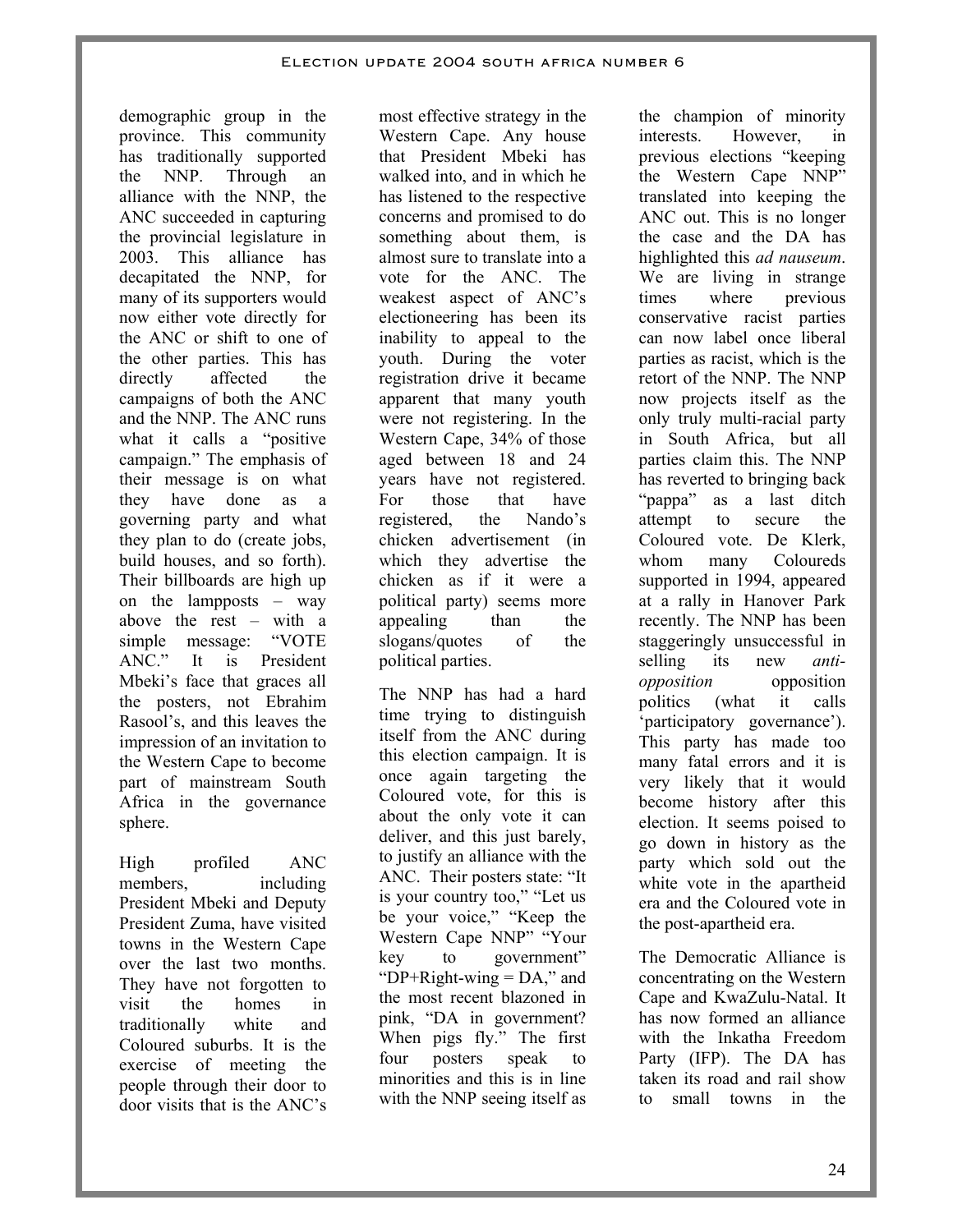Western Cape, handed out bullet proof vests in Woodstock, and has been to Mitchell's Plein and to Stellenbosch University. It hopes to make inroads into both Coloured and Afrikaner constituencies by spreading the message that a vote for the NNP translates into a vote for the ANC and by capitalising on the high crime and unemployment rates in the province. The DA's slogan is "South Africa Deserves Better." It claims that this has no racist connotations for they mean, "A big country deserves a better government. A big country deserves a better alternative. A big country like South Africa deserves a better future." However constant reference to Zimbabwe, corruption, ruling party non-delivery and the "whiteness" of their party leadership makes it difficult not to perceive it as playing the race card or as subtly appealing to race sentiment. The DA is increasing its support nationally. However, it is the perceived need for a strong opposition party to keep the government in check, and its ability to become this, that largely explains the increase of support for this party. The constant bellicose tone of the DA is paying off in increasing its support, this despite its apparent lack of real policy alternatives. Its only clear policy alternative is the promise of nullifying progressive labour

legislation fought for by workers.

The Independent Democrats (ID) hope to attract all those who no longer see the DA and the NNP/ANC as representing their interests. De Lille, the party's leader, positions herself as a principled person who will not enter into alliances for the mere sake of power. Others have labelled the party as a 'one woman show' and defectors from the party have criticised her leadership style as dictatorial. To her credit, De Lille has stuck to the issues in her campaign instead of being side-tracked into the mud-slinging that has beset the other smaller parties. The recent testing for HIV/Aids by the party members is an example of the low-keyed, yet effective way in which the ID is putting the issues at the forefront of their campaign.

The New Labour Party's slogan is "Its our time" but its leader, Peter Marais, has had his time and wasted it. The Cape People's Congress claims that "enough is enough" but offers the electorate nothing; the National Action invites the public to "catch the new wave," but waves by their very nature rise and decline quite rapidly and for this party prematurely so; the African Muslim Party invites us to join the "fight to reduce bread by R1"; the African Christian Democratic Party assert that they represent "true hope for the nation,"

but want to ban abortions in a country with alarming rape statistics and teenage pregnancies. "Vote Azapo" and "Vote PAC" – where are these posters?

Campaigns essentially revolve around promises by parties of what they will do if they are chosen to form the government. If the campaigns have been dull during this election, it is because none of the opposition parties have offered the public a compelling alternative vision of how society should be organised. The opposition parties may allege that they are not fairing well in this election because of a lack of equity with regard to access to the media and funding. However, no amount of extra funding or media publicity is likely to dramatically affect the outcome of the elections. The truth is that people choose their parties for a variety of reasons other than the slogans on the billboards: trust, tradition, policies, identity, and so forth, are far more important than advertisements. The new social movements are beginning to mobilise themselves as an alternative to the parties. However, they remain embryonic and divided. Perhaps by 2009 they will be a strong voice with credible alternatives and in the process liven up the debate about the possible future for our country that ought to energise election campaigning.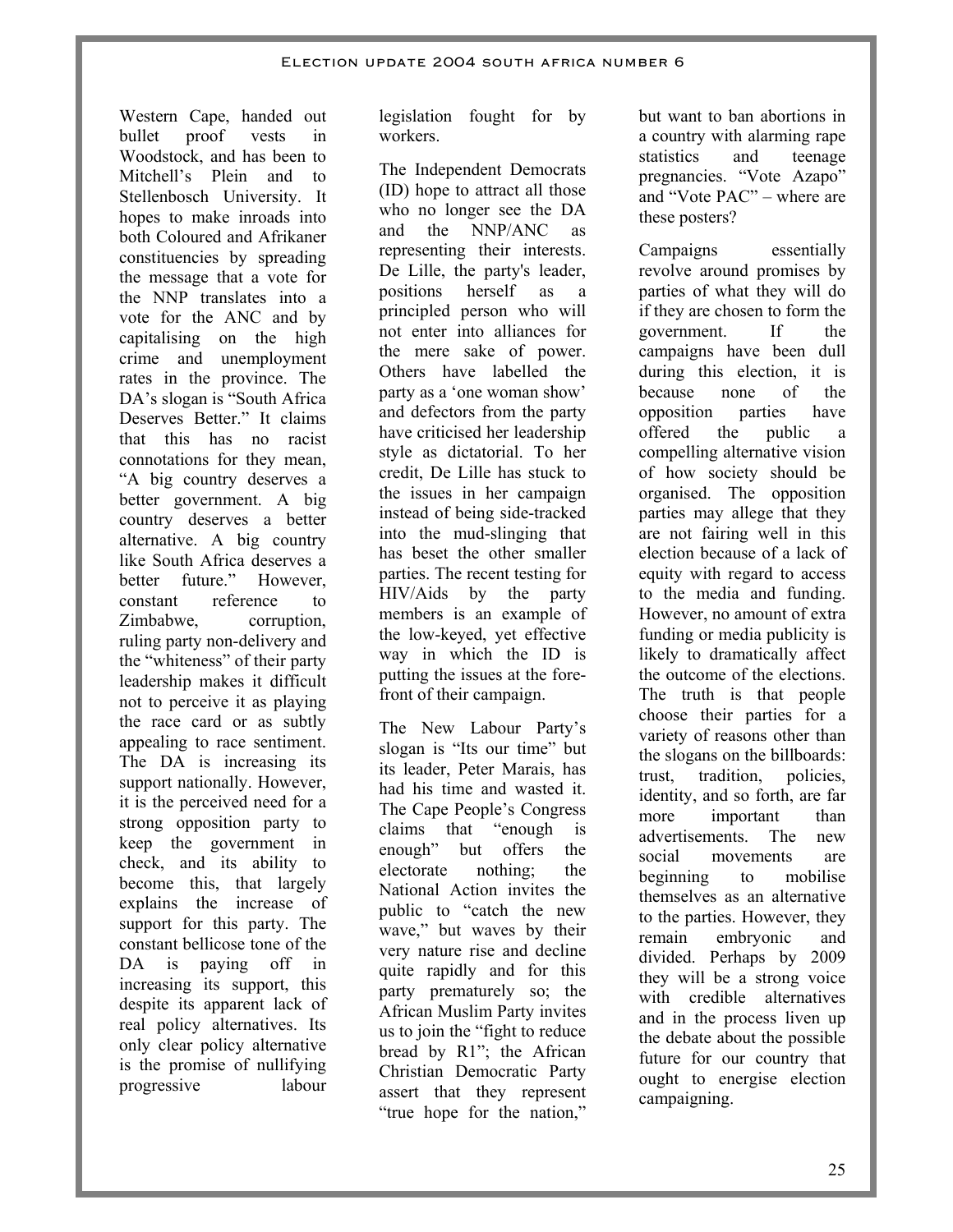# Eastern Cape

#### **Party Campaigns The Non- Contest Election in the Eastern Cape**

#### *Dr Thabisi Hoeane Rhodes University*

#### **Introduction**

In line with national predictions, most analyses of the likely outcome of the 2004 election in the Eastern Cape, point to an ANC victory. There is consensus amongst political analysts, academics and pollsters that the ruling party will be returned to power - most likely with an increased margin. This article discusses the campaign focus of the parties just prior to the election concentrating on the leaders styles and the strengths of their messages.

What is notable about the provincial campaign? As in the other seven provinces of the country, where the ANC is most certainly going to be comfortably returned to power, is the dullness of the campaign.

Unlike in 1994 when there was a lot of euphoria around the process and in 1999 when the presence of the newly formed UDM presented a challenge to the ANC and a new dimension to the electoral process in the province, this time around the campaigns are almost dead.

#### **The African National Congress**

The campaign tone of the ANC, in this so-called heartland of the party, has followed the national focus and emphasis. As polls have predicted, the only two contested provinces in South Africa will be KwaZulu-Natal and the Western Cape and in this regard, predictably the ANC has not actually focused much of its campaign in the Eastern Cape.

Its provincial campaign has been overshadowed by the contest in the two provinces. From January when it launched its manifesto in KwaZulu-Natal to the end of March, only senior officials of the party like ministers and member of its National Executive Committee (NEC) send to canvass in the province.

 It is only in the two weeks preceding the election that the party sent its most senior leaders to the province. The process was kicked of by a two-day visit by President Mbeki at the end of March. This was followed by plans to send in the Deputy President Jacob Zuma the following week to be followed by the party's National Chairperson Mosiuoa Lekota, during the last weekend of the campaign.

Following the national campaign trend, President Mbeki focused on the ANC's past achievements in providing social services to previously disadvantaged communities, and stressing continuity in this regard in the second decade of democracy. Ouite significantly, Mbeki started the campaign by paying homage to the king of the Rharhabe, Mxhoba Sandile. In this province, where traditional leaders are critical in garnering support for political parties – this was a very shrewd move on the part of the ANC to defer to traditional authority.

This move followed the recent visit to the province by the Minister of Public Works Stella Sigcau, who is a princess, to rally support for the party. Her continued presence in the cabinet is owed in part to her royal roots and her ability to bring on board this sector of support for the ANC. Such imagery is very powerful in the Eastern Cape, especially after the founding of the UDM in 1997, which has sought to present itself as the true custodian of traditional structures in the province.

Beyond this, the President, unlike in past campaigns, and also in following national trends has cultivated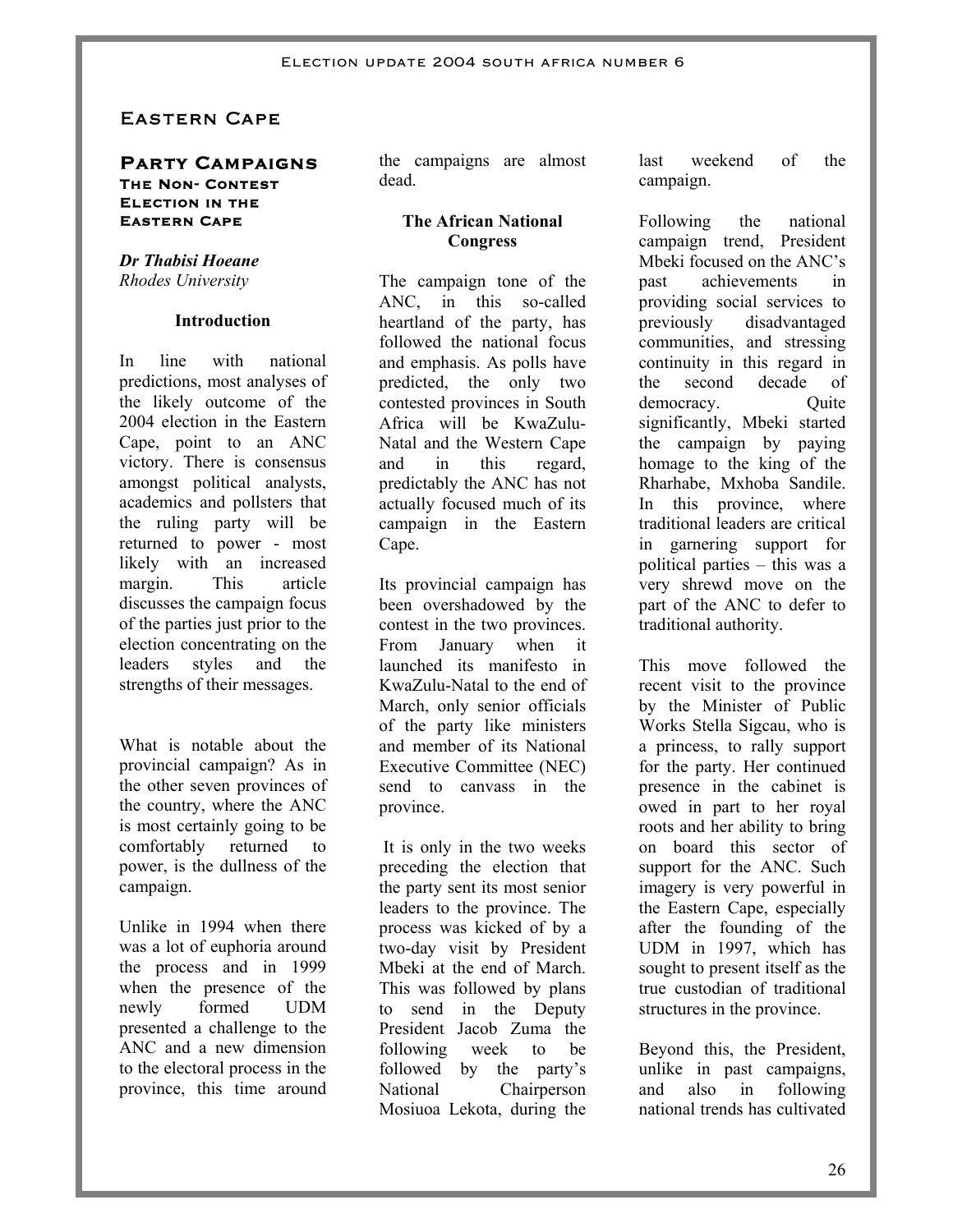what the media has labeled his "new image". This entails undertaking both impromptu and well staged "walkabouts" by making house-to-house visits in residential areas. Here he engages voters about their problems, listening to their concerns and noting them and directing his officials in his entourage to deal with them.To what extent this campaign strategy will actually have any bearing on the election results is quite debatable, but quite clearly the ANC is intent in sprucing up the image of its leader to rebuff media and opposition complaints that he is a boring and aloof leader. The strategy is meant to indicate a leader who is compassionate, willing to listen to ordinary people and prepared to act on their behalf. For example, Mbeki has not lost the chance to note that he is concerned about the complaints that he is receiving from ordinary people around the country, especially against the tardiness of local government officials.Quite dramatically, and in tune with his image of caring for the ordinary citizen, he ordered the shutting down of an illegal shebeen in Port Elizabeth during his walkabout there and accused DA officials in the city of refusing to campaign in poor areas because they look down upon poor people.

This is quite an interesting change in focus of the ANCs

campaign and hails the positioning of candidates than ever before. However, it might well be symptomatic of a disturbing trend that the level of debate in this campaign is without much substance.

### **Opposition Parties**

Opposition parties that have indicated serious interest in contesting the Eastern Cape election are unsurprisingly the UDM given its success in the 1999 election, the DA, and to a lesser extent the NNP. This can be gauged by the sending of their national leaders to the province to address campaigns. Marthinus Van Schalkwyk and Tony Leon have frequently made what the media has described as "lightning" visits to the province whilst Bantu Holomisa returned now and then, especially to his base in Umtata**.** Their campaign messages have been largely to attack the ANC on delivery. **HIV/AIDS**, corruption and the need to keep out the ANC from power.

In a very significant move, the DA and UDM have attacked ANC for using state functions and resources to promote the party and reports of political intimidation. In the latter case, a DA rally was allegedly disrupted by unruly ANC members in East London who played loud music outside the venue where the DA was holding an election rally.

The case of corruption was taken up personally by Tony Leon who instructed the provincial leadership to lay a complaint with the Public Protector after the ANC allegedly used a government fax machine to print a fund raising flyer.These events have been noted by the Independent Electoral Commission (IEC) and the Public Service Accountability Monitor (PSAM), although no official complaint has been lodged with these bodies. The IEC has however decided to be pro-active and has called meeting between the three parties to sort out these differences.

The wildcard party in the provincial race has been the Inkatha Freedom Party (IFP), which has generally ignored the province. Its leader Mangosuthu Buthelezi was slated to visit the province for a rally during the week preceding the election.

Besides these main parties, the ID and Azapo are the only two other parties that have sent in their national leaders to campaign in the province, although their efforts have been very lowkey instances.

The PAC has been very quiet in the province, with its leader not having even made one visit, a situation that also goes for the ACDP.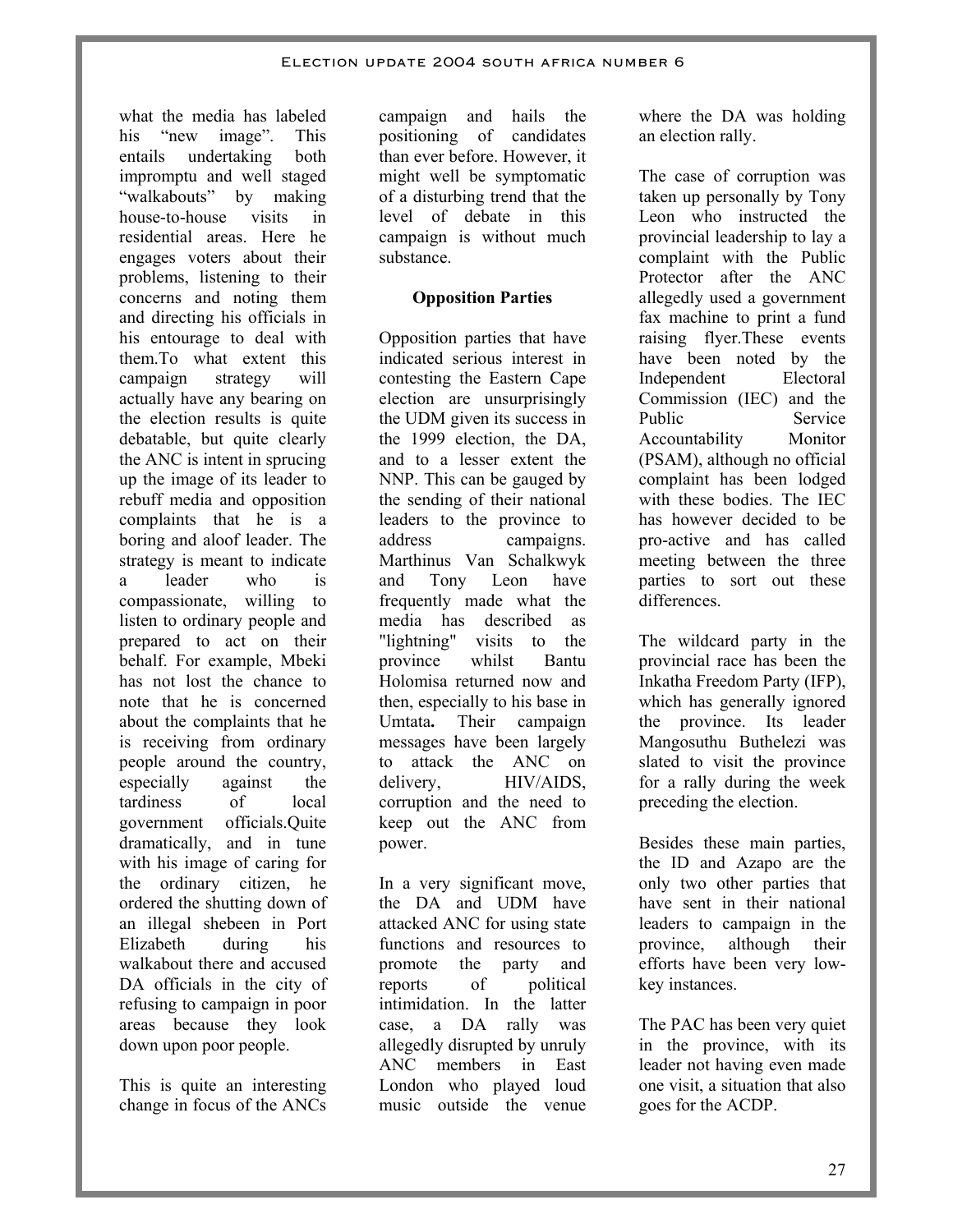One interesting factor that might well be critical to the impact of the political parties in the provinces has been their focus on attacking each other. The UDM has bitterly criticised the NNP and DA for having supported the floor-crossing legislation last year that nearly led to its annihilation. Generally, the DA has accused the other parties of being non-starters, maintaining that voting for them leads to a waste of votes - focusing especially on Patricia De Lille of the ID, calling her party a "one woman show". The ID has countered with a blistering attack on the DA for its senior memberships' endorsement of the death penalty, especially senior leaders like Tony Leon and Douglas Gibson.

All this bickering is likely to negatively affect opposition parties, especially in provinces such as the Eastern Cape where the ANC already enjoys massive support. What this actually does is to confuse the voters more and reduce their chances of making a serious impact.

### **ANC-Opposition Message and Prospects for Success**

The ANC is likely to succeed in its strategy of combining the image of a caring Thabo Mbeki with its powerful message of what it has managed to do for the people of the province. Its rebuttal of criticism from opposition parties by

pointing out to its efforts against fighting corruption in the province and the envisaged national roll out of anti-retroviral drugs, seriously dent the attacks of the opposition.

Opposition attacks on each other, their similar campaign message in terms of identical attacks on the ANC in issues ranging from HIV/Aids to corruption, are unlikely to sway support from ANC members to these parties. They are also seriously hampered by serious intra party bickering and attacking each other to position themselves as the "strong opposition" that can take on the ANC.

### **Conclusion**

The ANCs third straight win in the province in this election should serve as a serious imperative on opposition political parties to look seriously at their campaign strategies and policies.

As on the national level, the threat of democracy to South Africa may not come from the ANC becoming a dominant party. The alienation of voters, however, from the process of elections that will become a dull and ritualised affair bereft of meaning as long a opposition parties cannot challenge the ANC provincially and nationally.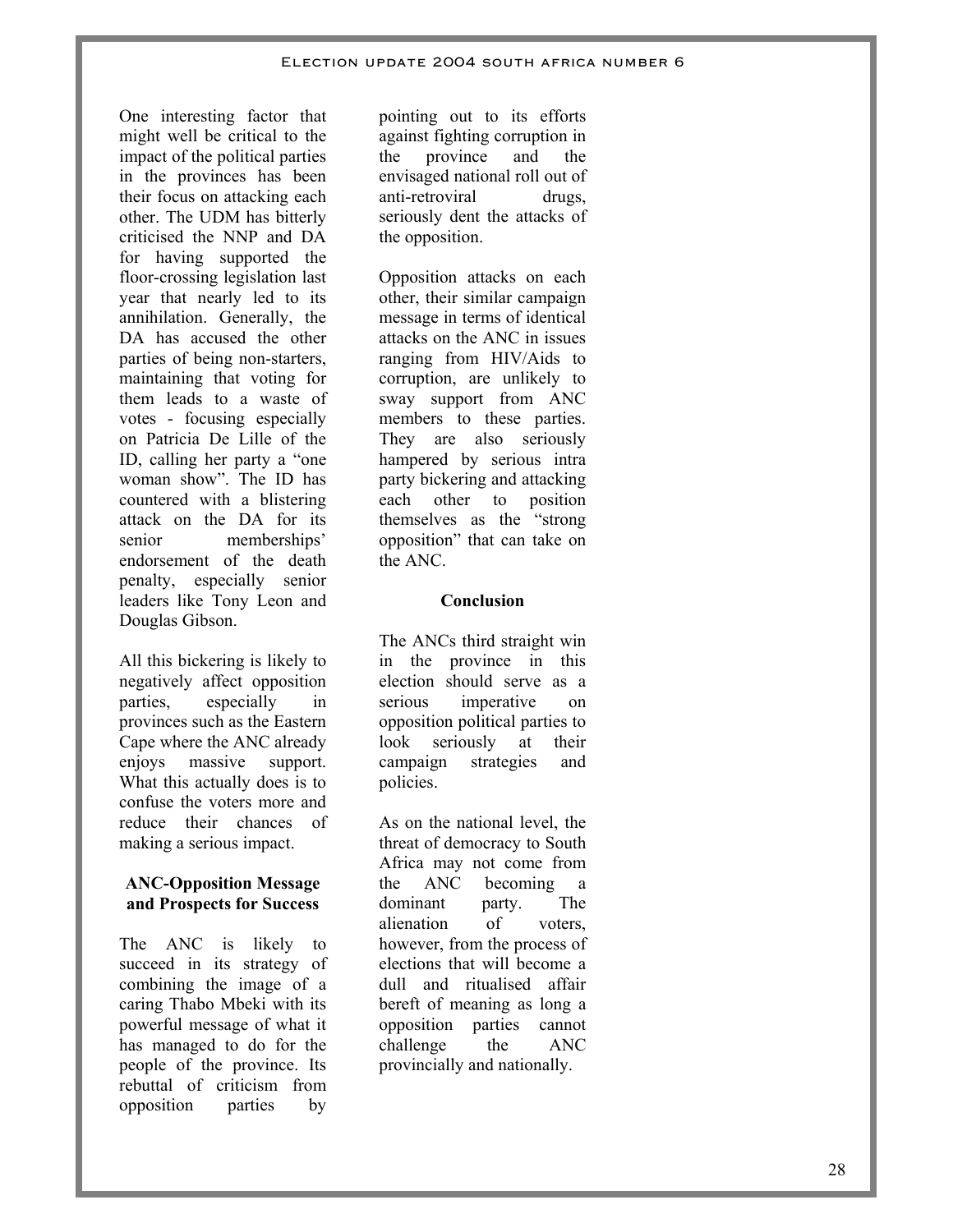# NORTHERN CAPE

# **Election Campaigning and Conflict Management – The Northern Case**

### *Kenney*

Most political parties finally appear to be taking the Northern Cape vote seriously. A number of significant political parties descended on the province to canvass for votes. We should remember that this is the only province with less than a million votes. In fact, it has less than 500 000 thousand registered voters with the majority of them concentrated around the Diamond Field District that incorporates the city of Kimberly. Outside this district the rest of the population is spread across this vast province and it becomes very expensive for political parties to canvass votes. This situation appears to be giving the ANC an edge over its competitors for the hearts and minds of the Northern Cape voters.

# **Political Campaigning**

# *The ANC*

The ANC President has finally visited the Northern Cape to embark on a doorto-door campaign that has become the feature of the ANC campaigning in this year's national and

provincial election. It must be remembered that the government *Imbizo* was not held in this province and the government promised to hold it after the election. Even though, the government argued that these were not part of the ANC's campaign strategy; it was clear that they served to increase the profile of the ANC. It gave them the image that this is the government that cares about its people.

The Democratic Alliance (DA) and some analysts had argued that President Thabo Mbeki was aloof and did not show any concern for ordinary people and that he spends most of his time outside the country. The DA had also argued that Mbeki also shuns the question time in Parliament and leaves his Deputy President to deal with any questions. Therefore, these *Imbizos* and the door-to-door campaigns spearheaded by the government and the ANC respectively are an attempt by the President to dispel those claims. Both these strategies have been very successful, as these gatherings have been well received by the ordinary people.

A concern has been raised that most political parties, especially those in power, only visit the ordinary people when the election approaches but rarely visits

their citizens after the elections. This is sometimes termed an electoral cycle. According to this understanding, politicians appear competent and perform well just ahead of elections. However, this is not necessarily a bad thing, as the electorate can somehow hold politicians accountable. This is what makes a competitive democracy better than a dictatorship. The party politicians might not be the only ones responsible for this trend but also the voters and observers since the voters tend to be more vigilant during this period and South Africa is no exception. Elections are therefore a very important part of a democracy.

The ANC's door-to-door campaigning has not been smooth sailing. It has exposed the ruling party to some very harsh criticisms from the ordinary voters and this province is no exception. The *Star* reported that Mbeki and fellow ANC dignitaries witnessed a Kimberly resident openly attacking the local ANC ward councillor Martin le Grange. She said that she used to like the local councillor but things changed when her electricity was cut off, arguing that they have not had electricity for months. The councillor defended himself by arguing that he was not the one responsible for cutting the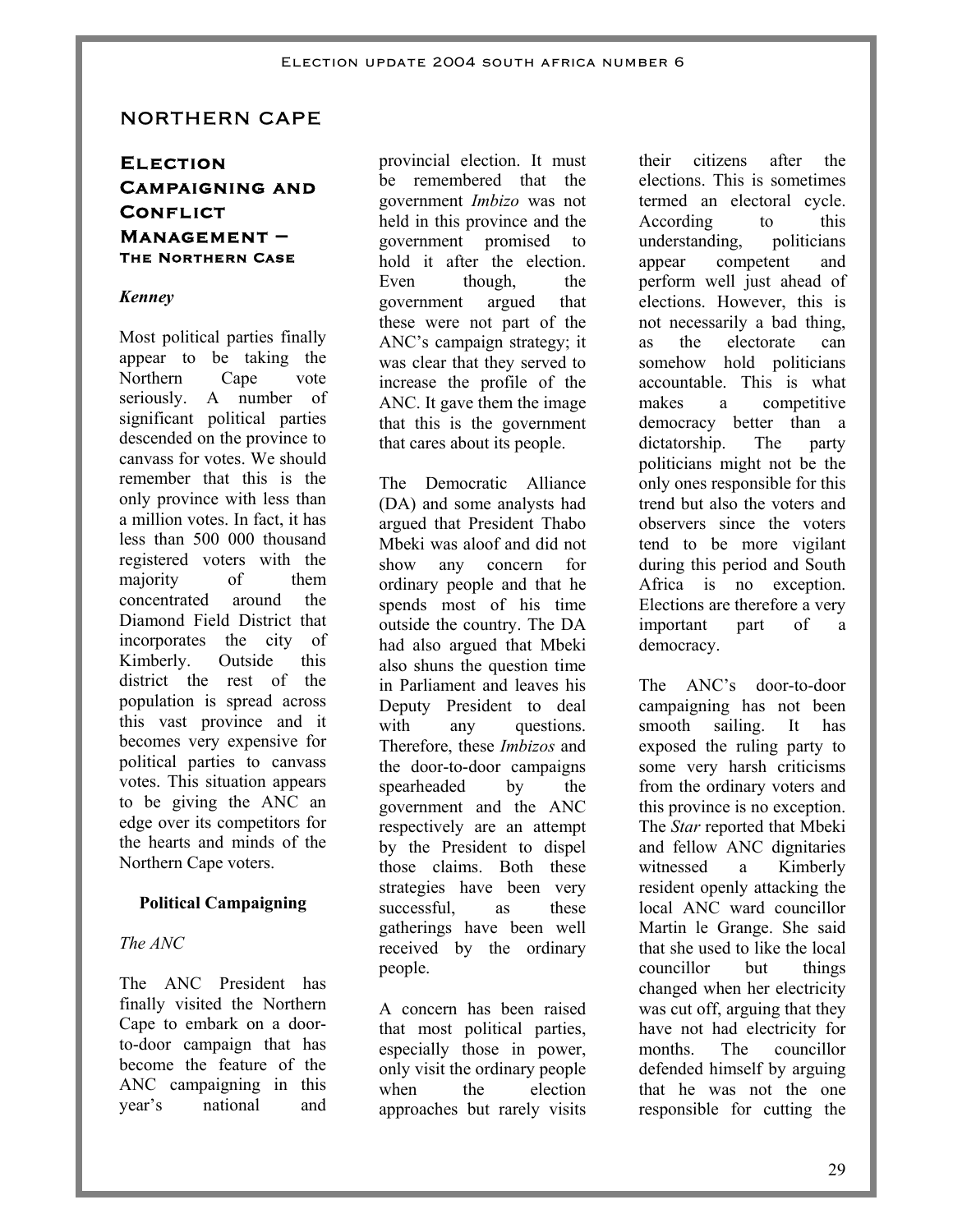#### Election update 2004 south africa number 6

electricity but it was the municipality. The resident answered by saying that she did not want anything to do with her local councillor. Mbeki told the woman that most municipalities in the country were in serious financial trouble and they were trying to help municipalities resolve these problems. During this campaigning, the President allowed people to talk and promised them that they were going to attend to their problems.

This was but one of the stories that the ANC encountered in their door-todoor campaign strategy, which appeared to have been very successful. Furthermore this process might have entrenched the image of a party that somehow cares about the people. At the beginning this might have been seen as a risk assignment by the ruling party but come the election on 14 April; we will see how far it went to solidify the ANC position amongst the electorate.

The other issue of interest during this election campaign by the ANC is the ordinary people's conception of government. It appears that the voters do not hold the national government responsible for the problems at local government level. It is not held accountable for the 'upward' looking councillors, who seem detached from their local

communities. The voters do not link the failures of local municipalities to the policies set by the government at national level. This tends to work in the interest of the party in power since failure to deliver services at local level will not translate to the loss of votes during the national and provincial elections. This might be one of the reasons the voter turnout is often higher during these elections than local government election.

The ANC political campaign strategy was characterised by the door-to-door campaigning. This could be a very expensive process and very difficult for smaller parties to emulate. This is also unlikely to generate as much hype as presidential visits. Therefore, this tended to give the ANC a lot of mileage and might have consolidated its current position or more than that, earned it new friends.

### *The Opposition Parties in the Province***:**

The New National Party (NNP) leadership also headed for this province in the past week. It appears that the lack of resources has meant that most political parties concentrate on their traditional support basis and the NNP is no exception. They met with various groups including the farming community. In a public meeting with farmers in Victoria West, the NNP

leader, Martinus van Schalkwyk said farmers represented a valuable resource. He argued that they were the cornerstones of many rural families. He singled out particularly Afrikaner farmers. He further argued that there were hopeful signs that white farmers were willing to cooperate in the process of land redistribution to avoid the mistakes that were made in Zimbabwe. The NNP approach appears to be more conciliatory and continues to try to get white electorate to buy in to the approach of cooperative government with the ANC.

Whereas, the Democratic Alliance (DA), on the other hand, believes that the ANC should not be treated with "kid gloves" and needs to be confronted directly when it fails to deliver. The SABC/Markinor opinion poll predicts that the DA will replace the NNP as the official opposition. If this is the case, this will put the NNP in a weaker position when it negotiates the terms of the coalition with the ANC in the province. The NNP hopes that this will be one of the provinces where it can form a coalition government with the ANC.

The DA leader Tony Leon also visited the province on 1 April 2004 to address his supporters. The event was also covered in the local newspaper. All the opposition parties appear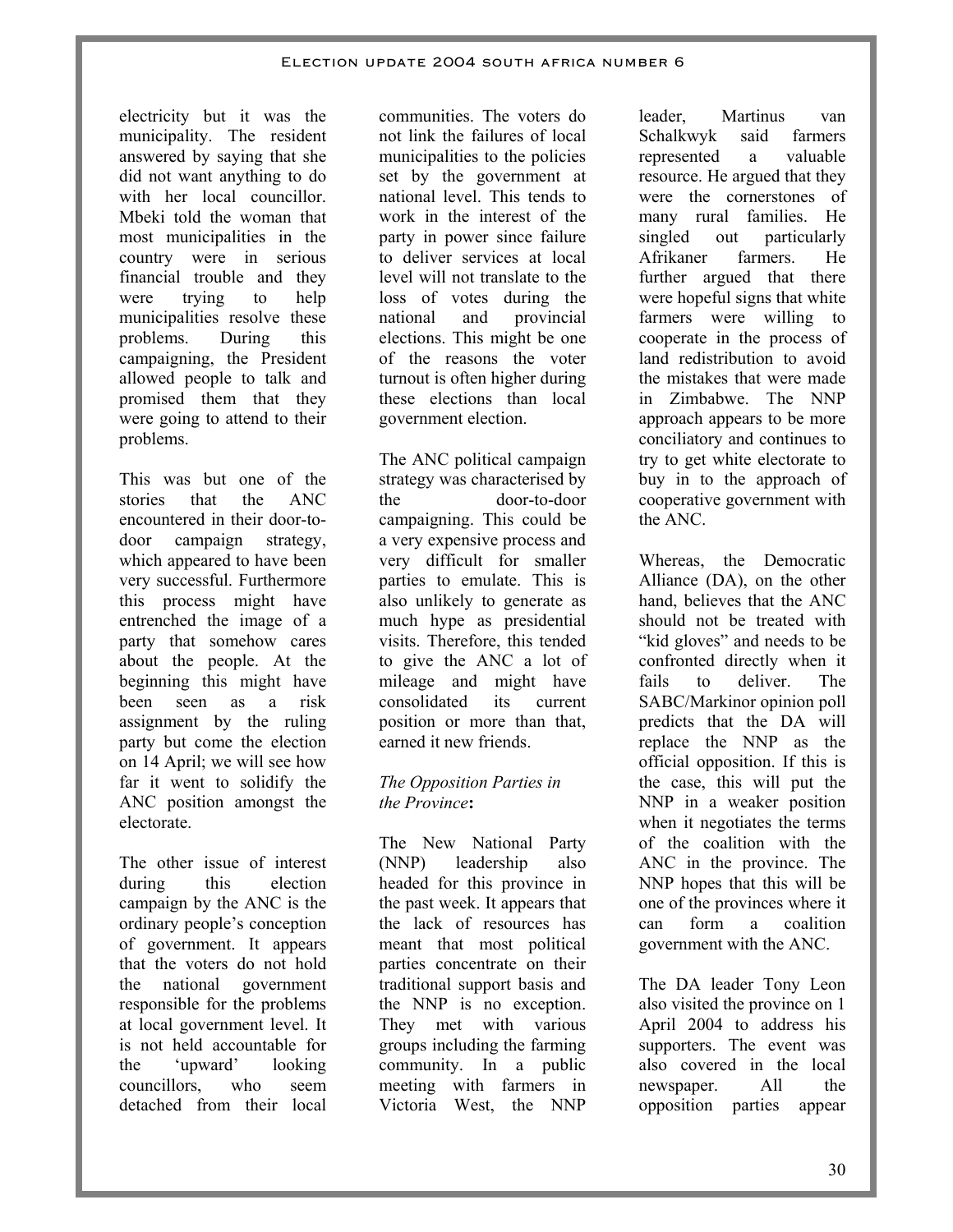resigned to an ANC controlled government after the election. The DA believes that the ID will only make visible inroads into the ANC constituency. Therefore, the DA does not see the ID as a threat in their attempt to become the main opposition.

#### **Orania – A No-Go Area in the Northern Cape**

Orania appears to be one area where political parties are not in a hurry to solicit votes. About fourteen years ago, a community of white people fighting for the right to self-determination came together to form an area that is now known as Orania. The area is privately owned town that covers 3000 hectares of farmland in the Upper Karoo. The Afrikaner Volkstaat land was acquired from the Department of Water Affairs and it has a statue of the apartheid architect Hendrik Verwoerd. This is an exclusively white Afrikaner community with a population of about 600 residents.

During the previous elections held in the country - the municipal election, nobody bothered to vote and instead they had their own 'private municipal elections.' The IEC at the time said that the government would not recognise that council. Fast forward into the present, it appears that most political parties will not worry to canvass votes in this area

since there is little hope that the residents of Orania will bother to vote. One of the political leaders that have vowed not to canvass for votes in this town is Patricia de Lille, the leader of the Independent Democrats (ID). The *Sowetan Sunday World* quoted her as saying she could not care less for its residents; arguing that the Freedom Front Plus (FF+) should go there and seek votes. The DA said that they are not interested in people who believe in exclusivity while living in a united South Africa. The DA said as a party they will go anywhere to seek votes, but will avoid Orania, while the ANC said that its priority is to set up strong bases where it has an evident following. The FF+ is the only political party that has put posters in the area. It appears however, that for now most political parties will not be canvassing votes in the area.

### **Conclusion**

The Northern Cape appears set for a peaceful election No serious infringements to the Electoral Code of Conduct have been reported. If one takes history into consideration, there are unlikely to be any serious violations to the Code of Conduct. There has been only one high profile incident in the Northern Cape and that involved low ranking ANC officials and Patricia de Lille, the leader of the ID. This was never

brought to the attention of the IEC, and the IEC officials only read about this incident in the newspapers. This is the only notable incident in the Northern Cape. Most political parties wrapped up their political campaigns in the province last week. The IEC believes that it is more than ready for the coming elections and material has already been delivered to the voting districts throughout the province.

#### **References**

Bua News Online, 06/12/2000 http://www.gcis.gov.za/buanews/vi ew.php

*Cape Times*, 25/03/2004

Pettersson-Lidbom, Per. 2003. "A Test of the Rational Electoral-Cycle Hypothesis."

http://www.ne.su.se/paper/wp03\_1 6.pdf

SABC News, 01/04/2004 http://www.sabcnews.com/politics/ the\_provinces/0,2160,77060,00.ht ml

SABC News, 29/04/2002 http://www.sabcnews.com/politics/ the\_provinces/0,2172,33278,00.ht ml

SABC News, 12/11/2001 http://www.sabcnews.com/politics/ the provinces/0,2172,23511,00.ht ml

*Sunday World*, 04/04/2004

*The Star,* 31/03/2003

Independent News Online, 24/03/2004 http://www.iol.co.za/general/news/ newsprint.php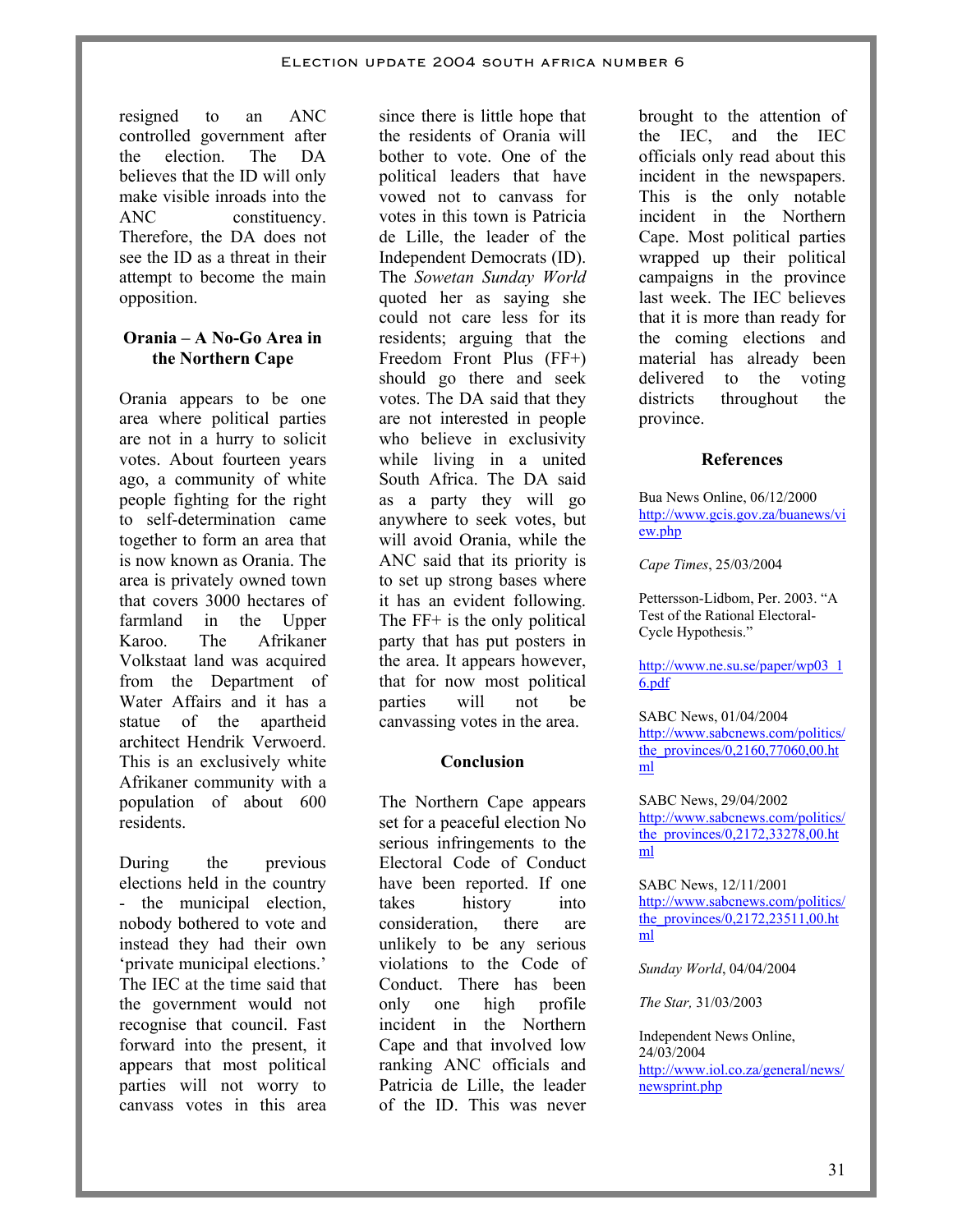#### **MPUMALANGA**

# **ELECTION CAMPAIGNING AND CONFLICT MANAGEMENT IN MPUMALANGA**

*Thabo Rapoo Centre For Policy Studies* 

#### **Peaceful Electioneering**

The IEC in Mpumalanga, as in other parts of the country, has put in place mechanisms to deal with conflict among political parties during campaign phase of this election. According to IEC officials in the province, preparations and mechanisms in place are meant to dealing with inter party conflict in the two phases of this year's general election: the campaigning phase and on election day. The campaign phase was preceded by the various political parties and other role players signing an electoral Code of Conduct that governs the way political parties and other stakeholders will conduct themselves in relation to each other and to citizens during campaigning. Political parties are also encouraged to report to, and lodge formal complaints with, the IEC in the province when violations of the electoral Code of Conduct occur.

As already indicated in the previous editions of this

*Update,* Mpumalanga is one of the strongholds for the ANC and is expected to return the party to power with an overwhelming majority. This dominance of one political party over others seems to have eliminated the prospects for large scale conflict among political parties. In other words, it would appear that the dominance of the ANC in the province has served reduce political temperatures and therefore the fierceness of competition from opposition parties. Conflict among political parties has certainly been reported in the media during the election campaigning in the province but only very few minor incidents of political conflict. The IEC in Mpumalanga has also confirmed that only minor incidents of electionrelated political conflict have been reported to its offices and it appears that these did not require the IEC's to resort to its elaborate conflict management procedures. The incidents were mainly political squabbles, allegations and counter allegations relating to election campaign posters being destroyed or removed from lamp posts.

#### **Corruption as a Campaign Theme**

Nonetheless, the fact that electoral competition in Mpumalanga has been largely peaceful does not

mean that opposition political parties have thrown in the towel. So far, it would appear that only two of the major opposition parties have not targeted the province for high profile political campaigning. It would appear that the national leaders of the IFP and the NNP have not visited Mpumalanga for intensive political campaigning. It is not clear whether or not this suggests that the two parties have decided to cut their losses by writing the province off as a 'lost cause'. However, other opposition parties have campaigned in the province.

In fact, during the past two weeks there has been a flurry of activity in the province as some political parties have arrived for intensive political electioneering. The PAC and the UDM have both been to the province and held election campaign rallies. However, Thabo Mbeki's political campaign trip to the province in the first week of March appeared to prompt the official opposition, the Democratic Alliance, to react by also sending their 'big gun' into the province to campaign in the President's wake. DA leader Tony Leon went to Mpumalanga by train to campaign in the second week of March, about a week after the President had been to the province. While Mbeki campaigned largely on the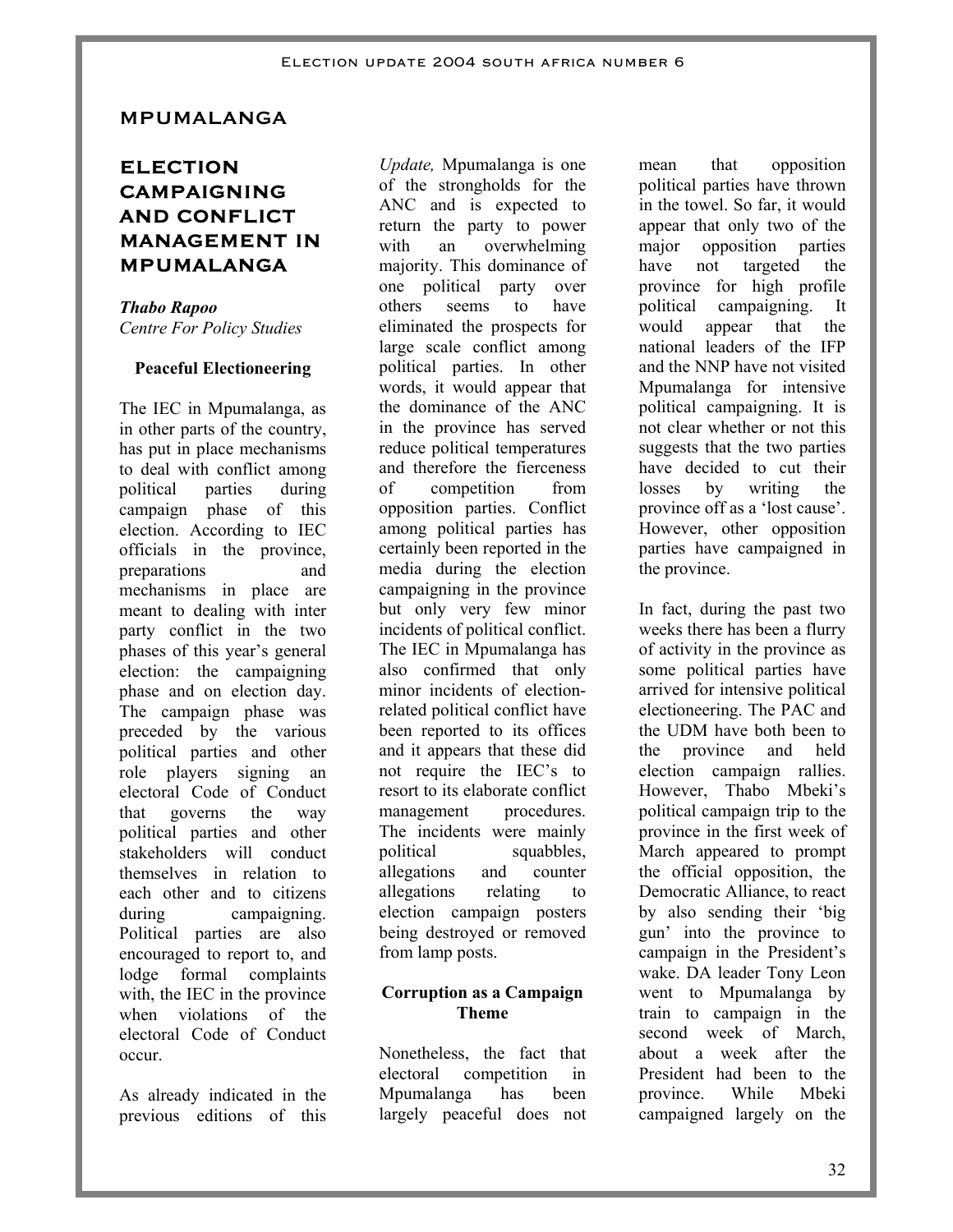basis of relating to his audiences the ANC's achievements in the past ten years and emphasised the need for working together between the different groups in society, Leon concentrated largely on the theme of corruption in Mpumalanga.

The DA's campaign theme and focus were clearly coordinated and articulated with the choices of the areas where the party conducted its electoral campaign. For instance, the train stopped at several towns including Kinross, Bethal, Ermelo and Carolina where the DA leader addressed party supporters. All these towns happen to be located within the same municipality – the Gert Sibande district municipality. The Gert Sibande district municipality is one of only three in the province, and has been hit by a spate of corruption scandals as well as a number of forensic investigations in the recent past. In fact, the Gert Sibande district council mayor Busi Mdluli, resigned recently, on 29 March, in the wake of serious allegations of fraud, corruption and grave misuse of public funds. These allegations were contained in a forensic audit report that accused the mayor of squandering taxpayers' money on personal luxuries.

Such venality in Mpumalanga is not confined only to the local government. Even the provincial

government itself has had a series of corruption scandals over the years. In fact, the widespread problem of corruption in Mpumalanga has become an 'Achilles heel' for the ANC. Also, given the predominantly negative tone of campaigning for this year's election, it was inevitable that opposition parties, especially the DA, would focus public attention on the province's record of corruption - this, especially, as the ruling party attempts to focus attention on positive achievements over the past ten years. Therefore in his short trip to Mpumalanga, as expected Leon made virulent attacks on the provincial government's record of corruption and mismanagement, labelling Mpumalanga as South Africa's "corruption capital" Leon also added that since President Mbeki assumed office, South Africa had slipped 14 places in the international ranking of perceptions of corruption as compiled by Transparency **International** 

### **Impact of DA's Campaign Attacks on the ANC**

The attack appeared not only to catch the provincial government by surprise, but also clearly riled the authorities, thus drawing a sharp and obviously infuriated response directly from the Premier's office. Joy Letlonkoane, spokeswoman from the

Premier's office, issued a terse statement, saying, "we view these wild allegations against our province as baseless, unfounded and a dangerous electioneering ploy to deceive the public. The statement continued: "we want to set the record straight. Mpumalanga has never been a corruption capital and it will never be."

However, a closer look at the response from the Mpumalanga authorities to Leon's attack reveals some interesting observations and possible clues to the deeply hidden political dynamics of the ANC in the province. For instance, although Leon's attack was not just aimed at the provincial government of Ndaweni Mahlangu but also at the ANC in general, the response appears to have come only from the Premier's office. There was no high level and coordinated response directly from the ANC's party leadership in the province. Also, the response came from a low ranking official – a spokesperson from the Premier's office - rather than from a high ranking government spokesperson. Not even a single ANC MEC or MPL in the province appeared to have responded.

There could be several possible explanations for this subdued response to Leon's stinging attack. Firstly, it could be that the ANC was skilfully attempting to avoid making a direct and equally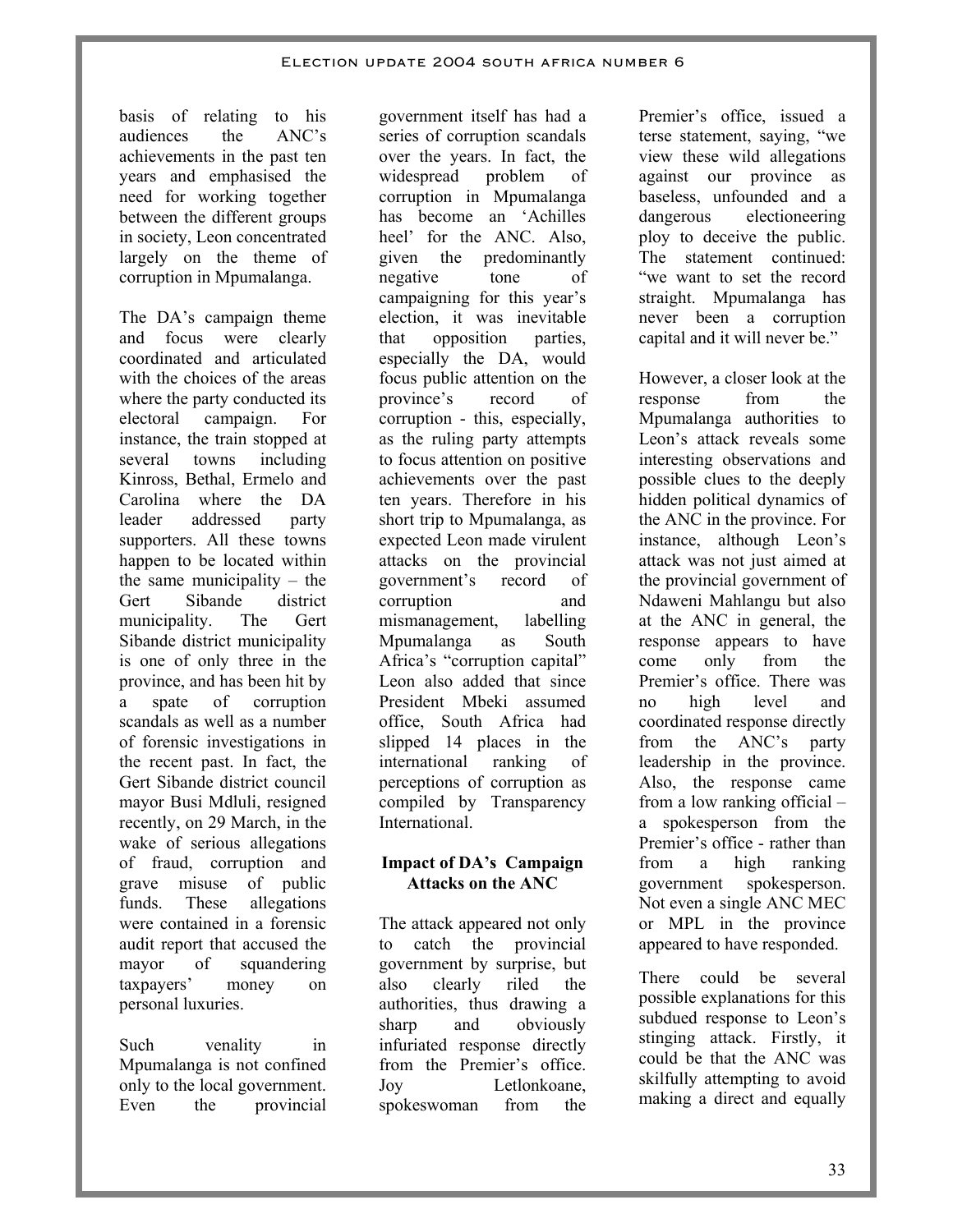virulent response to Leon as this could have turned the issue of corruption into one of the major political campaign themes. This would have played into the hands of the opposition, especially the DA. The ANC is much more likely to be affected negatively by this. Secondly, the ANC has largely avoided running a similarly negative political campaign as the DA and may have thus viewed Leon's attack as part of this negative campaigning strategy. Therefore, leaving a response to come from a low ranking government official may have been intended to depoliticise the issue of corruption and turn it into a mere technical and administrative matter. Thirdly and more plausibly, it is common cause that the ANC as a political party in Mpumalanga is riven with internal divisions, factionalism and therefore political tensions that may have prevented the party from issuing a collective and coordinated response to Leon's attack. In fact, some of the factions within the party in the province may have treated Leon's attack as being directed to Mahlangu's government and, by implication, at his dominant faction within the provincial government.

It is no secret that there is fierce rivalry within the ANC in Mpumalanga and that the internal political factions are key vehicles

through which such rivalry has always been transmitted. What this implies is that a political misfortune for one faction automatically translates into potential fortune for rival factions. It is also not a secret that Mahlangu is fighting tirelessly in his quest to retain his current position as Premier. However, there are equally determined key individuals within the party who are also calculating their chances of capturing the position. Therefore, Leon's corruption charge may have been interpreted narrowly as an attack on Mahlangu, either individually or together with his dominant cronies, with potential to weaken him politically and thus open up the political space for rival factions to compete for control of the provincial government.

Whatever the consequences of Tony Leon's negative election campaigning style in the internal political dynamics of the ANC in Mpumalanga, a closer look at the scant attention the DA has paid to the province so far, compared to the ANC, suggests that the party possibly regards the province as a lower priority. For instance, Leon did not campaign in the same areas that Mbeki and the ANC targeted in Mpumalanga. This is critical if the DA's intention is to challenge the ANC directly by making inroads into traditional ANC support bases. For instance

in his election campaign in the province in early March, Mbeki, accompanied by Minister Thoko Didiza and some high profile local leaders of the ANC, spent a weekend not only engaging in close door-to-door campaigning in some residential areas, but also meeting various interest groups, including ethnic minorities. The party also campaigned in high concentration areas such as townships, shopping centres and taxi ranks. In contrast, Leon went from Johannesburg to Mpumalanga aboard a train and spent less than a whole day campaigning in the province. It was widely reported in the press that he made several 'whistle stops' along the way, stopping long enough at each station to address party supporters while aboard the train, before moving on to the next station. It was also reported that at the end of his train journey, a plane was waiting to fly him back to Johannesburg. It appears that he did not carry out any intensive campaigning such as house-to-house calls or address selected interest groups as did Mbeki. Therefore, the amount of time Leon spent in the province and the fact that his speeches were restricted only to party supporters may suggest that the party regards Mpumalanga as a low campaign priority.

This article discusses the campaign focus of the parties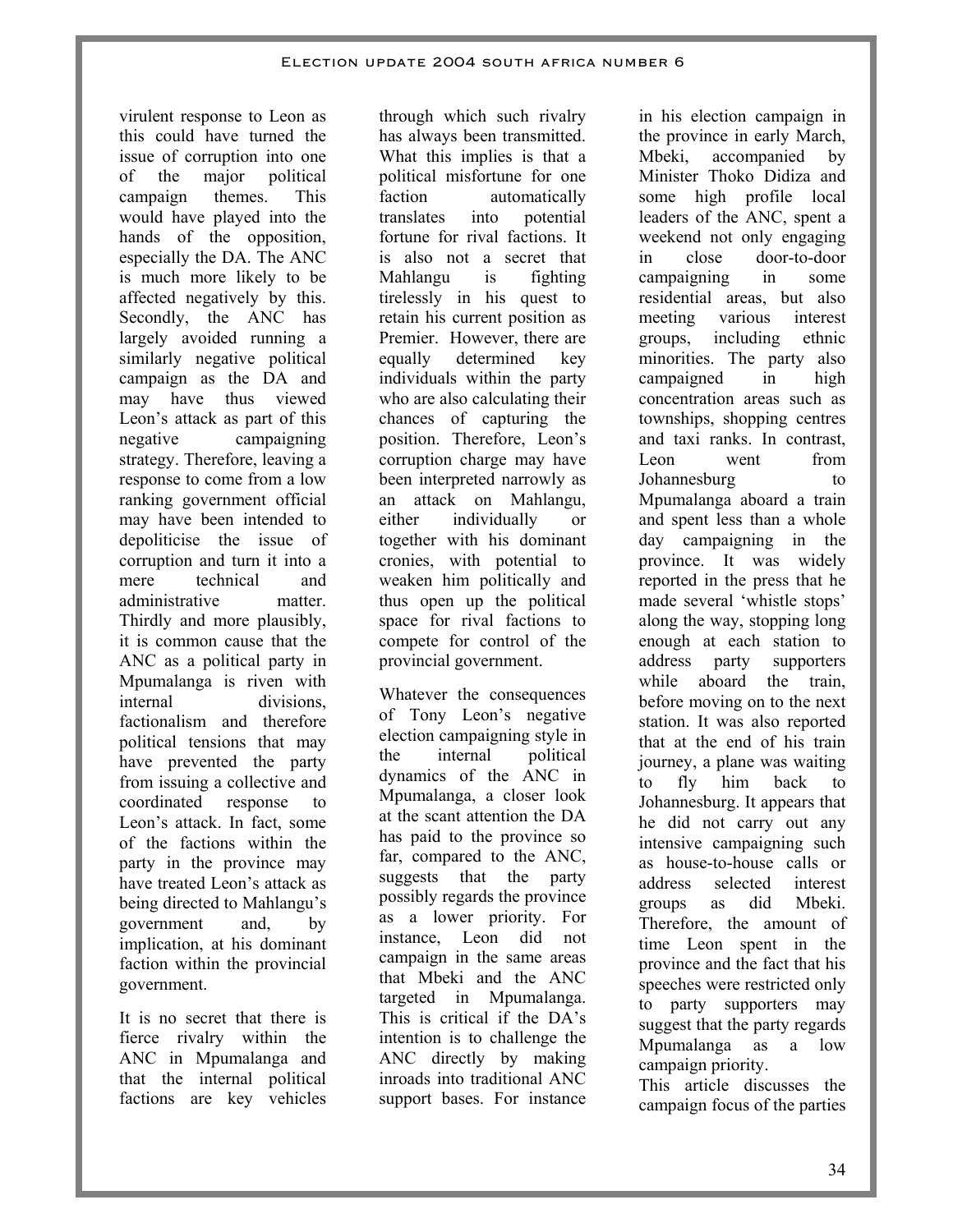just prior to the election concentrating on the leaders styles and the strengths of their messages.

#### **References**

African Eye News Service, 29/03/2004 News24, 29/03/2004 (www.news24.com) News24, 17/03/2004 (www.news24.com) SABC News, 06/03/2004 (www.sabcnews.com) SABC News, 14/03/2004 (www.sabcnews.com) *Sowetan*, 16/03/2004 *The Star*, 01/03/2004 • Additional Information

obtained from the IEC in Mpumalanga and Pretoria.

#### **PREVIOUS ISSUES CONTENTS**

**No. I, 2 February 2004 Editorial** 1 The Context: 2 **National Perspectives**  Voter Registration 8 South African Broadcasting Corporation Breaks the Rules and ICASA Turns a Blind Eye 10 **Gauteng**  Election Management: The Preparedness of the IEC 12 Snooze, You Lose: Voter Education in<br>Gauteng 14 Gauteng **North West Province** Apathy to be the Big Winner in the North West Province 16 **KwaZulu-Natal**  A Growing Commitment to Democracy in KwaZulu-Natal18 The End of KwaZulu-Natal as We Know It? Election Preparations in the Context of a Possible ANC Victory 20 **Free State**  Electoral Perspectives on Free State Province 24 Operation Registration: An Assessment of Voter Registration in the Free State 26 **Western Cape**  Looking Back and Stepping Forward in the Western Cape 28 **Eastern Cape**  Eastern Cape: Reflections, Projections on the Eastern Cape 32 **Mpumalanga** 

The Election Arena: Mpumalanga Province in the Spotlight

**No. 2, 16 February 2004 Editorial National Perspectives**  Nomination Processes of Parties on Candidates Lists 2 A Case Study: The African National **Congress** Nomination Process 7 The Launch of the Parties' Manifesto and Election Campaigns 9 Configuration of Party Political Contest in the Forthcoming Election 12 **Provincial Roundup Gauteng**  Youth Participation in the 2004 General Elections: A Bash with a Difference 17 **North West**  Same Old, Same Old? 19 **KZN**  Bread and Circuses: Early Electioneering in KZN 21 Campaigning in KwaZulu-Natal23 **Free State**  Party Candidates: Nominations and Campaign Processes 28 Better Late than Never: Submission of Cndidate's Lists in the Free State 30 **Western Cape**  Western Cape: A Vote for Tradition, Personalities or Issues 33 **Eastern Cape**  Preliminary Campaign Trends and Likely Election Outcomes36 **Mpumalanga**  Mpumulanga Province: Electioneering Headstart for the Ruling Party 39 **Chronology** 43<br>**Previous Issue Contents** 44 **Previous Issue Contents No. 3, 1 March 2004 Editorial** 1 **National Perspectives**  Parties not People: 2 Public Funding of Political Parties4 More Analysis of the Manifestos 7 **Provincial Roundups Gauteng**  Student Electoral Participation: A Wits Survey 10 Levelling the Playing Fields: The Electoral Code of Conduct for Party Campaigns 13 **NorthWest** 

Locals and Lists, Posters … 15 **KZN**  Voting with their Feet: 17 Transparency in Party Funding & the Use of the Media 20 **Free State**  Media as an Empowering Tool 22 Media Flourishes But Will Everybody Be Heard? 24 **Western Cape**  Media, Use of State Resources and Party Financing 28 **Eastern Cape**  Media & Political Party Campaign30 **Northern Cape**  It is Better Late than Never in the Northern Cape 33 **Mpumalanga**  Mpumalanga on the Eve of Formal Election Campaigning 36 **Previous Issue Contents** 40 **No. 4, 19 March 2004 Editorial** 1 **National Perspectives**  Political Violence & intimidation 2 Managing conflict: preparing for the 2004 elections 6 Election and Conflict 9 Political Violence and Intimidation, and the Role of the Security Forces 12 **Provincial Roundup Gauteng**  Registration of voters in Gauteng 19 **North West Province**  The Landless **have their Say** 20 **KZN**  Politics by Other Means 22 Focus on Political Violence 24 **Free State**  Political Violence & Intimidation, the Role of the Security Forces 27 Election 2004: Free, Fair and without<br>Intimdiation? Intimdiation? **Western Cape**  Political Violence and Intimidation in the Western Cape, Where? 34 **Eastern Cane** Politcal Violence & Intimidation: An Asssessment of Risks 36 **Northern Cape**  No Complacency in the Northern Cape: 40 **Mpumalanga**  Mpumalnga Province: Uneasiness behind the Calm 43<br> **Chronology No. 2** 47 **Chronology No. 2 Previous Issue Contents** 48